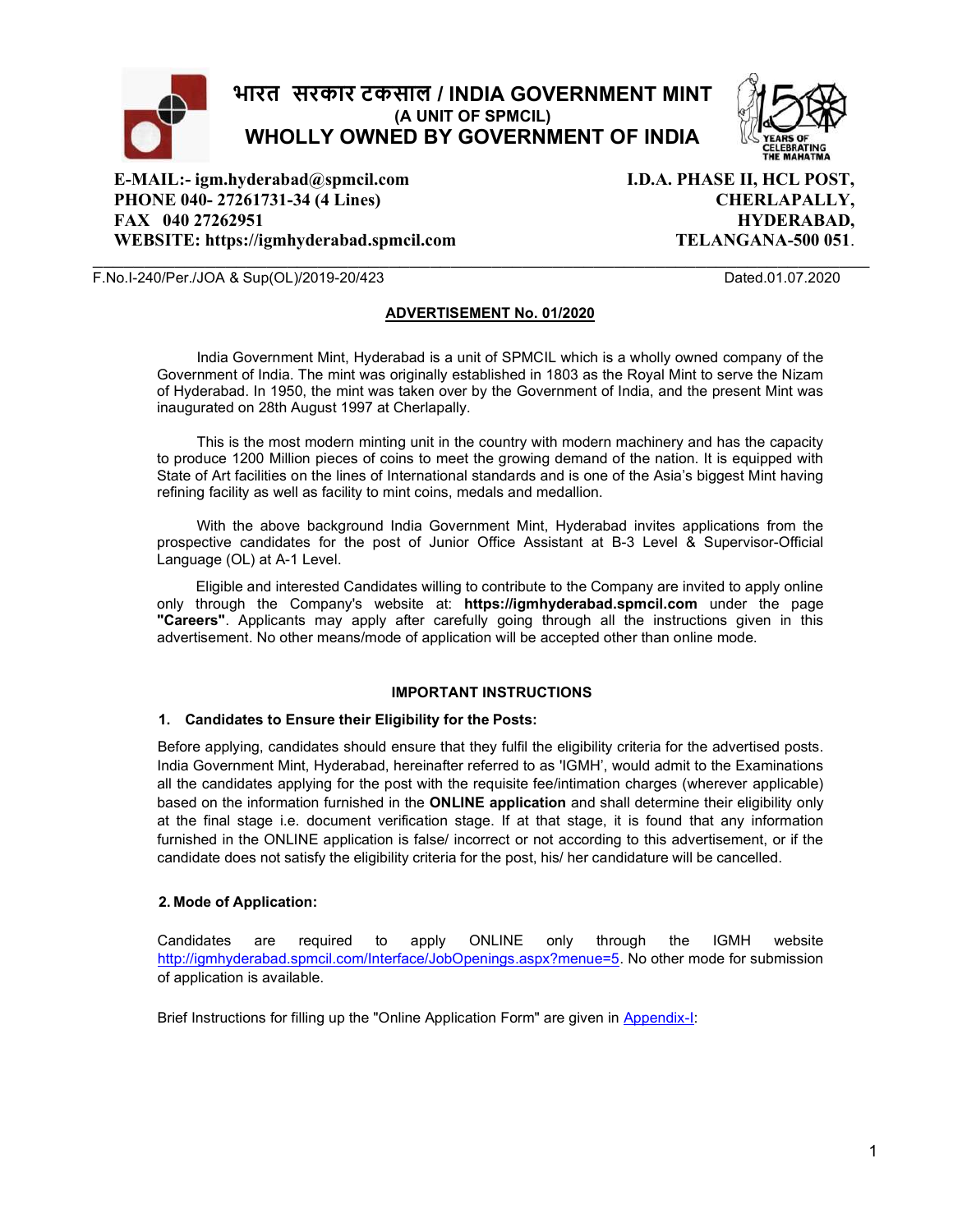#### 3. Important Dates:

| Uploading of Detailed Advertisement on the          | 01.07.2020                           |
|-----------------------------------------------------|--------------------------------------|
| website                                             |                                      |
| Activation of Online Application Link/Start Date of | 03.07.2020                           |
| submission of on-line application and Payment of    |                                      |
| fees through online mode:                           |                                      |
| Last Date of submission of on-line application and  | 31.07.2020                           |
| Payment of fees through online mode:                |                                      |
| Dates of Online Test for Post Codes 1 & 2           | August/September' 2020 (Tentatively) |
| (Stage-I for Post Code 01)                          |                                      |
| Date of Skill Test for Post code 01 (Stage-II)      | October/November '2020 (Tentatively) |

4. Help Facility: In case of any problem in filling up the form, payment of fee/intimation charges or in downloading of Call Letter, queries may be made through the link https://cgrs.ibps.in.

#### 5. Use of MOBILE PHONES and other electronic devices BANNED:

(a) The use of any mobile phone (even in switched off mode), pager or any electronic equipment or programmable device or storage media like pen drive, smart watches etc. or camera or blue tooth devices or any other equipment or related accessories either in working or switched off mode capable of being used as a communication device during the examination is strictly prohibited. Any infringement of these instructions shall entail criminal action, including ban from future examinations.

(b) Candidates are advised in their own interest not to bring any of the banned items including mobile phones/pagers to the venue of the examination, as arrangement for safe-keeping cannot be assured.

(c) Candidates are advised not to bring any valuable/costly items to the Examination Halls, as safekeeping of the same cannot be assured. The IGMH will not be responsible for any loss in this regard.

6. Corrigendum: Please note that Corrigendum, if any, issued on the above advertisement, will be published only on the Mint's website:

http://igmhyderabad.spmcil.com/Interface/JobOpenings.aspx?menue=5.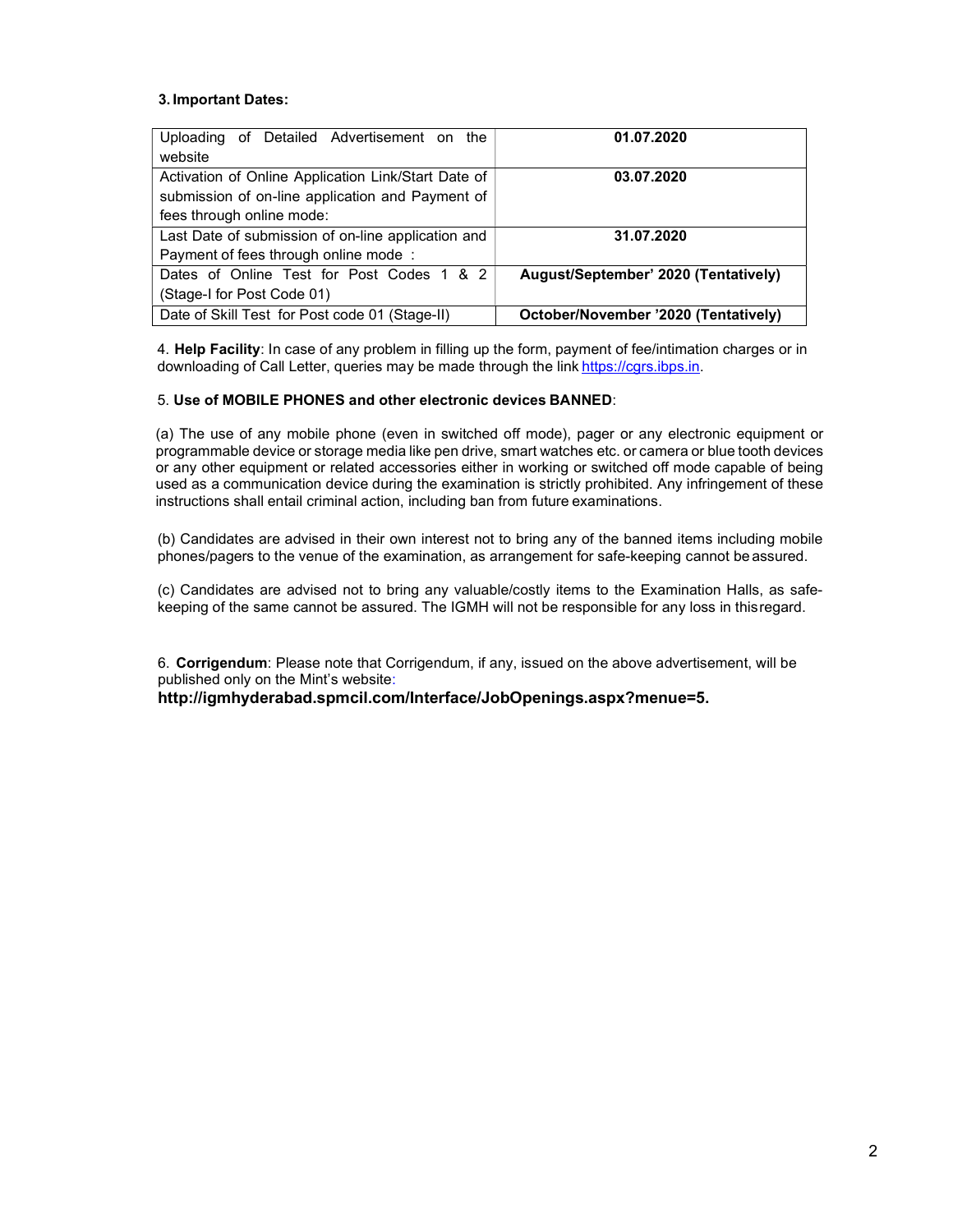# DETAILED ADVERTISEMENT

1. India Government Mint, Hyderabad (IGMH) invites applications from eligible candidates for the posts mentioned below:

|    | S.No Name of the Post                              |                                                | <b>Number of Vacancies</b>      |                                                                 |                 |                        |                          |                          |
|----|----------------------------------------------------|------------------------------------------------|---------------------------------|-----------------------------------------------------------------|-----------------|------------------------|--------------------------|--------------------------|
|    |                                                    | <b>Unreserved</b><br>i.e., General<br>(GEN/UR) | <b>Scheduled</b><br>Castes (SC) | <b>Other</b><br><b>Backward</b><br><b>Classes (OBC-</b><br>NCL) | <b>EWS</b><br>@ | <b>TOTAL Ex-SMPWBD</b> |                          | (B or<br>$LV^{\Lambda}$  |
|    | <b>Junior Office Assistant</b><br>(JOA)            | 06                                             | 01                              | 02                                                              | 01              | 10                     | 01                       | 01                       |
| 2. | <b>Supervisor (Official</b><br>Language[OL]) (A-1) | 01                                             |                                 |                                                                 |                 | 01                     | $\overline{\phantom{a}}$ | $\overline{\phantom{0}}$ |

Abbreviations: UR: Un-Reserved; SC: Scheduled Caste; OBC: Other Backward Classes; NCL: Non-Creamy Layer; EWS: Economically Weaker Sections; Ex-SM: Ex-Serviceman; PwBD: Persons with Benchmark Disabilities; B=Blind; LV=Low Vision.

\$ Candidates belonging to OBC category but coming in the 'Creamy Layer' are not entitled to OBC reservation. They should indicate their category as 'General (GEN)'.

^ LV: Person will be considered with aids and appliances and suitable software support.

@Reservations for Economically Weaker Sections (EWSs) in recruitment is governed by Office Memorandum No.36039/1/2019-Estt(Res) dated 31.01.2019 of Department of Personnel & Training, Ministry of Personnel, Public Grievances & Pensions, Government of India.

Disclaimer: "EWSs vacancies are tentative and subject to further directives of Government of India and outcome of any litigation. The appointment is provisional and is subject to the Income & Asset certificate being verified through proper channels". Benefit of reservation under EWSs category can be availed upon production of an 'Income and Asset Certificate' issued by a Competent Authority on the format prescribed by Government of India. The Income & Asset Certificate should not have been issued one year prior to the last date of the application form.

 $\triangleright$  The advertised numbers of vacancies are subject to variation, at any point of time as per the actual requirement of India Government Mint, Hyderabad.

#### Note for Persons with Benchmark Disability (PwBD) candidates:

(1) IGMH has identified the following post(s) as suitable for each category of PwBD along with the Physical Requirements and Functional Classifications. Only following categories of PwBD candidates are, therefore, eligible to apply for the posts.

| S.NO   Name of Post     | <b>Categories for which</b><br>identified | <b>Physical Requirements</b> |
|-------------------------|-------------------------------------------|------------------------------|
| Junior Office Assistant | OA, OL, OAL, BL, B, LV, HH                | S, ST, W, MF, SE, RW, C, H   |
| Supervisor (OL) (A-1)   | OA, OL, OAL, BLOA, B, LV, HH              | S, RW, SE, H.C.              |

ABBREVIATIONS USED: S=Sitting, ST=Standing, W=Walking, RW=Reading & Writing, MF=Manipulation by Fingers, SE=Seeing, C=Communication, H=Hearing, OA=One Arm, BA=Both Arms, OAL=One Arm and One Leg, OL=One Leg, BL=Both Leg, VH= Visually Impaired, B=Blind, LV=Low Vision, HH= Hearing Impaired, BLOA=Both Legs and One Arm.

#### 2. PAY SCALE:

(i) Pay Scale for the post of Jr. Office Assistant: Pay in the IDA Pay Scale: Rs. 8350 – 20470 (Pre-Revised) and other Allowances as applicable to B-3 Level. The present IDA scales are as per the 2nd PRC and are likely to be revised as per the 3rd PRC.

(ii) Pay Scale for the post of Supervisor (OL): Pay in the IDA Pay Scale: Rs. 26,000/- to Rs. 1,00,000/-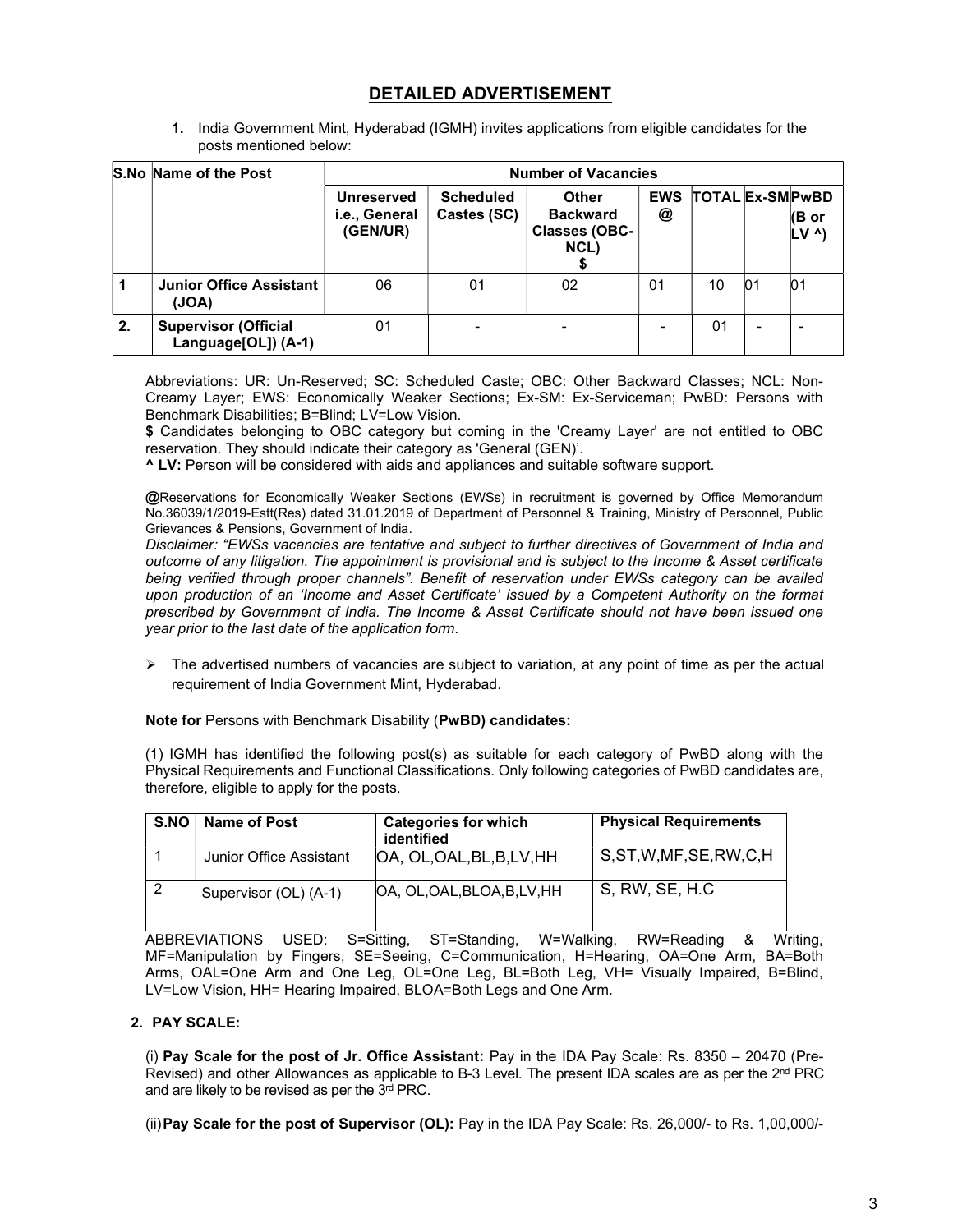and other allowances as applicable to A-1 level.

#### 3. ELIGIBILITY CONDITIONS:

- I. Nationality: a candidate must be either:-
	- (a) a citizen of India, or
	- (b) a subject of Nepal, or
	- (c) a subject of Bhutan, or
	- (d) a Tibetan refugee who came over to India before 1st January, 1962 with the intention of permanently settling in India, or
	- (e) a person of Indian origin who has migrated from Pakistan, Burma, Sri Lanka, East African countries of Kenya, Uganda, the United Republic of Tanzania, Zambia, Malawi, Zaire, Ethiopia and Vietnam with the intention of permanently settling in India.

f) Provided that a candidate belonging to categories (b), (c), (d) and (e) shall be a person in whose favour a certificate of eligibility has been issued by the Government of India.

h) A candidate in whose case a certificate of eligibility is necessary may be admitted to the examination, but the offer of appointment may be given only after the necessary eligibility certificate is issued to him/her by the Government of India.

#### II. Age Limits:

A. The lower and upper age limit indicated for the post of JOA & Supervisor (OL) will be reckoned as on the last date of the advertisement. For The Post of JOA & Supervisor(OL), the Date of Birth of candidates should be between the dates given below (both dates inclusive):

| Post Code &            | Age      | Upper Limit of Date of Birth (Not<br>earlier than) |                         | Lower Limit of Date of<br>Birth (Not later than) |                                   |
|------------------------|----------|----------------------------------------------------|-------------------------|--------------------------------------------------|-----------------------------------|
| Name                   | Group    | UR(Gen)/EWS                                        | OBC-Non<br>Creamy Layer | SC/ST                                            | For all community /<br>categories |
| 01 & JOA               | 18 to 28 | 01.08.1992                                         | 01.08.1989              | 01.08.1987                                       | 31.07.2002                        |
| 02 &<br>Supervisor(OL) | 18 to 30 | 01.08.1990                                         | 01.08.1987              | 01.08.1985                                       | 31.07.2002                        |

Note: The date of birth limits for SC, ST and OBC-NCL given in the above table includes community age relaxation. Candidates belonging to community/ categories in the table at Para B below shall be eligible for age relaxation as applicable.

B. However the relaxation in upper age limit / maximum upper age for the following categories/communities is given as indicated in the table below subject to submission of requisite certificates.

| SI.<br>No.    | <b>Community/categories</b>                                    |         | Relaxation in upper age limit<br>(or) maximum upper age                                                                   |
|---------------|----------------------------------------------------------------|---------|---------------------------------------------------------------------------------------------------------------------------|
| 1             | OBC-Non Creamy Layer (NCL)                                     |         | 3 Years                                                                                                                   |
| $\mathcal{P}$ | SC/ST                                                          |         | 5 Years                                                                                                                   |
| 13            | Ex-Servicemen candidates who<br>have put in more than 6 months | UR.     | 03 years after deduction of the military<br>service rendered from the actual age<br>as on the closing date.               |
|               | service after attestation.                                     | OBC-NCL | 03 Years plus 03 years after deduction<br>of the military service rendered from<br>the actual age as on the closing date. |
|               |                                                                | SC/ST   | 05 Years plus 03 years after deduction<br>of the military service rendered from<br>the actual age as on the closing date. |
|               | PwBD UR/EWS                                                    |         | 10 Years                                                                                                                  |
|               | PwBD OBC-NCL                                                   |         | 13 Years                                                                                                                  |
|               | PwBD SC/ST                                                     |         | 15 Years                                                                                                                  |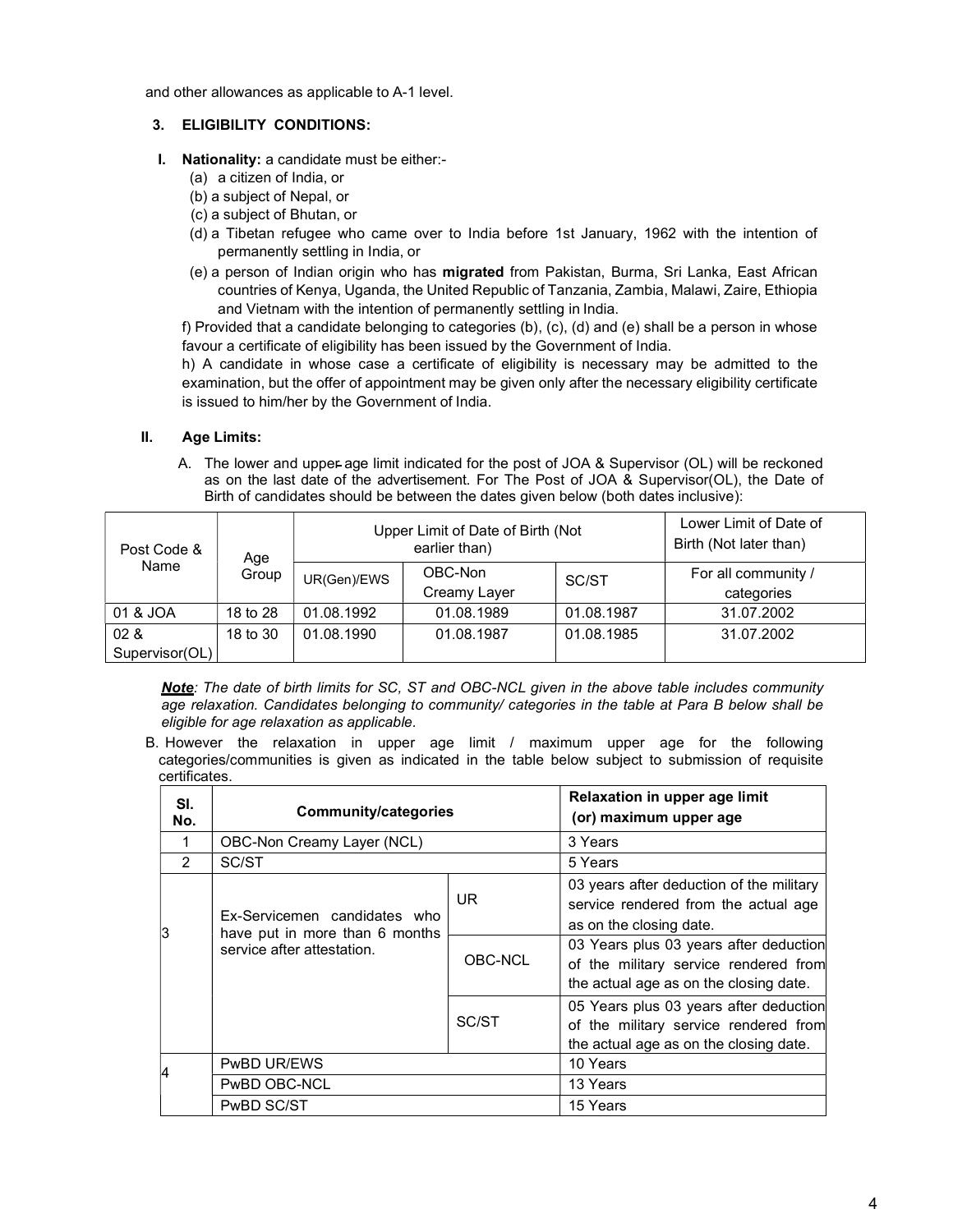| 15             | In-service Candidates of SPMCIL                                                                                                                              | For In-Service candidates of SPMCIL, employees who<br>fulfill the essential qualification shall have no age bar<br>provided they have at least 03 years of service left as<br>on the last date of application |                                                       |  |
|----------------|--------------------------------------------------------------------------------------------------------------------------------------------------------------|---------------------------------------------------------------------------------------------------------------------------------------------------------------------------------------------------------------|-------------------------------------------------------|--|
| $\overline{6}$ | Women candidates, who<br>are<br>widowed, divorced or judicially<br>separated from husband but not<br>remarried.(Only for Post Code.1)                        | UR<br>OBC-NCL<br>SC/ST                                                                                                                                                                                        | 33 Years of age<br>36 Years of age<br>38 Years of age |  |
|                | Defence Personnel disabled in<br>operation during hostilities with<br>any foreign country or in a<br>disturbed area and released as a<br>consequence thereof | UR/OBC-NCL/EWS<br>SC/ST                                                                                                                                                                                       | 03 Years<br>08 Years                                  |  |

#### a. No age relaxation is allowed to SC/ST/OBC-NCL (Non Creamy Layer) candidates applying against unreserved vacancies.

- b. PwBD candidates applying against UR vacancies will be allowed age relaxation applicable for UR PwBD only. Relaxation in upper age limit for PwBD will be subject to the posts having been identified suitable for such disabilities. Relaxation of age limit would be permissible to such persons who have a minimum of 40% disability.
- c. If a candidate is eligible for relaxation of age on more than one ground, he/she would be accorded the highest of the age relaxations for which he/she is eligible.

#### d. Candidates should note that the date of birth filled in this application should be same as recorded in the Matriculation/SSLC/Xth Class or an equivalent certificate. No subsequent request for its change will be considered.

Note I: - Candidates belonging to the Scheduled Castes and the Scheduled Tribes and the Other Backward Classes those coming under the category of Ex-servicemen, PwBD, will be eligible for grant of cumulative age-relaxation under both the categories.

Note II: - The term Ex-servicemen will apply to the persons who are defined as Exservicemen in the Ex-servicemen (Re-employment in Civil Services and Posts) Rules, 1979, as amended from time to time.

Note III: - The age concession will not be admissible to Ex- servicemen who are released on own request.

Note IV: - Notwithstanding the provision of age relaxation above, a PwBD candidate will be considered to be eligible for appointment only if he/she (after such physical examination as the IGMH may prescribe) is found to satisfy the requirements of physical and medical standards for the concerned Services/Posts to be allocated to the PwBD candidates by the IGMH. Since the Post Advertised pertains to UR/OBC/SC Category; PwBD candidates have to secure minimum qualifying marks in respective category Standards and rank sufficiently high in merit to be eligible for appointment.

#### Special Note for all the Candidates seeking reservation/relaxation benefits:

All the candidates seeking reservation/relaxation benefits available for SC/ST/OBC-NCL/EWS/PwBD/Ex-SM must ensure that they are entitled to such reservation/relaxation as per eligibility prescribed in this Advertisement. They should be in possession of all the requisite certificates in the prescribed format i.e. as per the annexures attached at the end of this Advertisement in support of their claim.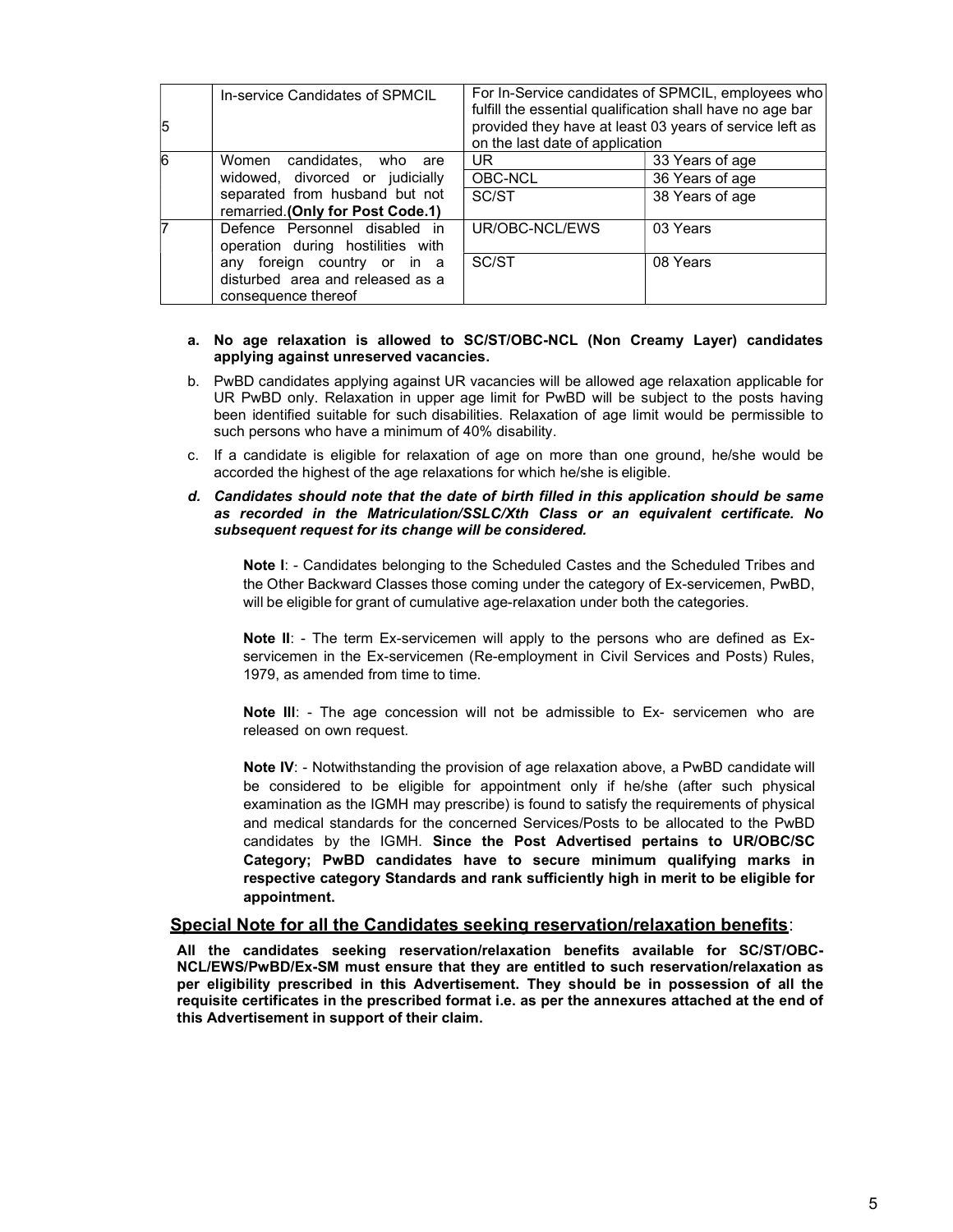Ill. Educational Qualifications: The following minimum educational qualifications are prescribed for the posts:

| <b>Post Name</b>                                     | Educational Qualifications (as on closing date of application):                                                                                                                                   |  |  |
|------------------------------------------------------|---------------------------------------------------------------------------------------------------------------------------------------------------------------------------------------------------|--|--|
| <b>Junior Office Assistant</b><br>(JOA) at B-3 Level | Essential:<br>Graduate with at least 55% marks from recognized university and<br>computer knowledge with Typing speed on computer in English<br>@40wpm/Hindi @30 wpm, as per the requirement.     |  |  |
| Supervisor (OL) at A-1                               | Essential:                                                                                                                                                                                        |  |  |
| Level                                                | Master's Degree from a recognized university in Hindi or English<br>with English/Hindi Subject at Graduation Level (I.e. Hindi in case the<br>candidate is post-graduate in English & vice-versa) |  |  |
|                                                      | And                                                                                                                                                                                               |  |  |
|                                                      | One year experience in translation from Hindi to English and Vice<br>versa.                                                                                                                       |  |  |
|                                                      | Desirable:                                                                                                                                                                                        |  |  |
|                                                      | Knowledge of Sanskrit and/ or any other modern language.<br>a.                                                                                                                                    |  |  |
|                                                      | Proficiency in working on Computers in Hindi language.<br>b.                                                                                                                                      |  |  |

Note I: The candidate must hold a degree of any of the Universities incorporated by an Act of the Central or State Legislature in India or other educational institutions established by an Act of Parliament or declared to be deemed as a University under Section-3 of the University Grants Commission Act, 1956, or possess an equivalent qualification from a Foreign University recognized by the Association of Indian Universities.

Note II: Some Universities/Institutes/Boards do not award Class or percentage of marks and allot Aggregate Grade Points (e.g. CGPA/OGPA/CPI, etc.). In case University/Institute/Board defines criteria for conversion of Aggregate Grade Point into percentage of marks, the same will be accepted. However, where the University/Institute/ Board does not define criteria for conversion of Aggregate Grade Point into percentage of marks, in the degree/passing certificates, the undefined parameter(s) would be worked out as under:

| Equivalent CGPA/OGPA/CPI or similar terminologies<br>allotted on a 10-point scale | Aggregate Percentage of<br><b>Marks</b> |
|-----------------------------------------------------------------------------------|-----------------------------------------|
| 6.75                                                                              | 60%                                     |
| 6.25                                                                              | 55%                                     |
| 5.75                                                                              | 50%                                     |

Note III: Aggregate Grade Point or percentage of marks where awarded would mean aggregate over the entire duration of the course.

Note IV: Where the Aggregate Grade Point (CGPA/OGPA/CPI, etc.) is awarded out of a number other than 10, it will be normalized out of 10 and computed as per Note II above.

Note V: Experience for the post of Supervisor (OL) should have been obtained from Central/State Governments/Autonomous Bodies/PSUs/Central or State Universities/Reputed Organizations.

#### 4. VERTICAL RESERVATION

4.1 This Advertisement provides for Vertical Reservation for Scheduled Caste (SC), Scheduled Tribe (ST), Other Backward Classes (OBC) - Non Creamy Layer (NCL) and Economically Weaker Sections (EWS), wherever applicable and admissible under extant rules, as mentioned in the Vacancy Table.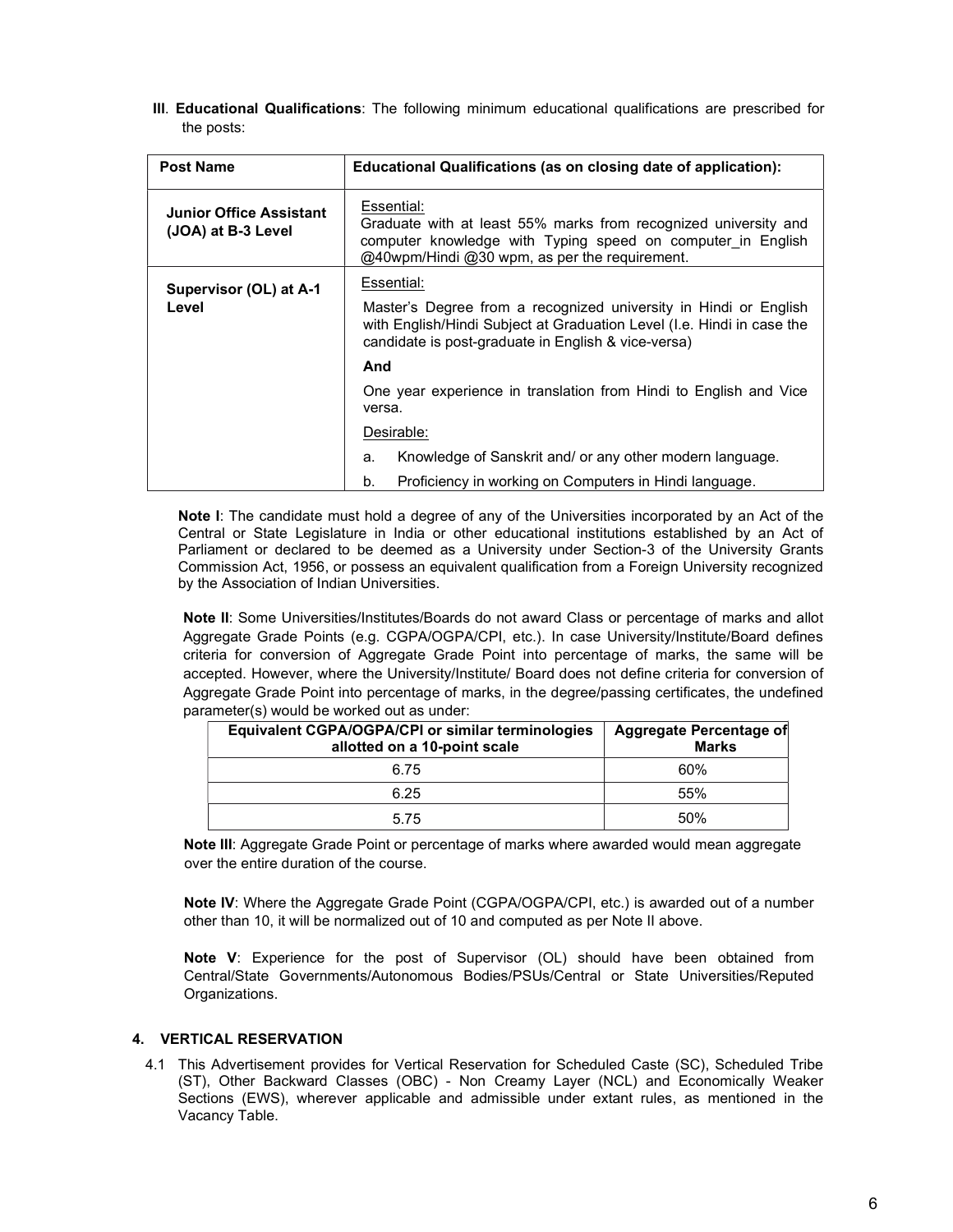- 4.2 All candidates, irrespective of community may be considered against UR vacancies, subject to fulfillment of parameters for UR candidates. However, against the vacancies earmarked for specific communities (SC/ST/OBC-NCL/EWS), only candidates belonging to that community will be considered.
- 4.3 For availing reservation, SC/ST/OBC-NCL candidates should furnish Caste Certificate from competent authorities as per the format given at **Annexure I** (for SC/ST candidates) and at Annexure II (for OBC-NCL candidates) at the time of document verification. Further, in case of OBC-NCL candidates, the certificates should specifically indicate that they do not belong to the Persons/Sections (Creamy Layer) mentioned in Column 3 of the Schedule of the Government of India, Department of Personnel and Training O.M.No.36012/22/93-Estt. (SCT) dated 08.09.93 & its subsequent revision through O.M.No.36033/3/2004-Estt. (Res) dated 09.03.2004, 27.05.2013, 13.09.2017 and further revision, if any, received till the closing date for ONLINE Registration of applications for this Advertisement. The candidates should ensure that they belong to the OBC- Non Creamy Layer (NCL) category while applying for the posts against this Advertisement. Such candidates should produce a valid OBC certificate in the prescribed format during document verification. Further, in addition to the community certificate (OBC), a declaration in the prescribed format as per **Annexure IIA** has to be furnished by the candidates during document verification, that he/she does not belong to the creamy layer. The certificate produced shall not be older than one year at the time of document verification. In case of not complying to these stipulations, their claim for reserved status (OBC-NCL) will not be entertained and the candidature / application of such candidates, if fulfilling all the eligibility conditions for General (Unreserved) category, will be considered under General(UR) vacancies only.

#### 4.4 EWS (Economically Weaker Section) Reservation

Candidates who are not covered under the scheme of reservation for SC/ST/OBC- NCL and whose family gross annual income is below Rs. 8 Lakh (Rupees eight lakh) are to be identified as EWS for benefit of reservation for EWS. The income shall also include income from all sources i.e. salary, agriculture, business, profession etc. for the financial year prior to the year of application. Also candidates whose family owns or possesses any of the following assets shall be excluded from being identified as EWS, irrespective of family income:

- i) 5 acres of agricultural land and above;
- ii) Residential flat of 1000 sq. ft. and above;
- iii) Residential plot of 100 sq. yards and above in notified municipalities;
- iv) Residential plot of 200 sq. yards and above in areas other than the notified municipalities.

The property held by a —Family in different locations or different places/cities would be clubbed while applying the land or property holding test to determine EWS status.

The term ―Family for this purpose will include the person who seeks benefit of reservation, his/her parents and siblings below the age of 18 years as also his/her spouse and children below the age of 18 years.

The benefit of reservation under EWS can be availed upon production of an Income and Asset Certificate issued by a Competent Authority. The Income and Asset Certificate issued by any one of the following authorities in the prescribed format as given in **Annexure III** shall only be accepted as candidate's claim as belonging to EWS:

- A. District Magistrate/Additional District Magistrate / Collector / Deputy Commissioner / Additional Deputy Commissioner / 1st Class Stipendary Magistrate / Sub-Divisional Magistrate / Taluka Magistrate / Executive Magistrate / Extra Assistant Commissioner
- B. Chief Presidency Magistrate / Additional Chief Presidency Magistrate / Presidency Magistrate/
- C. Revenue Officer not below the rank of Tehsildhar and
- D. Sub-Divisional Officer of the area where the candidate and/or his family normally resides.

The candidates applying against the vacancies reserved for EWS must possess Income and Asset Certificate as on closing date of registration of application for this Advertisement. Further, these candidates are also required to produce valid Income and Asset Certificate during document verification. In case of non-compliance to these stipulations, their claim for reserved status under EWS will not be entertained and the candidature / application of such candidates, if fulfilling all the eligibility conditions for General (UR) category, will be considered under General (UR) vacancies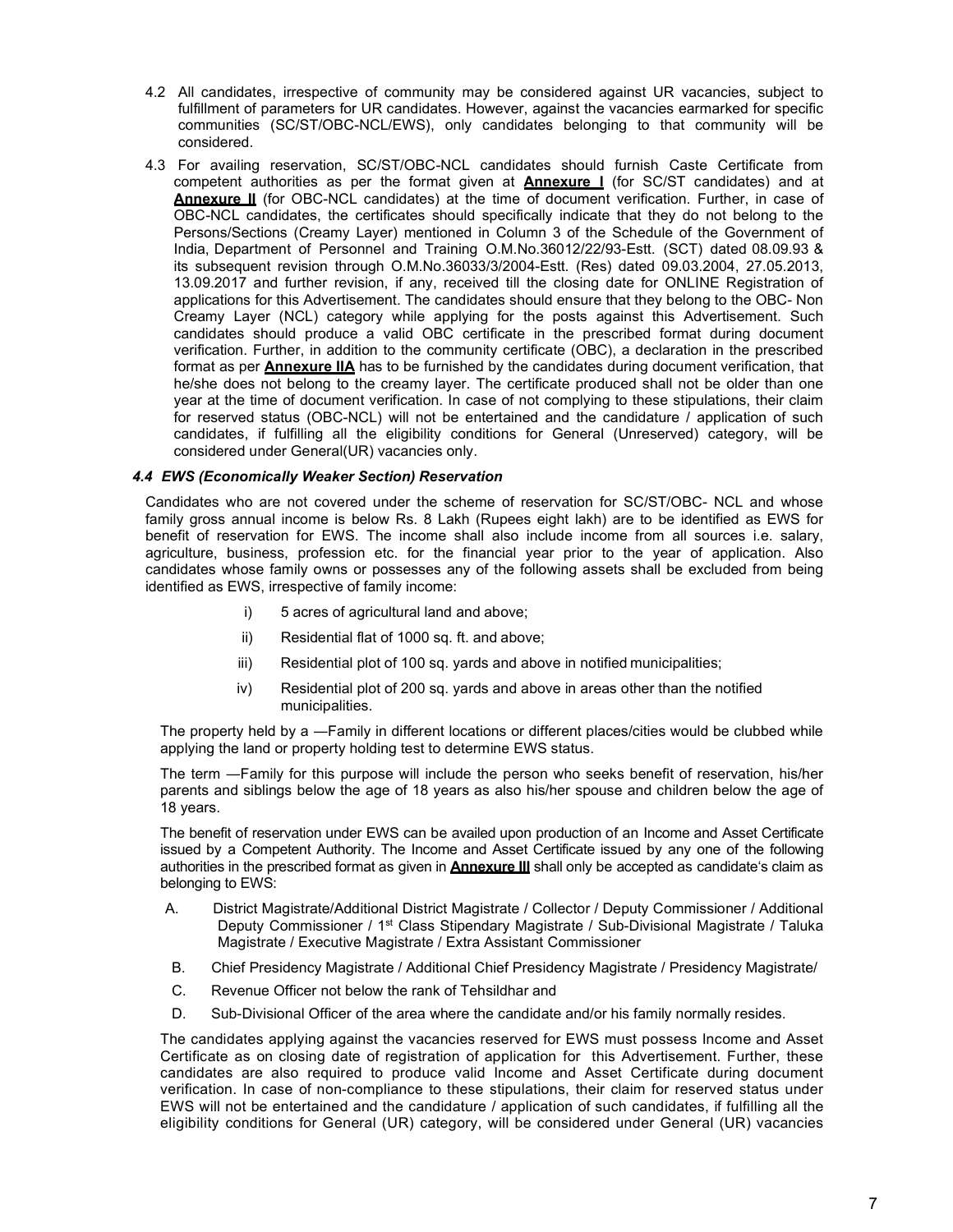only.

- 4.5 Candidates belonging to SC/ST/OBC-NCL/EWS who fulfill required minimum educational qualification can also apply against UR vacancies. They will however, have to compete with the UR candidates. No age relaxation will be allowed to such SC/ST/OBC-NCL candidates applying against UR vacancies. However, candidates have to indicate their actual community in the application.
- 4.6 Community/EWS status as on the closing date for ONLINE Registration of application for this Advertisement shall only be considered for availing reservation benefits if eligible and any change in the community/EWS status of the candidate thereafter shall not be entertained.

#### 5. HORIZONTAL RESERVATION:

- 5.1 This Advertisement provides for horizontal reservation for Ex-Servicemen (ExSM) and Persons with Benchmark Disabilities (PwBD) irrespective of their community.
- 5.2 Vacancies for ExSM and PwBD wherever given in the vacancy table are not separate but are included in the total number of vacancies.
- 5.3 ExSM candidates may also apply against regular vacancies of any post(s) without separate earmarked ExSM vacancies. Even for these posts they are eligible for age relaxation as applicable for ExSM.
- 5.4 PwBD candidates of a particular disability may also apply against regular vacancies of any post(s) which are not having separate earmarked PwBD vacancies subject to condition that the post should have been identified suitable for that disability. Even for these posts they are eligible for age relaxation and fee exemption as applicable for PwBD.
- 5.5 If regular PwBD vacancies cannot be filled due to non-availability of suitable candidates under the type of disability for which vacancy is reserved or for any other sufficient reason, these shall not be filled and shall be carried forward as backlog vacancy to the next recruitment cycle.

#### 6. EX-SERVICEMEN (ExSM) :

6.1 The term Ex-Servicemen means a person who has served in any rank (whether as a Combatant or non-Combatant) in the regular Army, Navy or Air Force of the Indian Union but does not include a person who has served in the Defence Security Corps, the General Reserve Engineering Force, the Lok Sahayak Sena and the Para Military Force

and

a. Who either has been retired or relieved or discharged from such service whether at his/her own request or being relieved by the employer after earning his or her pension; (or)

b. Who has been relieved from such service on medical grounds attributable to military service or circumstances beyond his control and awarded medical or other disability pension; (or)

c. who has been released from such service as a result of reduction in establishment; (or)

d. Who has been released from such service after completing the specific period of engagement, otherwise than on his own request, or by way of dismissal, or discharge on account of misconduct or inefficiency and has been given a gratuity; and includes personnel of the Territorial Army, namely, pension holders for continuous embodied service or broken spells of qualifying service; (or)

e. Personnel of Army Postal Service who are part of Regular Army and retired from the Army Postal Service without reversion to their parent service with pension, or are released from the Army Postal Service on medical grounds attributable to or aggravated by military service or circumstances beyond their control and awarded medical or other disability pension; (or)

f. Personnel who were on deputation in Army Postal Service for more than six months prior to 14th April 1987; (or)

g. Gallantry award winners of the Armed forces including personnel of Territorial Army; (or)

h. Ex-recruits boarded out or relieved on medical ground and granted medical disability pension w.e.f. 01.02.2006.

i. The Period of Call-up service of an Ex-serviceman in the Armed forces shall also be treated as service rendered in the Armed Forces for purpose of Age Relaxation, as per Rules.

j. Age Relaxation/Ex-Serviceman reservation is not admissible to sons, daughters and dependents of Ex-servicemen. Therefore such candidates should not indicate their category as ex-serviceman.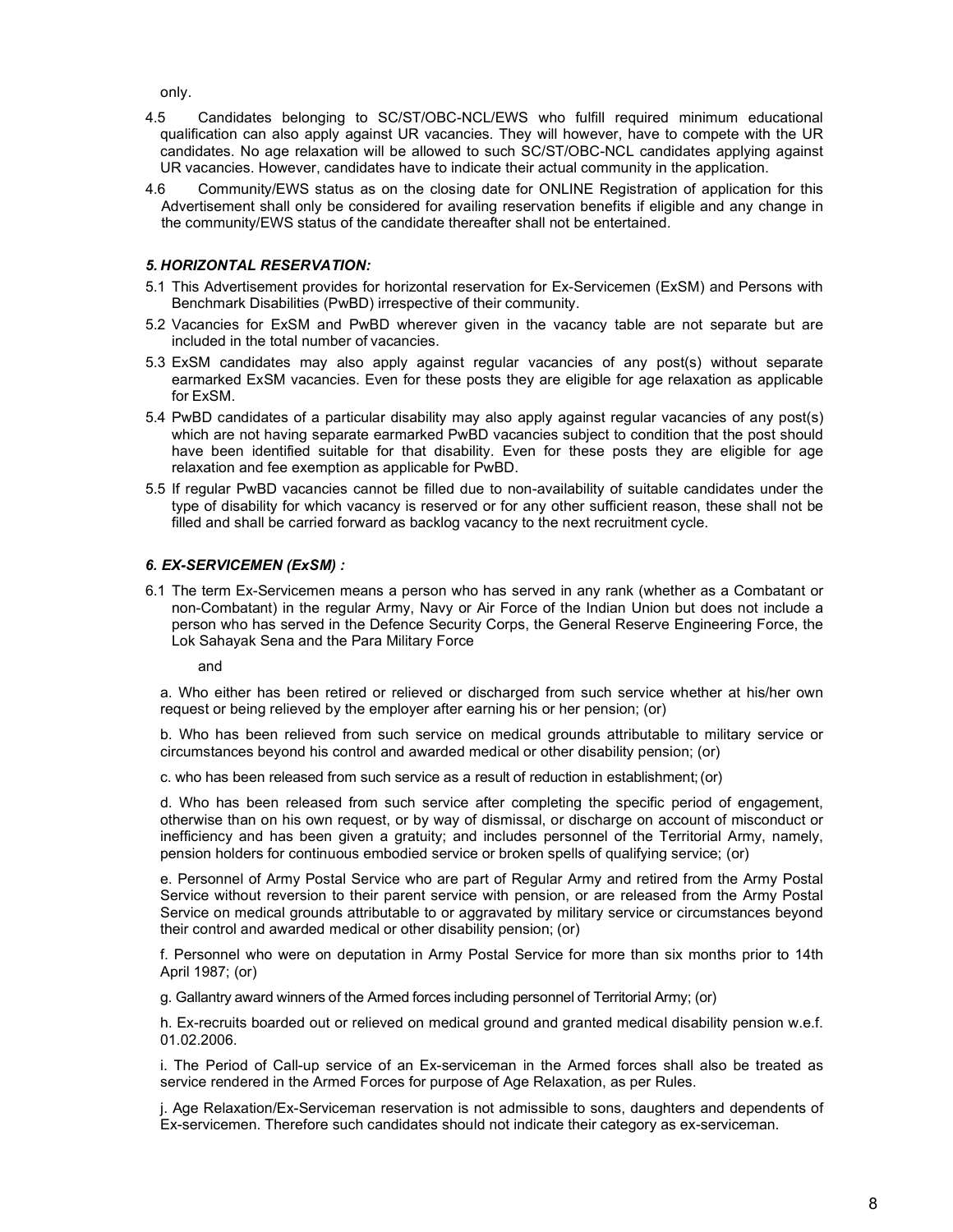k. A matriculate Ex-serviceman (which includes an ex-serviceman who has obtained the Indian Army Special Certificate of Education or the corresponding certificates in the Navy or the Air Force), who has put in not less than 15 years of service in the Armed Forces of the Union may be considered eligible for appointment to the reserved vacancies of Ex-serviceman for which the essential educational qualification prescribed is graduation and where  $-$  a) Work experience of technical or professional nature is not essential; or b) Though non-technical professional work experience is prescribed as essential yet the appointing authority is satisfied that the ex-servicemen is expected to perform the duties of the post by undergoing on the job training for a short duration. Thus, those Nongraduate Ex-serviceman who have not completed 15 years of service as on the closing date of the online application form or would not complete 15 years of service within one year from the closing date of receipt of applications are not eligible to apply for this Advertisement/Notification.

6.2 Persons serving in the Armed Forces of the Union, who on retirement from service would come under the category of Ex-Servicemen are eligible to apply for re- employment one year before the completion of the specific terms of engagement and avail themselves of all concessions available to Ex-Servicemen but such persons shall not be permitted to leave the uniform until they complete the specific terms of engagement in the Armed Forces of the Union.

Accordingly, such serving Defence personnel to be released within one year from the closing date of ONLINE Registration of applications for this Advertisement can also apply, both for vacancies earmarked for Ex-Servicemen and for posts not reserved for them. However, they should possess the prescribed educational qualifications as on the closing date of registration of online applications for this advertisement.

- 6.3 Ex-Servicemen candidates who have already secured civil employment under Central Government in Group C & D (including PSUs, autonomous bodies/statutory bodies, nationalized banks etc.) after availing of the benefits given to Ex-Servicemen will be permitted only the benefit of age relaxation as prescribed for Ex-Servicemen for securing another employment in a higher grade or cadre in Group C/D under Central Government. Such candidates will not be considered against the vacancies reserved for Ex-Servicemen in the Central Government jobs.
- 6.4 If an Ex-Serviceman applies for various vacancies before joining any civil employment, he/she can avail the benefit of reservation as Ex-Servicemen for any subsequent employment, subject to the condition that an Ex-Serviceman as soon as he/she joins any civil employment, should give selfdeclaration/undertaking to the concerned employer about the date wise details of application for various vacancies, including this Advertisement, for which he/she had applied for, before joining the initial civil employment. The acknowledged copy of this declaration along with no objection certificate (NOC) from the civil employer should be produced during document verification failing which they will not get benefit of reservation for Ex- Servicemen. Further, this benefit would be available only in respect of vacancies which are filled on direct recruitment and wherever reservation is applicable to the Ex-Servicemen.

#### 7. PERSONS WITH BENCHMARK DISABILITIES (PwBD)

7.1 The suitability or otherwise of a post for PwBD has been indicated under the heading "Note for Persons with Benchmark Disability (PwBD) Candidates" with details of sub disability for the Post of Junior Office Assistant & Supervisor (OL).

Benchmark Disabilities: - As per The Rights of Persons with Disabilities (RPwD) Act, 2016 (effective from 19thApril, 2017), the Benchmark Disabilities are as under:-

- I. Blindness and low vision;
- II. Deaf and hard of hearing;
- III. Locomotor disability including cerebral palsy, leprosy cured, dwarfism, acid attack victims and muscular dystrophy;
- IV. Autism, intellectual disability, specific learning disability and mental illness;
- V. Multiple disabilities from amongst persons under clauses (a) to (d) including deaf-blindness in the posts identified for each disability.

Definition of Specified Disabilities as provided in the Schedule of RPwD Act, 2016 is as mentioned below:

#### 7.2 Definition of Specified Disabilities:

1. Physical disability: -

A) Locomotor disability (a person's inability to execute distinctive activities associated with movement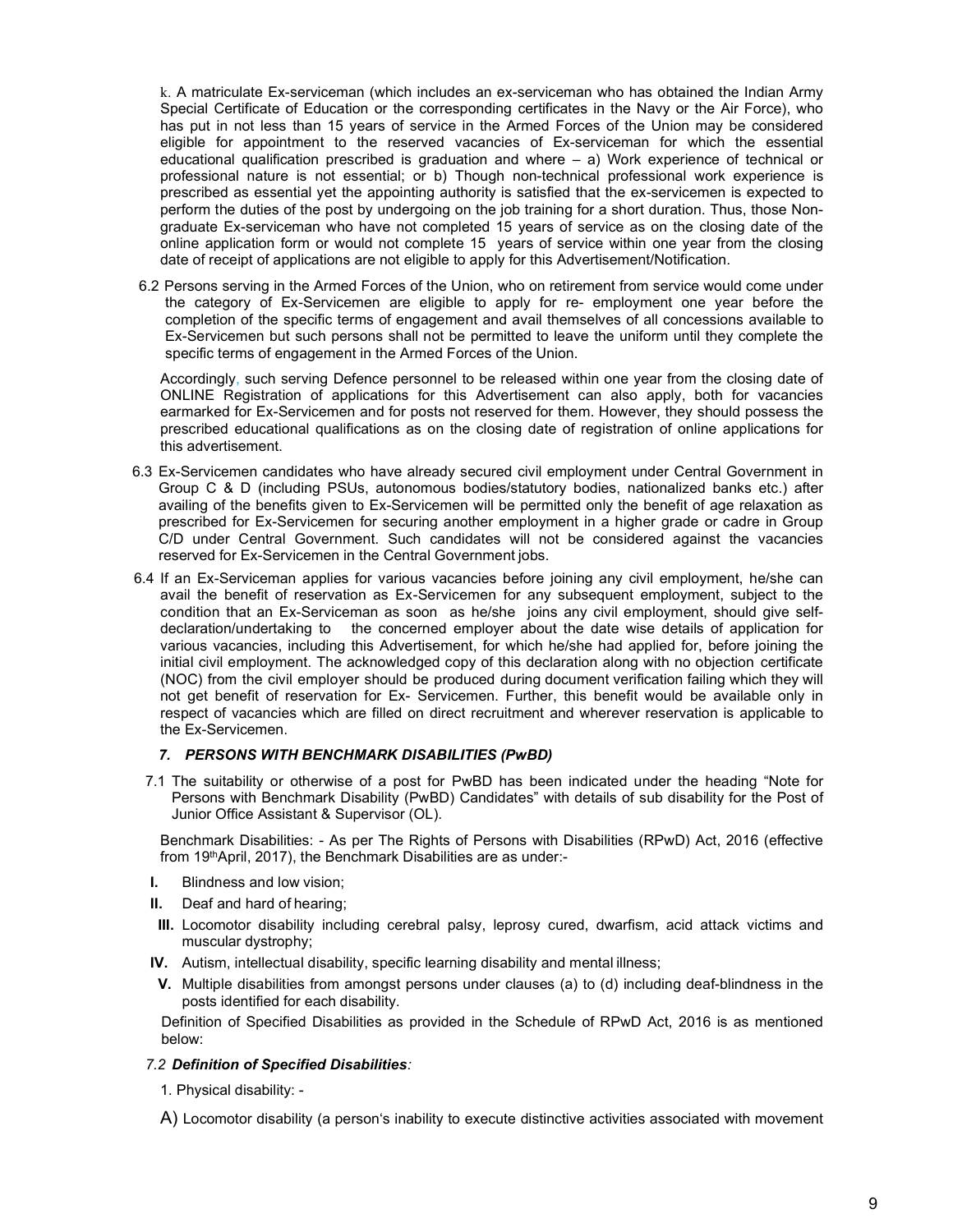of self and objects resulting from affliction of musculoskeletal or nervous system or both), including-

 $\hat{\mathbf{a}}$  —Leprosy cured person means a person who has been cured of leprosy but is suffering from—

(i) loss of sensation in hands or feet as well as loss of sensation and paresis in the eye and eye-lid but with no manifest deformity;

(ii) manifest deformity and paresis but having sufficient mobility in their hands and feet to enable them to engage in normal economic activity;

(iii) extreme physical deformity as well as advanced age which prevents him/her from undertaking any gainful occupation, and the expression ― leprosy cured shall be construed accordingly;

(b) ―cerebral palsy means a group of non-progressive neurological condition affecting body movements and muscle coordination, caused by damage to one or more specific areas of the brain, usually occurring before, during or shortly after birth;

 $-$ dwarfism means a medical or genetic condition resulting in an adult height of 4 feet 10 inches (147 centimeters) or less;

 $-$ muscular dystrophy means a group of hereditary genetic muscle disease that weakens the muscles that move the human body and persons with multiple dystrophies have incorrect and missing information in their genes, which prevent them from making the proteins they need for healthy muscles. It is characterized by progressive skeletal muscle weakness, defects in muscle proteins, and the death of muscle cells and tissue;

—acid attack victims means a person disfigured due to violent assaults by throwing of acid or similar corrosive substance.

B) Visual impairment—

(a) ―blindness means a condition where a person has any of the following conditions, after best correction—

(i) total absence of sight; or

(ii) visual acuity less than 3/60 or less than 10/200 (Snellen) in the better eye with best possible correction; or

(iii) limitation of the field of vision subtending an angle of less than 10 degree.

(b) ―low-vision means a condition where a person has any of the following conditions, namely: -

(i) visual acuity not exceeding 6/18 or less than 20/60 upto 3/60 or upto 10/200 (Snellen) in the better eye with best possible corrections; or

(ii) Limitation of the field of vision subtending an angle of less than 40 degree upto 10 degree.

C) Hearing impairment—

(a) ―deaf means persons having 70 dB hearing loss in speech frequencies in both ears;

(b) ―hard of hearing means person having 60 dB to 70 dB hearing loss in speech frequencies in both ears

D) (1) ―speech and language disability means a permanent disability arising out of conditions such as laryngectomy or aphasia affecting one or more components of speech and language due to organic or neurological causes.

(2) Intellectual disability, a condition characterized by significant limitation both in intellectual functioning (reasoning, learning, problem solving) and in adaptive behaviour which covers a range of every day, social and practical skills, including—

(a) ―specific learning disabilities means a heterogeneous group of conditions wherein there is a deficit in processing language, spoken or written, that may manifest itself as a difficulty to comprehend, speak, read, write, spell, or to do mathematical calculations and includes such conditions as perceptual disabilities, dyslexia, dysgraphia, dyscalculia, dyspraxia and developmental aphasia;

(b) ―autism spectrum disorder means a neuro-developmental condition typically appearing in the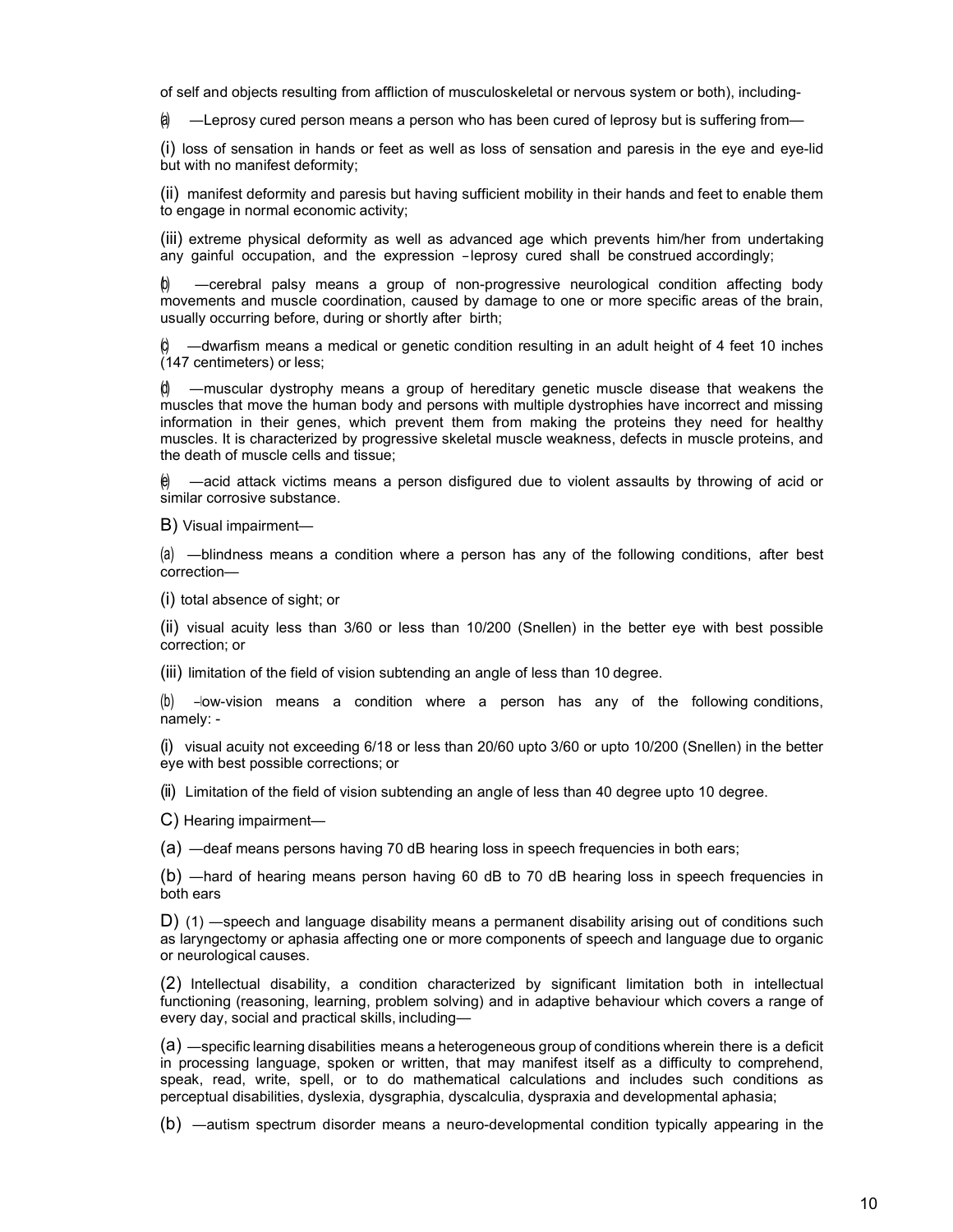first three years of life that significantly affects a person's ability to communicate, understand relationships and relate to others, and is frequently associated with unusual or stereotypical rituals or behaviours.

(3) Mental behaviour— ―mental illness means a substantial disorder of thinking, mood, perception, orientation or memory that grossly impairs judgment, behaviour, capacity to recognize reality or ability to meet the ordinary demands of life, but does not include retardation which is a condition of arrested or incomplete development of mind of a person, specially characterized by sub normality of intelligence.

 $(4)$  Disability caused due to  $-$  (a) chronic neurological conditions, such as  $-$ 

(i) ―multiple sclerosis means an inflammatory, nervous system disease in which the myelin sheaths around the axons of nerve cells of the brain and spinal cord are damaged, leading to demyelination and affecting the ability of nerve cells in the brain and spinal cord to communicate with each other;

(ii) ―Parkinson's disease means a progressive disease of the nervous system marked by tremor, muscular rigidity, and slow, imprecise movement, chiefly affecting middle-aged and elderly people associated with degeneration of the basal ganglia of the brain and a deficiency of the neurotransmitter dopamine.

(b) Blood disorder—

(i) ―Haemophilia means an inheritable disease, usually affecting only male but transmitted by women to their male children, characterized by loss or impairment of the normal clotting ability of blood so that a minor wound may result in fatal bleeding;

 $(i)$  —Thalassemia means a group of inherited disorders characterized by reduced or absent amounts of hemoglobin.

 $\langle \ddot{\mathbf{w}} \rangle$  —Sickle cell disease means a hemolytic disorder characterized by chronic anemia, painful events, and various complications due to associated tissue and organ damage; —hemolyticll refers to the destruction of the cell membrane of red blood cells resulting in the release of hemoglobin.

(5) Multiple Disabilities (more than one of the above specified disabilities) including deaf, blindness which means a condition in which a person may have combination of hearing and visual impairments causing severe communication, developmental, and educational problems.

(6) Any other category as may be notified by the Central Government.

- 7.3. Degree of Benchmark Disability for Reservation and Competent Authority for Issue of Disability Certificate: Only such persons would be eligible for relaxation in conditions/ reservation in posts who suffer from not less than 40 percent of relevant benchmark disability. Those Persons with Benchmark Disabilities (PwBD) who have availed the relaxation and/or reservation and shortlisted for Document Verification have to submit Certificate of Disability issued by the Competent Authority as per the form V, VI and VII of rule 18(1) under chapter 7 of Rights of Persons with Disabilities Rules, 2017 dated 15.06.2017. Refer **Annexure IV (A), Annexure IV (B)** and **Annexure IV(C)** for the revised formats. The existing certificates of disability issued under the Persons with Disabilities Act 1995 (since repealed) shall continue to be valid for the period specified therein.
- 7.4 Assistance of Scribe: Visually Impaired (VI) candidates/candidates whose writing speed is affected by Cerebral Palsy/muscular dystrophy/candidates with Locomotor disability (one arm)/Intellectual disability (Autism, specific learning disability and mental illness) can avail the assistance of scribe for writing answers on their behalf. For engaging the scribe, candidates will have to indicate the same while filling ONLINE application form. Engagement of scribe will be subject to the following conditions:
	- (a) Candidates will have to arrange for the scribe on their own.
	- (b) The scribe so arranged should not himself/herself be the candidate for the post of Junior Office Assistant or Supervisor (OL) advertised vide this notification for which the candidate is appearing. Also same scribe should not be engaged for more than one candidate. The scribe and the candidate shall give a declaration to this effect. Any violation, if detected at any stage, will render both candidate and scribe disqualified.
	- (c) Candidates opting for scribe will have to provide additional details for scribes as per **Annexure** V, while appearing in the online examination. Scribe should produce original and valid ID proof at Online examination Center and bring passport size photograph.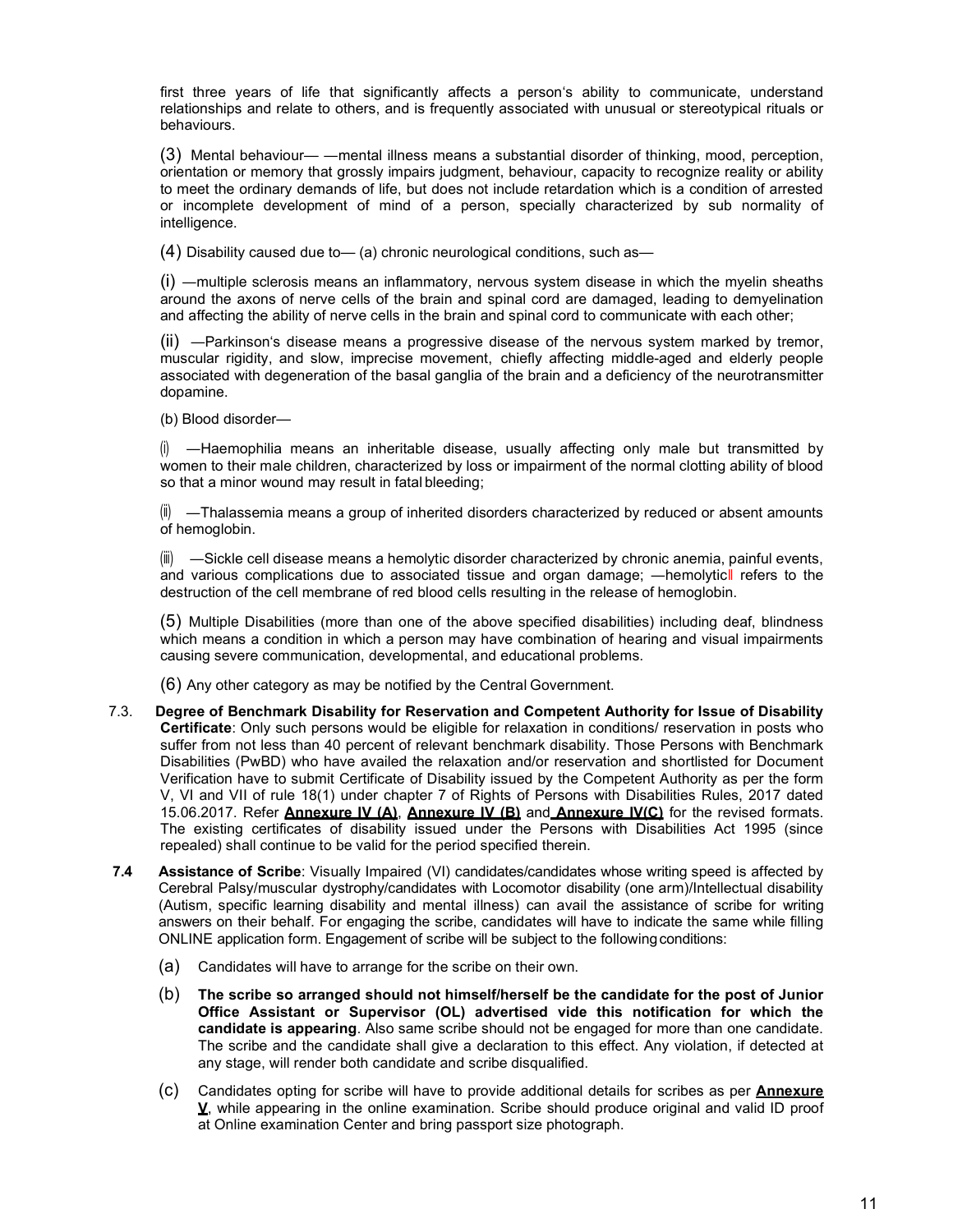- (d) The candidate shall be responsible for any misconduct on the part of the scribe brought by him/her during the examination.
- (e) Candidates availing the assistance of a scribe shall be eligible for compensatory time of not less than 20 minutes for every hour of examination.
- (f) Candidates who wish to avail services of scribe but are unable to furnish the details of scribe at the time of ONLINE application, may avail the services of scribe by filling up necessary details in Format given at **Annexure V** at the Online Examination center duly complying the conditions stipulated for scribe. Any subsequent request may not be favorably entertained.
- (g) The scribe may be from any academic stream. However for the post of Supervisor (OL) the scribe should be from an academic stream different from that prescribed for the post.
- (h) Both the candidate as well as scribe will have to give a suitable undertaking confirming that the scribe fulfils all the stipulated eligibility criteria for a scribe mentioned above. Further in case it later transpires that he/she did not fulfill any laid down eligibility criteria or suppressed material facts the candidature of the applicant will stand cancelled, irrespective of the result of the online examination.
- (i) Scribe should not answer on his/her own. Any such behaviour observed will result in cancellation of candidature
- (j) Only candidates registered for compensatory time will be allowed such concessions since compensatory time given to candidates shall be system based, it shall not be possible for the test conducting agency to allow such time if he / she is not registered for the same. Candidates not registered for compensatory time shall not be allowed such concessions.

Guidelines for Candidates with locomotor disability and cerebral palsy: A compensatory time of twenty minutes per hour or otherwise advised shall be permitted for the candidates with locomotor disability and cerebral palsy where dominant (writing) extremity is affected to the extent of slowing the performance of function (minimum of 40%impairment).

Guidelines for Visually Impaired candidates: Visually Impaired candidates (who suffer from not less than 40% of disability) may opt to view the contents of the test in magnified font and all such candidates will be eligible for compensatory time of 20 minutes for every hour or otherwise advised of examination. The facility of viewing the contents of the test in magnifying font will not be available to Visually Impaired candidates who use the services of a Scribe for the examination.

These guidelines are subject to change in terms of Govt. of India guidelines/ clarifications, if any, from time to time.

- 7.5 All one eyed candidates and candidates whose visual degree of disability is less than 40% shall not be considered as Visually Impaired persons and the provision for engaging scribe shall not be applicable to them.
- 7.6 Selected PwBD candidates will be subjected to medical examination from the Medical Authorities as prescribed by IGMH at the time of document verification and only those conforming to the medical standards as laid down in this Notification/Advertisement and other extant provisions, as the case may be, will be eligible for appointment.

#### 8. SCHEME, CENTRE, CALL LETTER AND LANGUAGE OF EXAM:

Selection for the posts will be done through online examination which will be conducted "Online", and will be of objective type. The examination will be bilingual, i.e., Hindi and English. In case of any discrepancy, English will prevail over other languages.

a) The scheme of the examination for the Post of Jr.Office Assistant (Post Code.1) is as follows:

Selection to the posts of Jr. Office Assistant at B-3 Level will be done in 02 phases $*$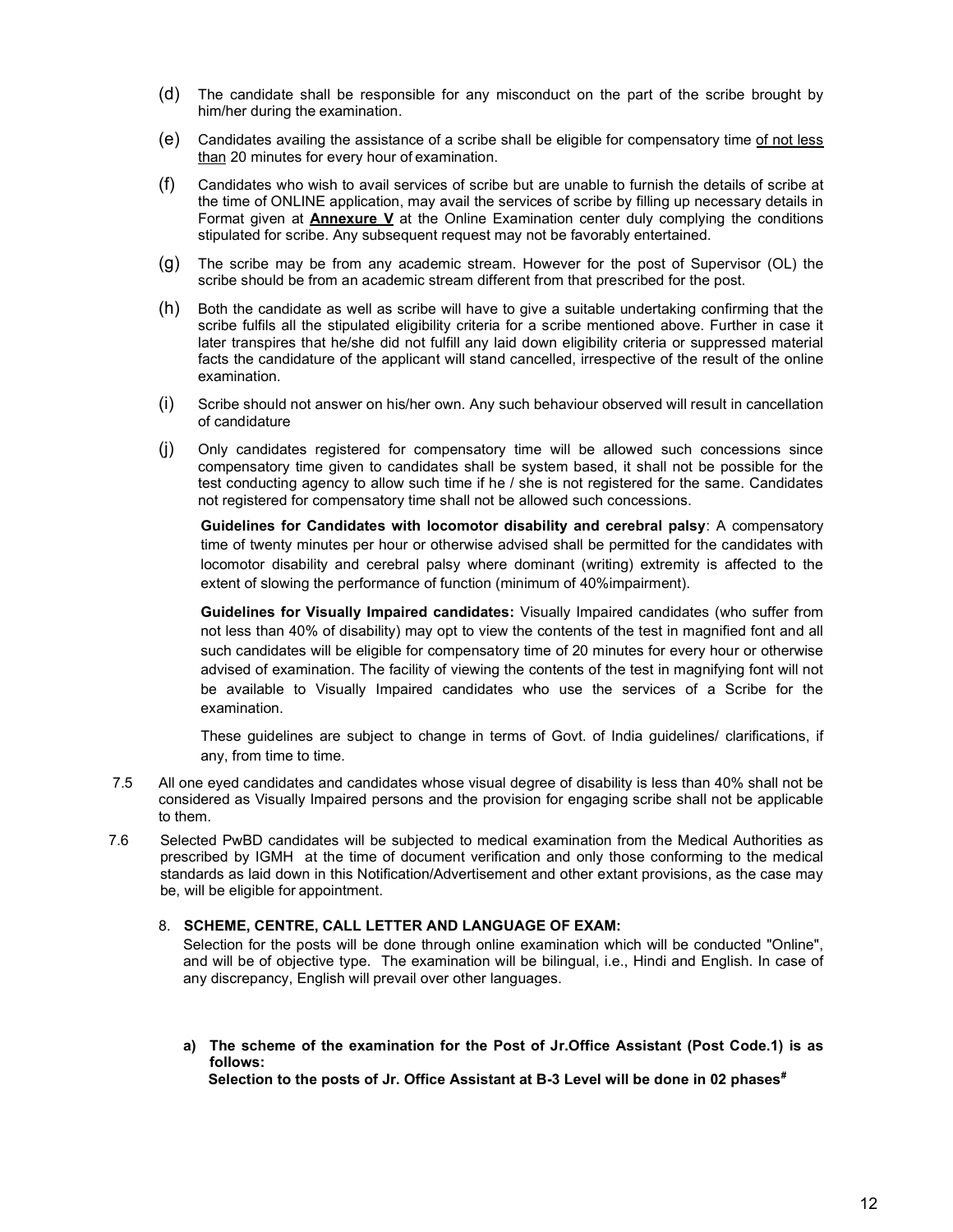#### Phase-I:

An online exam with the under-mentioned Scheme will be conducted.

| Sr.<br>No. | <b>Test Name</b>                                                            | οf<br>No.<br><b>Questions</b> | <b>Max. Marks</b> | <b>Duration</b><br>оf<br>the Exam |
|------------|-----------------------------------------------------------------------------|-------------------------------|-------------------|-----------------------------------|
|            | (with<br>General<br>Awareness<br>special emphasis on Computer<br>Knowledge) | 50                            | 50                | 120<br><b>Minutes</b>             |
| ົ          | Logical Reasoning                                                           | 50                            | 50                |                                   |
| 3          | English Language                                                            | 50                            | 50                |                                   |
| 4          | Quantitative Aptitude                                                       | 50                            | 50                |                                   |

The Minimum Qualifying marks required to be scored by the candidates in the online examination to be eligible for further selection process for different categories is as under,

| S.No      | Category of Candidate | Minimum<br>Qualifying |
|-----------|-----------------------|-----------------------|
|           |                       | Marks                 |
|           | General/EWS           | 55%                   |
|           | ОВС                   | 50%                   |
| ≏<br>. ပ. | SC/ST                 | 45%                   |

- Candidates who qualify in the online examination with minimum qualifying marks as stated above will be shortlisted for Phase-II of the selection process.
- Mere qualifying the written examination does not entail any candidate to be eligible for appointment. He/She must rank sufficiently high in the order of merit for his/her final selection.
- Roll No. of the candidates shortlisted for Phase-II examination will be published on IGMH website, after Phase-I examination.

#### Phase-II\*:

Those candidates who qualify the online examination as per the above standards fixed by IGMH will be called for a type writing test to be conducted on computer. The candidates must qualify the type writing test with the following standards:

- (i) English Typing Test @ 40 W.P.M (Or)
- (ii) Hindi Typing Test @ 30 W.P.M.

\*Candidates have to indicate his/her preference of Language (Hindi/English) of typing test to be conducted on computer while filling their online application form.

#The type writing test will be of qualifying nature and final selection will be based on the marks obtained by the candidates in Phase-I online examination.

b) The scheme of the examination for the Post of Supervisor(OL) (Post Code.2) is as follows:

| Sr.            | Test Name*                                                                                                                                            | of<br>No. | Max. Marks | Duration of the |
|----------------|-------------------------------------------------------------------------------------------------------------------------------------------------------|-----------|------------|-----------------|
| No.            |                                                                                                                                                       | Questions |            | Exam            |
|                | (with<br>General<br>Awareness<br>special emphasis on Computer<br>Knowledge)                                                                           | 25        | 25         |                 |
| $\mathfrak{p}$ | <b>General Hindi</b>                                                                                                                                  | 50        | 50         |                 |
| 3              | <b>General English</b>                                                                                                                                | 50        | 50         | 120             |
| 4              | Test of Domain Knowledge<br>which includes Hindi to English<br>and vice-versa translation Skills<br>(Which includes Hindi & English<br>Comprehension) | -75       | 75         | <b>Minutes</b>  |

An online exam with the under mentioned Scheme will be conducted.

\*Detailed Syllabus for the post of Supervisor (OL) is appended as Annexure-VII to this Advertisement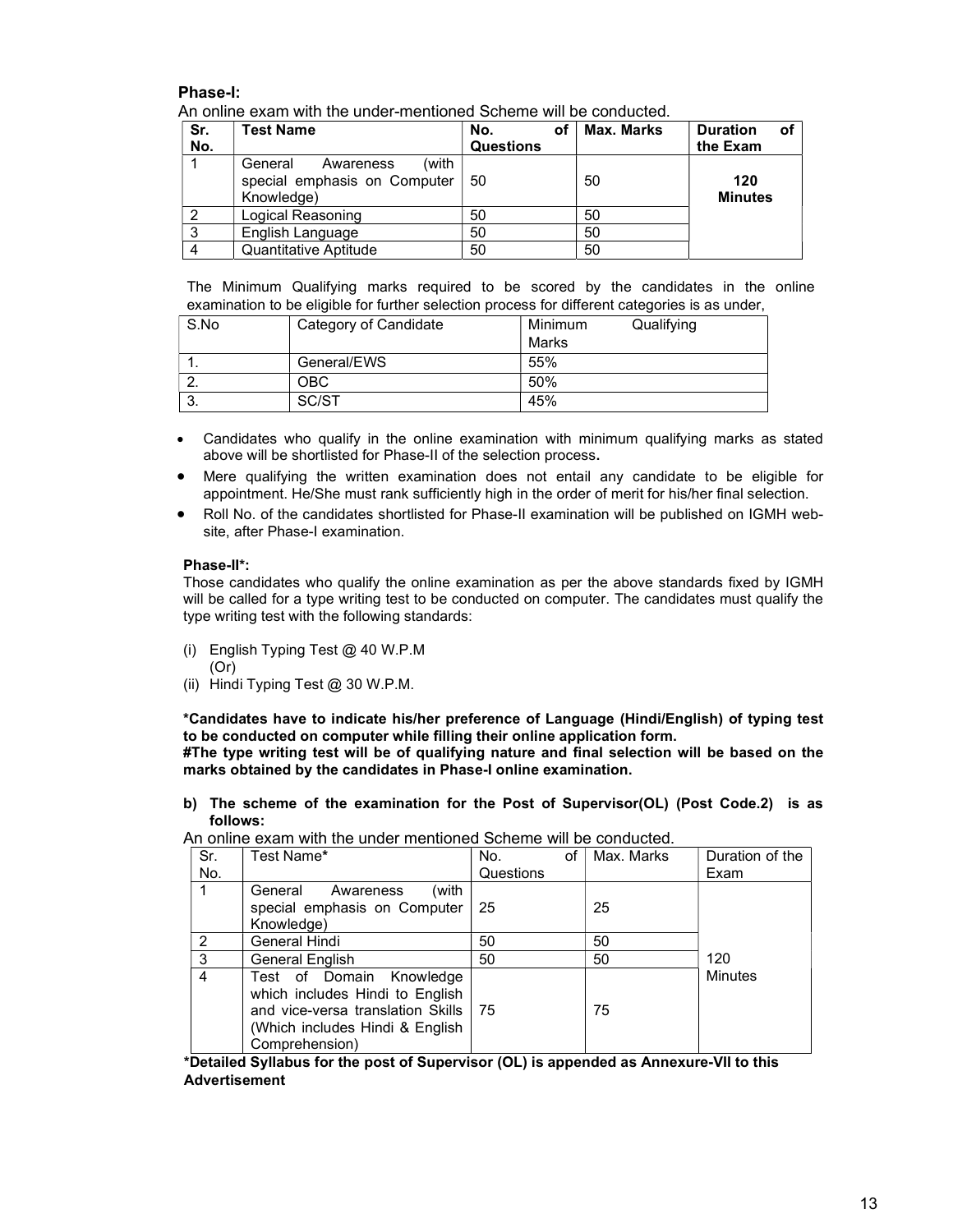The Minimum Qualifying marks required to be scored by the candidates in the online examination for the post of Supervisor(OL) to be eligible for further selection process for different categories is as under,

| S.No | Category of Candidate | Minimum<br>Marks | Qualifying |
|------|-----------------------|------------------|------------|
|      | General/UR            | 55%              |            |

- The above mentioned qualifying marks are minimum and does not entail any right on any candidate for his/her claim for the appointment. The candidate must rank sufficiently high in the order of merit for his/her shortlisting for document verification/appointment.
- The minimum aggregate cut-off marks for being shortlisted for document verification will be decided by the IGMH in relation to the number of vacancies. Roll No. of the candidate shortlisted for document verification will be published on IGMH web-site, after the written examination.

#### Other Instructions to the Candidates for the post of JOA & Supervisor (OL):

- In the Selection process, an applicant has to obtain high marks in the test and rank sufficiently higher to be allowed for next stage for further process of selection. The minimum marks will be decided by the Company based on the performance of the applicants in the online examination only. However, since the final selection would depend on the number of vacancies as also relative performance, merely qualifying in the online examination will not entitle an applicant for appointment in the Company.
- Syllabus for the post of Supervisor (OL) shall be of post graduate level. In the online examination, wherever necessary, the Metric systems of weights and measures only will be used.
- There will be no separate qualifying marks in the sections (Tests).
- There will be no negative marking.
- The online examination will be held tentatively in the month of August/September 2020. The exact date, session, reporting time of examination will be mentioned in the call letter. The examination will be conducted online in venues given in the respective call letters. The applicants will have to take the examination on date and time as indicated in the call letter at their own cost. The applicants are requested to keep checking the Company's website http://igmhyderabad.spmcil.com for any change in the examination date.
- The date of examination indicated in the Notice is tentative. Any change in the schedule of examination will be informed to the candidates only through the website of the IGMH.
- All applicants will have to appear for the online examination at their own risks and expenses. Company will not be responsible for any injury or losses etc. of any nature.
- There shall be no provision for re-evaluation/ re-checking of the scores. No correspondence in this regard shall be entertained.
- The Resolution of Tie (in order of preference) would be done by the following:
	- The candidate older in age will get preference.
	- Alphabetical order of names.
- The Chief General Manager, IGMH reserves the right to make changes in the Scheme/pattern of Examination if considered necessary at any stage of Recruitment process. However, the same shall be notified in the website before the conduct of the examination.
- If the Online examination is held in more than one session, the scores across various sessions will be equated to adjust for slight differences in the difficulty level of different test batteries used across sessions.

#### DOWNLOAD OF CALL LETTER

 Candidates will have to visit the IGMH website for downloading call letters for online test. Intimation for downloading call letter will also be sent through email/SMS. Once the candidate clicks the relevant link, he/she can access the window for call letter download. The candidate is required to use (i) Registration Number/Roll Number, (ii) Password/Date of Birth for downloading the call letter. Candidate needs to affix recent recognizable photograph on the call letter preferably the same as provided during registration and appear at the examination centre with (i) Call Letter (ii) Photo Identity Proof as stipulated in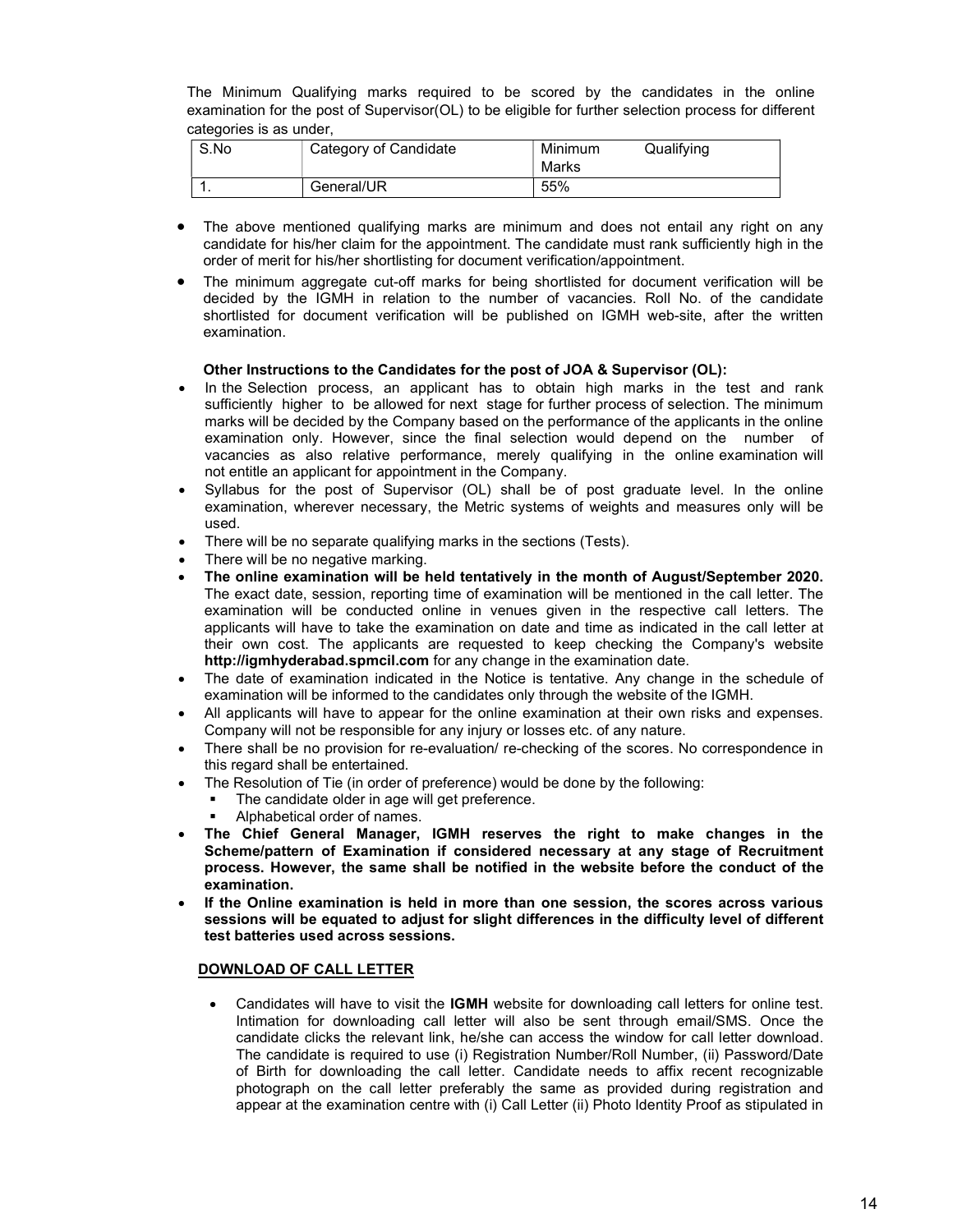clause 11(c) below and also specified in the call letter and photocopy of the same Photo Identity Proof as brought in original.

#### ONLINE CENTRES OF EXAMINATION:

(i) The online Examination (for Post codes 1 & 2) and Typing Test on computer (For post code 1) will be conducted at Hyderabad\* Test Centre only.

\*Disclaimer: However, in-case the number of applications in response to this recruitment advertisement exceeds '5000', the candidates may be allotted to any one of the following exam centers other than the centre mentioned in the online application form. The decision in respect of the test centre as decided by the Competent Authority shall be final & binding: 1) Delhi; 2) Mumbai; 3) Kolkata

- (ii) Candidates have to appear for the examination at an Examination Centre at their own risks and expenses. IGMH does not make any arrangements for boarding/lodging of candidates. IGMH will not be responsible for any injury or losses etc. of any nature during the course of Examination.
- $\triangleright$  If the examination is held in more than one session, the scores across various sessions will be equated to adjust for slight differences in difficulty level of different test batteries used across sessions. More than one session are required if the nodes capacity is less or some technical disruption takes place at any center or for any candidate.

#### Process for Arriving at Scores

The Scores of Online Examination are obtained by adopting the following procedure:

(i)Number of questions answered correctly by a candidate in each objective test is considered for arriving at the Corrected Score.

(ii)The Corrected Scores so obtained by a candidate are made equivalent to take care of the minor difference in difficulty level, if any, in each of the objective tests held in different sessions to arrive at the Equated Scores\*

\* Scores obtained by candidates on any test are equated to the base form by considering the distribution of scores of all the forms.

 (iii) Testwise scores and scores on total is reported with decimal point upto two digits. Note: Cutoffs are applied in two stages:

- i. on scores in individual tests
- ii. on Total Score

#### 9. APPLICATION FEE AND INTIMATION CHARGES:

| Sr. No. | Category                     | <b>Charges</b>                                  | Amount*     |
|---------|------------------------------|-------------------------------------------------|-------------|
|         | SC/ST/PwBDs/Ex-<br><b>SM</b> | Intimation Charges only                         | Rs. 200/-** |
|         | GEN/OBC/EWSs                 | Application fee including<br>intimation charges | Rs. 600/-** |

\*Bank/Transaction charges are to be borne by the candidate.

\*\* The Above fee is inclusive of GST.

Note I: Applications without the prescribed Fee/ Intimation Charges shall be summarily rejected.

#### Note II: Fee once paid shall not be refunded under any circumstances nor can the fee be held in reserve for any other examination or selection.

Note Ill: Fee/ Intimation Charges are required to be paid only in the manner prescribed in this advertisement.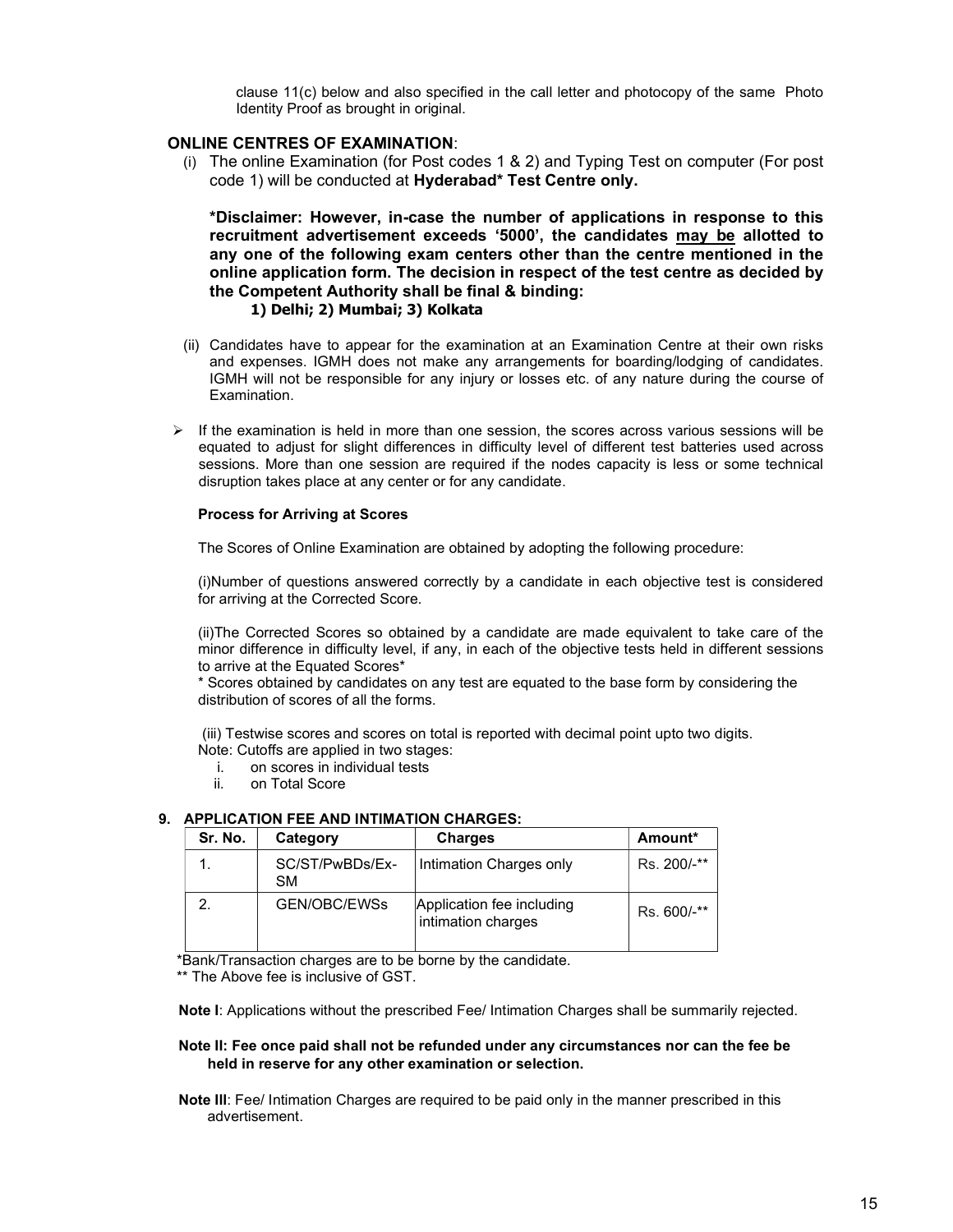Note IV: Exemption from Payment of Fee: SC/ST/PwBD/Ex-SM candidates are exempted from payment of fee, However they are required to pay intimation charges and any Bank transaction/ convenience charges.

Note V: Candidates are also warned that they will be permanently debarred from the examinations conducted by IGMH/SPMCIL, in case they fraudulently claim SC/ST/OBC/Ex-Servicemen/PH status

#### 10. HOW TO APPLY

- (a) Candidates are required to apply only online using the website http://igmhyderabad.spmcil.com/Interface/JobOpenings.aspx?menue=5. and no other means/mode of application will be accepted. Detailed instructions for filling up online applications are available at Appendix-I which is available on the IGMH website. The applicants are advised to submit a single application; however, if due to any unavoidable situation, if he/she submits another/multiple applications, then he/she must ensure that application with the higher Registration ID (RID) is complete in all respects like applicant's details, examination centre, photograph, signature, left thumb impression and hand writing undertaking, fee etc. The applicants who are submitting multiple applications should note that only the last completed applications with higher RID shall be entertained by the IGMH and fee paid against one RID shall not be adjusted against any other RID.
- (b) All candidates, whether already in Government Service, Autonomous Bodies, Government owned industrial undertakings or other similar organizations, whether in a permanent or temporary capacity or as work charged employees other than casual or daily rated employees or those serving under the Public Enterprises are required to submit an undertaking in the Online application or a proof to that effect during document verification that they have informed in writing to their Head of Office/Department that they have applied for the Examination. Candidates should note that in case a communication is received from their employer by the IGMH withholding permission to the candidates applying for/appearing at the examination, their application will be liable to be rejected/candidature will be liable to be cancelled. At the time of joining, the recommended candidates will have to bring proper discharge certificates from their PSU/Government/Quasi-Government employer.

NOTE 1: Suitable provisions for information regarding use of scribes by the blind candidates and candidates with Locomotor Disability including Cerebral Palsy, Leprosy Cured, Dwarfism, Acid Attack Victims and Muscular Dystrophy and candidates with multiple disabilities (as provided under Note 1 for PwBD candidates) where dominant (writing) extremity is affected to the extent of slowing the performance of function (minimum of 40% impairment) have been made in the online application at the time of the initial online application itself.

NOTE 2: Suitable provision for information regarding availing of compensatory time by the blind candidates and candidates with Locomotor Disability including Cerebral Palsy, Leprosy Cured, Dwarfism, Acid Attack Victims and Muscular Dystrophy and candidates with multiple disabilities (as provided under Note 1 for PwBD candidates) where dominant (writing) extremity is affected to the extent of slowing the performance of function (minimum of 40% impairment) whether availing the facility of scribe or not have also been made available at the time of the initial online application itself.

NOTE 3: Candidates are not required to submit along with their applications any certificate in support of their claims regarding Age, Educational Qualifications, Scheduled Castes/ Scheduled Tribes/Other Backward Classes and Physically disabled, EWSs etc. which will be verified at the time of the Document Verification only. Candidates belonging to the OBC category should have OBC certificate issued on or after 01.08.2019. For EWSs candidates, the Income and Asset certificate should be issued by a Competent Authority in the format as prescribed in DoPT Office Memorandum No.36039/1/2019-Estt(Res) dated January 31, 2019. The candidates applying for the posts should ensure that they fulfil all the eligibility conditions for admission to the Examination. Their admission at all the stages of examination for which they are admitted by the IGMH viz. Phase -1 or Phase - II will be purely provisional, subject to their satisfying the prescribed eligibility conditions. If on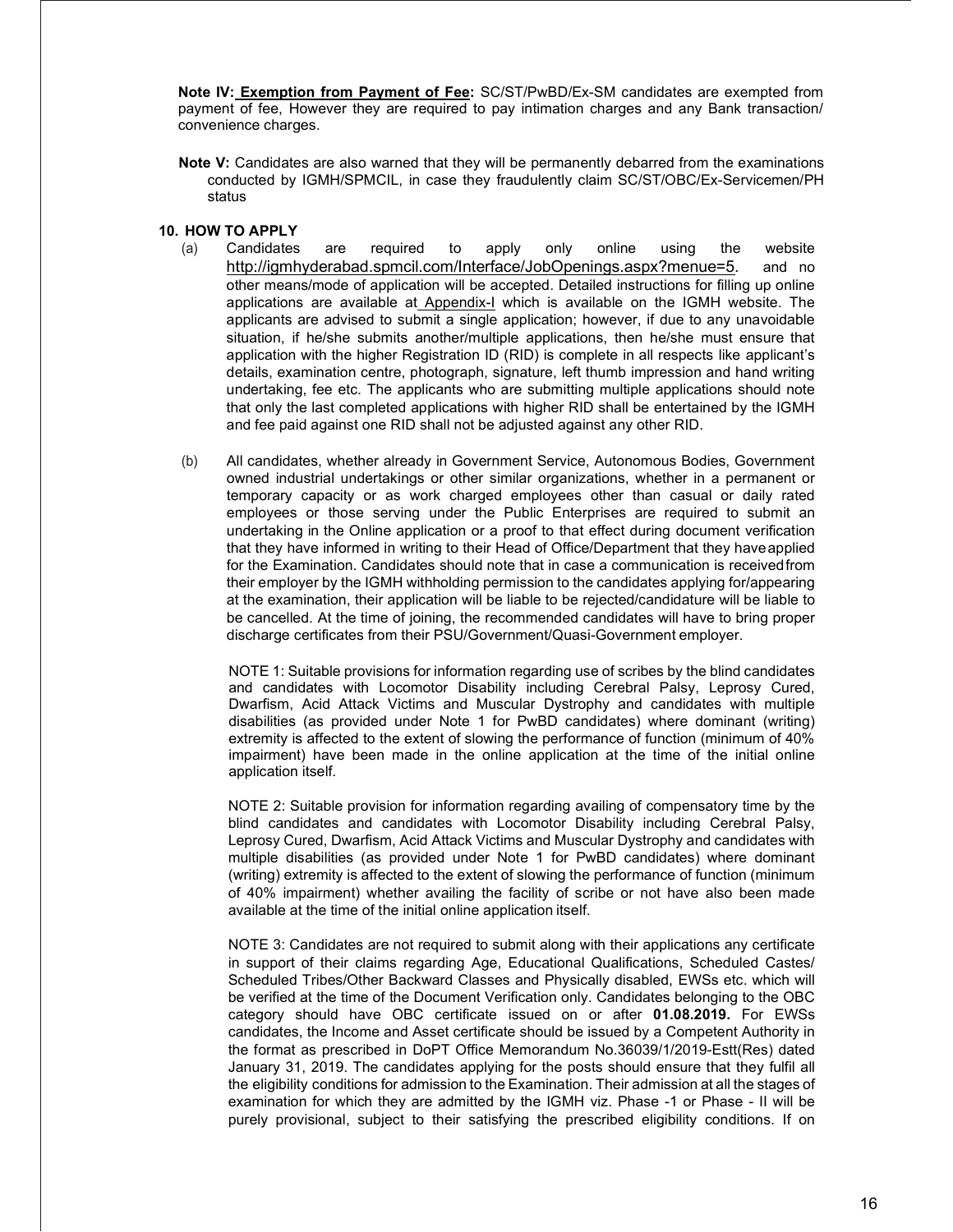verification at any time before or after the Examinations or during the Typing Test, it is found that they do not fulfil any of the eligibility conditions; their candidature for the examination will be cancelled by the IGMH. If any of their claims is found to be incorrect, they may render themselves liable to criminal/disciplinary action by the IGMH.

#### ACTION AGAINST CANDIDATES FOUND GUILTY OF MISCONDUCT/ USE OF UNFAIR MEANS

A candidate who is or has been declared by the IGMH to be guilty of:

- (i) Obtaining support for his/her candidature by the following means, namely:
	- (a) offering illegal gratification to, or
	- (b) applying pressure on, or
	- (c) blackmailing, or threatening to blackmail any person connected with the conduct of the examination, or
- (ii) impersonating, or
- (iii) procuring impersonation by any person, or
- (iv) submitting fabricated documents or documents which have been tampered with, or
- (v) making statements which are incorrect or false or suppressing material information, or
- (vi) resorting to the following means in connection with his/her candidature for the examination, namely
	- (a) obtaining copy of question paper through improper means,
	- (b) finding out the particulars of the persons connected with secret work relating to the examination.
	- (c) influencing the examiners, or
- (vii) using unfair means during the examination,
- (viii) or writing obscene matter or drawing obscene sketches in the scripts, or
- (ix) misbehaving in the examination hall including tearing of the scripts, provoking fellow examinees to boycott examination, creating a disorderly scene and the like, or
- (x) using a scribe / availing compensatory time in examination despite being ineligible, or
- (xi) harassing or doing bodily harm to the staff employed by the IGMH for the conduct of their examinations, or
- (xii) being in possession of or using mobile phone, pager or any electronic equipment or device or any other equipment capable of being used as a communication device during the examination, or
- (xiii) violating any of the instructions issued to candidates along with their Admission Certificates permitting them to take the examination, or
- (xiv) attempting to commit or as the case may be abetting the Commission of all or any of the acts specified in the foregoing clauses; may in addition to rendering himself/herself liable to criminal prosecution, be liable.
	- 1. to be disqualified by the IGMH from the examination for which he/she is a candidate and/or
	- 2. to be debarred either permanently or for a specified period (i) by the IGMH from any examination or selection held by them; (ii) by the IGMH from any employment under them; (iii) dismissal from service by IGMH/SPMCIL if he / she is already in SPMCIL Service.; and (iv) if he/she is already in some other service, the IGMH writing to his/her employer for taking disciplinary action.

Provided that no penalty shall be imposed except after (i) giving the candidate an opportunity of making such representation, in writing as he/she may wish to make in that behalf; and (ii) taking the representation, if any, submitted by the candidate within the period allowed to him/her into consideration.

#### 11. GENERAL INSTRUCTIONS:

(a) Correspondence with the IGMH: The IGMH will not enter into any correspondence with the candidates about their candidature except in the following cases:

The eligible candidates shall be issued an Call Letter two week before the commencement of the examination. The Call Letter will be made available on the Company's website www.igmhyderabad.spmcil.com for downloading by candidates. No Call letter will be sent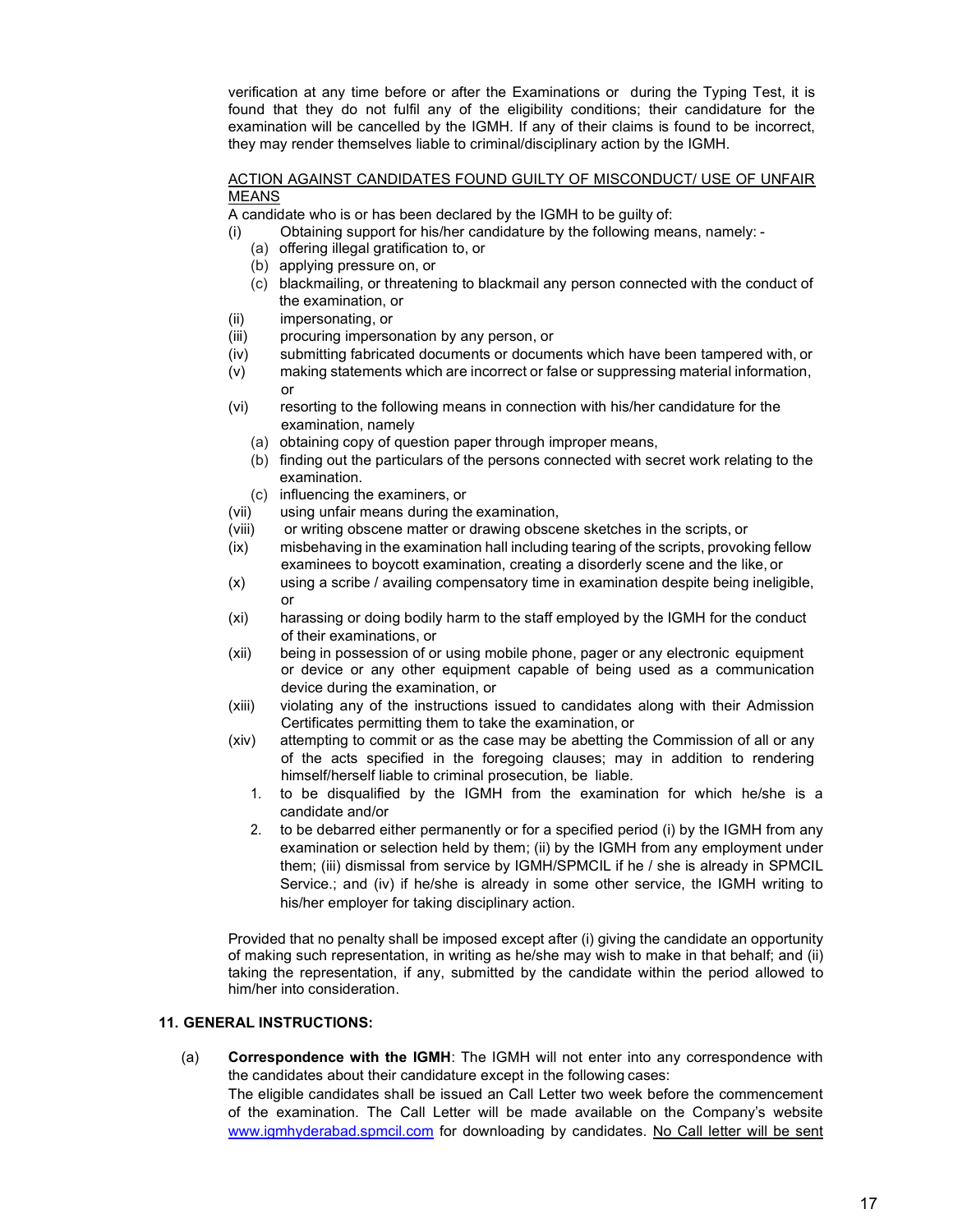by post. If a candidate does not receive his e-Call letter or any other communication regarding his/her candidature for the examination two weeks before the commencement of the examination, he/she should at once contact the help facility as mentioned above.

- (b) No candidate will ordinarily be allowed to take the examination unless he/she holds an Call Letter for the examination. On downloading of Call Letter, check it carefully and bring discrepancies/errors, if any, to the notice of IGMH immediately.
- (c) PROOF OF IDENTITY TO BE SUBMITTED AT THE TIME OF EXAMINATIONS: At the time of appearing for Phase - I or Phase - II of the examination, candidates are required to produce a currently valid photo identity card in original and a photocopy of the same, in addition to the Call letter. Acceptable photo identity cards are PAN Card/ Passport/ Driving Licence/ Voter's Card/ Bank Passbook with photograph/ Photo identity proof issued by a Gazetted Officer on official letterhead/ Photo identity proof issued by a People's Representative on official letterhead/ valid recent Identity Card issued by a recognised college / university/ e-Aadhar card / Aadhar card with a photograph/ Employee ID/ Bar Council Identity card with photograph. The candidate's identity will be verified with respect to his/her details on the Admission Letter /Examination Call Letter, in the Attendance List and requisite documents submitted. If identity of the candidate is in doubt, the candidate may not be allowed to appear for the Examination.

Note: Candidates have to produce in original the photo identity proof and submit a photocopy of the photo identity proof along with Admission Letter/ Examination Call Letter while attending the examination without which they will not be allowed to take up the examination. For Phase-II examination, candidates will have to carry more than one photocopy of photo ID proof. However, in Phase-I only one photocopy of photo ID will be sufficient. Candidates must note that the name (provided during the process of registration) as appearing on the call letters should exactly match the name as appearing on the photo identity proof, certificates, mark-sheets. Female candidates who have changed first/last/middle name post marriage must take special note of this. In case of candidates who have changed their name, will be allowed only if they produce - original Gazette Notification/their original marriage certificate/affidavit in original, together with a photocopy. If there is any mismatch between the name indicated in the Admission Letter/ Examination Call Letter and Photo Identity Proof, the candidate will not be allowed to appear for the examination.

CANDIDATES REPORTING LATE i.e. after the reporting time specified on the call letter for Examination will not be permitted to take the examination. The reporting time mentioned on the call letter is prior to the Start time of the test. Though the duration of the examination is 02 hours, candidates may be required to be at the venue for about 4 hours including the time required for completion of various formalities such as verification and collection of various requisite documents, logging in, giving of instructions.

- (d) The IGMH would be analyzing the responses of all appeared candidates to detect abnormal similarity of responses. On the basis of such an analysis, if it is found that the responses have been shared and scores obtained are not genuine/ valid, the IGMH reserves the right to cancel his/her candidature.
- (e) IGMH does not assume any responsibility for the candidates not being able to submit their applications within the last date on account of or for any other reason beyond the control of the IGMH.
- (f) The candidates should note that their admission to the examination will be purely provisional based on the information given by them in the Application Form. This will be subject to verification of all the eligibility conditions by the IGMH/SPMCIL. The mere fact that a Call Letter has been issued to a candidate, will not imply that his/her candidature has been finally cleared by the IGMH or that entries made by the candidate in his/her application for the Advertisement have been accepted by the IGMH as true and correct. Candidates may note that the IGMH takes up the verification of eligibility conditions of a candidate, with reference to original documents, only after the candidate has qualified for the appointment. Unless candidature is formally confirmed by the IGMH, it continues to be provisional. The decision of the IGMH as to the eligibility or otherwise of a candidate for admission to the Examination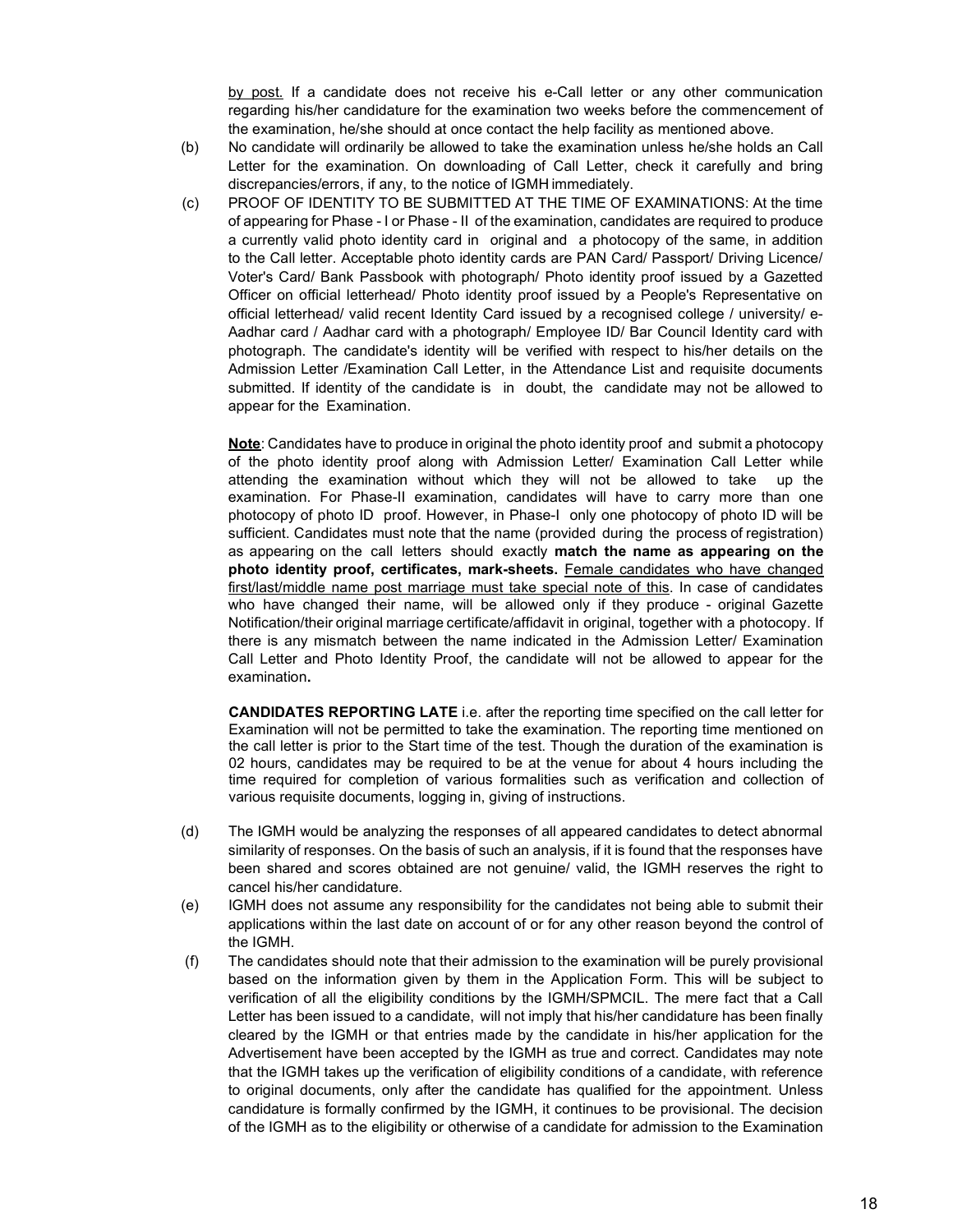shall be final.

- (g) All candidates who are declared qualified in the online examination for appearing in the subsequent selection process will be required to produce the relevant Certificates such as Mark sheets for all the years of Post- Graduation/Graduation/ Provisional Certificate/ Degree of Graduation in original as proof of having acquired the minimum educational qualification as on the last date of the application form, failing which the candidature of such candidates will be cancelled by IGMH. The candidates who are able to prove, by documentary evidence, that the result of the qualifying examination was declared on or before the cut-off date and he/ she has been declared passed, will also be considered to meet the educational qualification. It is reiterated that the result of required educational qualification must have been declared by the Institute/ University by the specified date. Mere processing of the result by the University/ Institute by the crucial cut-off date does not fulfill the EQ requirement.
- (h) Candidates should note that the name in the Call letter in some cases may be abbreviated due to technical reasons.
- (i) The possibility for occurrence of some problems in the administration of the examinations cannot be ruled out completely, which may impact test delivery and/or result from being generated. In that event, every effort will be made to rectify such problem, which may include movement of candidates, delay in test. Conduct of a re-exam is at the absolute discretion of IGMH/test conducting body. Candidates will not have any claim for a re-test. Candidates not willing to move or not willing to participate in the delayed process of test delivery shall be summarily rejected from the process.
- (j) Candidates are advised to keep their e-mail ID/mobile number alive for receiving advices viz. Call letters/document verification letters, etc. Candidates may check e-mails/SMS regularly. The IGMH does not send any communication through any other mode.
- (k) The IGMH does not furnish the mark-sheet to candidates. Marks obtained in Phase-I (Online exam) will be made available on the website www.igmhyderabad.spmcil.com, after shortlisting of candidates for Phase-II.
- (l) Any canvassing by or on behalf of the candidates or to bring political or other outside influence with regard to their selection/recruitment shall be considered as disqualification.
- (m) In all matters regarding eligibility, conduct of examinations, assessment, prescribing minimum qualifying standards in the Examination, in relation to number of vacancies and communication of result, the IGMH's decision shall be final and binding on the candidates and no correspondence shall be entertained in this regard.
- (n) The eligibility for availing reservation against the vacancies reserved for the PwBD shall be the same as prescribed in "Rights of Persons with Disabilities (RPWD) Act 2016" provided Further that the PwBD shall also be required to meet special eligibility criteria in terms of physical requirements/functional classification (abilities/disabilities) consistent with requirements prescribed.
- (o) A candidate will be eligible to get the benefit of community reservation only in case the particular caste to which the candidates belong is included in the list of reserved communities issued by the Central Government. If a candidate indicates in his/her application form that he/she belongs to General category but subsequently writes to the IGMH to change his/her category to a reserved one, such request shall not be entertained by the IGMH. Similar principle will be followed for EWSs/PwBD categories also. In case of a candidate unfortunately becoming physically disabled during the course of the examination process, the candidate should produce valid document showing him/her acquiring a disability to the extent of 40% or more as defined under RPWD Act, 2016 to enable him/her to get the benefits of PwBD reservation.
- (p) Candidates seeking reservation/ relaxation benefits available for SC/ST/OBC/PwBD/EWSs/Ex-servicemen must ensure that they are entitled to such reservation/ relaxation as per eligibility prescribed. They should also be in possession of all the requisite certificates in the prescribed format in support of their claim as stipulated for such benefits and these certificates should be dated earlier than the due date (closing date) of the application.
- (q) Please note that corrigendum, if any, issued on the above advertisement, will be published only on the IGMH website www.igmhyderabad.spmcil.com.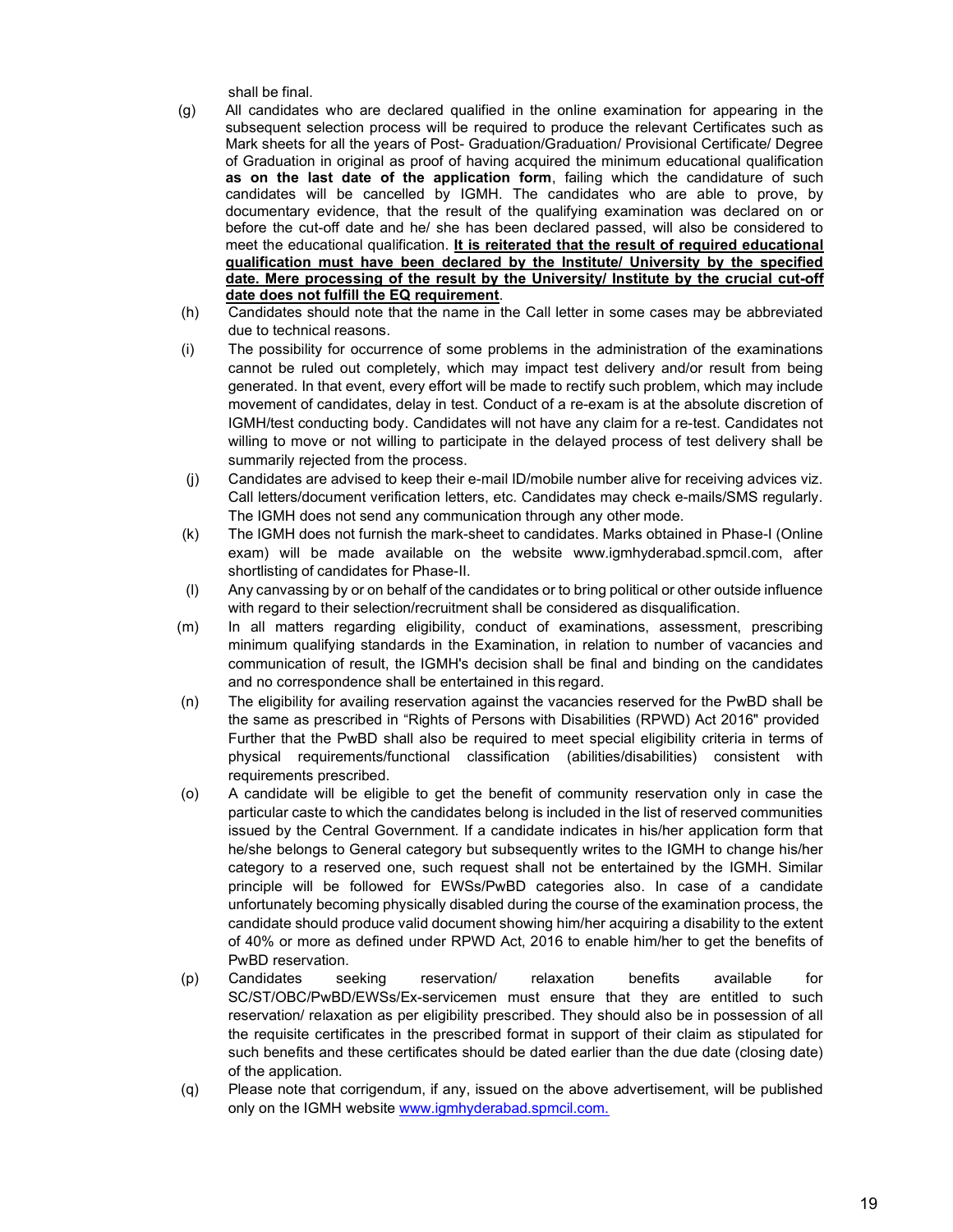#### (r) Dispute Resolution:

In case any dispute arises on account of interpretation of clauses in any version of this advertisement other than English, the English version published in Employment News and available on Company's website http://igmhyderabad.spmcil.com shall prevail. Any resultant dispute arising out of this advertisement shall be subject to the sole jurisdiction of the courts/tribunals situated in Hyderabad/Secunderabad.

#### (s) Action against candidates found guilty of misconduct:

 If any candidate is found indulging in any irregularity/ misconduct/ malpractice at any stage of recruitment, the candidate shall be debarred, apart from cancellation of candidature for the examination without prejudice to any other legal action. IGMH may take appropriate actions as deemed fit including verification of Signature, Thumb Impression, Handwriting, Photograph, etc captured during various stages of recruitment to ascertain genuineness of candidates to ensure fair selection.

(t) Candidates whose applications have been rejected will be notified on the website in advance before conduct of examination.

#### (u) Payment of Travelling Allowance for SC/ST/PwBD candidate:

SC/ST/PwBD candidates called for document verification will be paid Travelling Allowance, as per extant of Government rules.

- v) The examination will be conducted online in venues given in the respective call letters.
- w) No request for change of centre/venue/date/session for Examination shall be entertained.
- x) IGMH, however, reserves the right to cancel any of the Examination Centres and/ or add some other Centres, at its discretion, depending upon the response, administrative feasibility, etc.
- y) IGMH also reserves the right to allot the candidate to any centre other than the one he/she has opted for.
- z) Choice of centre once exercised by the candidate will be final.

#### 11.1 Applicants are advised to note the following instructions carefully:

- I. The candidates are required to carefully go through the advertisement in detail.
- II. The candidate must check her/his eligibility before applying for a trade/post and take an informed decision.
- III. Candidates will have to apply ONLINE only. Please also refer to "How to apply" section under the link "Click here for applying online" in case of any difficulty in applying online.
- IV. Candidates are required to check the website regularly for any updates and changes. Any corrigendum to this advertisement will be displayed only on the Company's website http://igmhyderabad.spmcil.com. Therefore, applicants are advised to keep checking the Company's website for any update.
	- V. Candidates are required to give a valid mobile Number and e-mail id for periodical notices. Error in these details will result in non-delivery of important communication with respect to the examination. Candidates are advised to retain the same Mobile Number and email ID in their own interest, till all the processes of the said recruitment drive are completed.
	- VI. Online examination is 'Multiple Choice Question type (MCQ)' There will be NO NEGATIVE MARKING for any wrong answer.
	- VII. BEWARE OF TOUTS: Canvassing of any kind will disqualify the candidate. Candidates are advised not to fall prey to any unscrupulous elements. The candidates are requested to bring the same to the notice of Senior Vigilance Officer at his email id nageswar.rao@spmcil.com.
- VIII. The candidates are also advised to ensure that their clear PHOTO, SIGNATURE, Declaration & Left Thumb Impression have been uploaded and are also printed on the Application Form.
- IX. The candidate must not attempt impersonation or take help from any impersonator at any stage of the selection process or try to copy from neighboring candidates, books and use any electronic gadgets or any other unfair means. This shall lead to cancellation of candidature, debarment in appearing future exams conducted by IGMH/SPMCIL without prejudice to criminal prosecution.
- X. The candidates will be thoroughly frisked at the time of entry to the examination Centre. Candidates are advised not to bring any valuable/costly items to the Examination Halls. IGMH/SPMCIL will not be responsible for safe keeping of any items belonging to them and the candidates shall be solely responsible for their belongings. No electronic gadgets shall be allowed inside the examination Centre.
- XI. **BIOMETRIC DATA Capturing and Verification:** In the event, the Central Government allows for Biometric Capturing in the wake of COVID-19 Pandemic, the biometric data (thumb impression) and the photograph of the candidates shall be captured on the day of the Examination. The biometric data and photograph will be verified subsequently. Decision of the Biometric data verification authority with regard to its status (matched or mismatched) shall be final and binding upon the candidates. However, photograph may be captured in any event.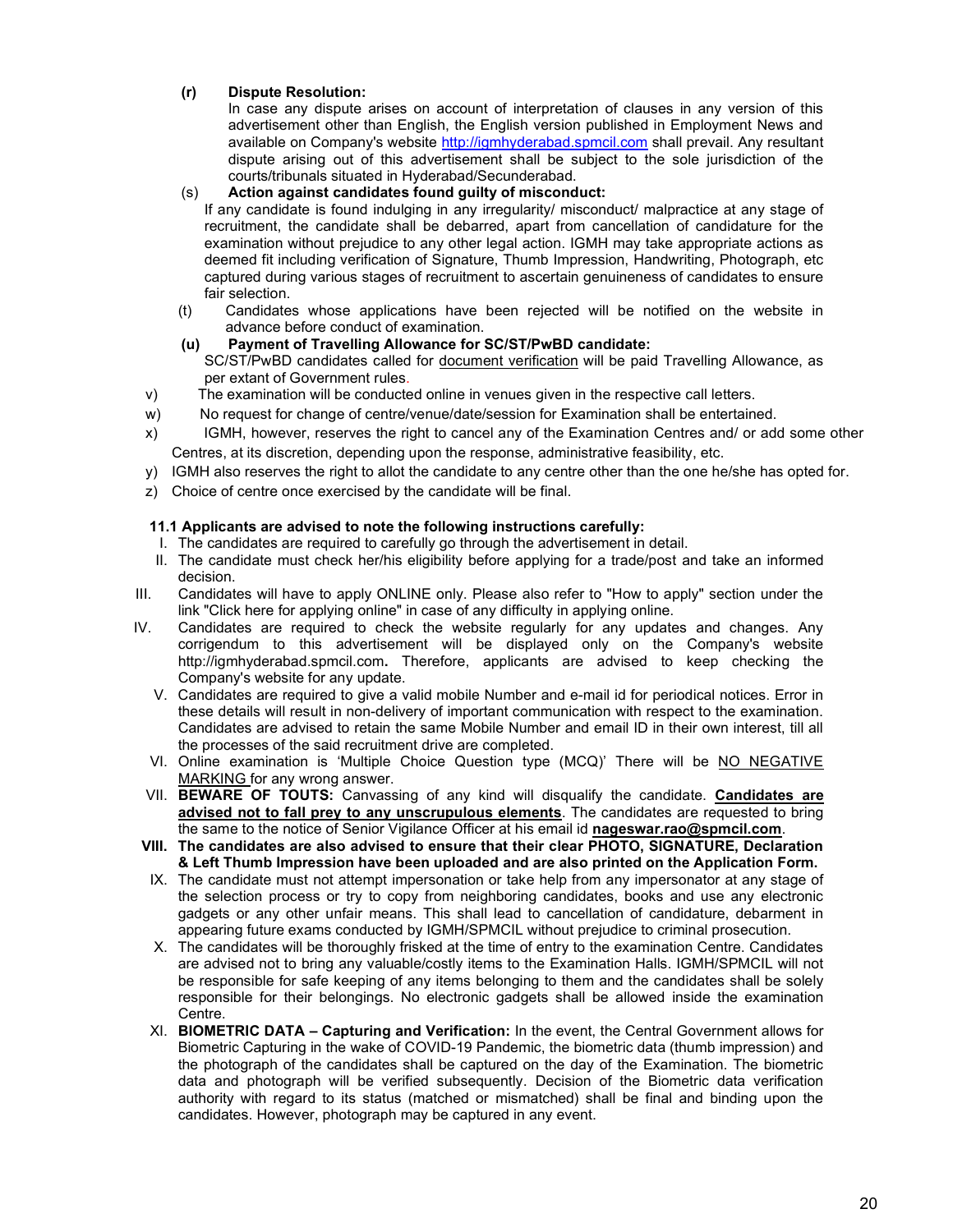Candidates are requested to take care of the following points in order to ensure a smooth process:

- $\triangleright$  If fingers are coated (stamped ink/mehndi/coloured...etc), ensure to thoroughly wash them so that coating is completely removed before the exam / interview / joining day.
- $\triangleright$  If fingers are dirty or dusty, ensure to wash them and dry them before the finger print (biometric) is captured.
- $\triangleright$  Ensure fingers of both hands are dry. If fingers are moist, wipe each finger to dry them.
- $\triangleright$  If the primary finger (thumb) to be captured is injured/damaged, immediately notify the concerned authority in the test centre.

The candidature of the candidates shall be cancelled in the absence of non-capture of biometric data Subject to the decision of Capturing the Bio-Metric data.

- XII. The candidate may note that IGMH/SPMCIL may record the entire examination process through Videography/CCTV at all the venues.
- XIII. Any material suppression of facts or submitting forged certificates/documents shall lead to rejection of candidature at any stage of selection of this process.
- XIV. Decision of the competent authority in all matters relating to the eligibility, acceptance/rejection of any application, allotment of language, examination Centre, etc will be final and binding on the candidate and no inquiry/correspondence shall be entertained in this regard.
- XV. The candidates applying for the examination should ensure that they fulfil all the eligibility criteria for admission to the examination. Their admission at all the stages of examination will be purely provisional, subject to their satisfying the prescribed eligibility conditions. If, on verification of documents / certificates, at any time before or after the online examination, it is found that the candidate does not fulfil any of the eligibility conditions, his/her candidature for the examination shall be cancelled by IGMH at any stage of recruitment.
- XVI. Record retention period for examination material (Attendance Sheet/any other records / documents etc.) will be 6 months after the declaration of final result. After that, no RTI shall be entertained by IGMH regarding this examination.
- XVII. The Competent Authority reserves the right to adopt any alternative lawful mode of selection in part or in whole, in case of contingency.
- XVIII. Request for change/correction in any particulars in the application form shall not be entertained under any circumstances. The IGMH/SPMCIL will not be responsible for any consequence arising out of non-acceptance of any correction/addition/deletion in any particulars filled in the application form, whatever the reason may be.
- XIX. The vacancies intimated in this advertisement are tentative in nature and IGMH/SPMCIL reserves the right to increase/decrease the number of vacancies or cancel the recruitment process, in total.
- XX. The candidates may please take note that they are liable to be posted/adjusted in any of the SPMCIL Units situated across India, other than the one they have applied to.
- XXI. In accordance with the directions issued by DoPT vide its O.M. No. 39020/1/016/Estt(B)dated 21.06.2016 for increasing access of the unemployed candidates to job opportunities it has been decided that after declaration of final result, IGMH will make available scores and ranking of candidates in the recruitment examination on its portal/ http://igmhyderabad.spmcil.com. Accordingly, it has been decided that apart from Roll Number-scores, ranking of the candidates in the final examination, Name of candidate, name of parents/husband, educational qualification, date of birth, category, sex (male/female), total marks in qualifying examination, complete address including e-mail address will be made available on the website after the declaration of final result. However, the candidates will have the option to opt out from the disclosure scheme to disclose his/her information publically at the time of filling up the application.
- XXII. The Company reserves the right to cancel the Advertisement fully or partly on any grounds and such decision of the Company will be displayed only on the Company's website http://igmhyderabad.spmcil.com. It will not be intimated to the applicants individually.

#### 11.2 REJECTION OF CANDIDATURE:

Instances for providing incorrect Information and/or process violation by an applicant detected at any stage of the selection process will lead of disqualification of the applicant from the selection process and he/she will not be allowed to appear in any SPMCIL recruitment process in the future. If such instances go undetected during the current selection process but are detected subsequently, such disqualification will take place with retrospective effect.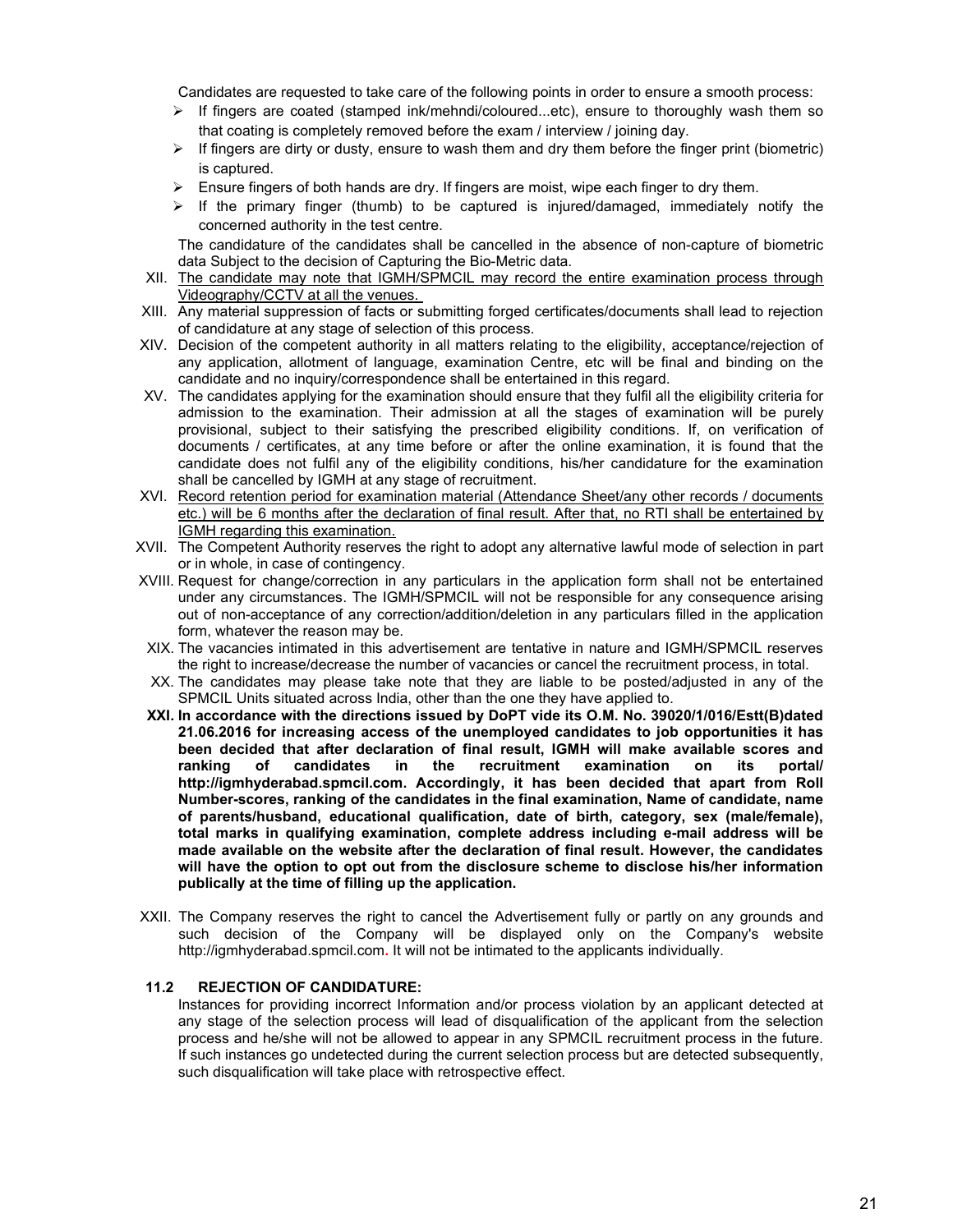The application or candidature of the candidate may be rejected for any of the following reasons:

- I. Incomplete Application
- II. Fees not remitted where applicable
- III. Fees Details not entered while submitting the ONLINE application.
- IV. Does not possess the prescribed qualification as on closing date of submission of on-line application.
- V. Over aged or under aged or Date of Birth not filled or wrongly filled.
- VI. Double or multiple applications submitted.
- VII. Application with unclear photo, photo with cap, wearing goggles, disfigured or unidentifiable photo, unclear signature or LTI.
- VIII. Candidate's name is figuring in the debarred list of SPMCIL or any other Government recruitment agencies
- IX. Only a single application will be entertained. Candidature in respect of multiple applications (if found) may be rejected out rightly, without any notice to such candidates.
- X. Mismatch of Name, Father's name and Date of Birth in ONLINE application form with the 10th certificate/10+2/Graduation/Post Graduation/Experience certificates.
- XI. Irrelevance between the applied trade and Graduation certificate.
- XII. Any other irregularities which may render the candidature of applicant invalid by IGMH
- XIII. Any material suppression of facts or submitting forged certificates/documents shall lead to rejection of candidature at any stage of selection of this process.
- XIV. The candidature of candidates shall be cancelled in the absence of non-capture of biometric data due to mehendi/tattoo on fingers.
- XV. Candidate found to be appearing malpractices during examination. In this regard decision of the Invigilator shall be final.

#### 12. . POST SELECTION PROCESS:

- I. Selected candidates will be posted at I.G.Mint, Hyderabad and are liable to be posted to any of the Mint/Presses as per the requirement of the company.
- II. The seniority of the candidates on appointment will be as decided by the Company based on their merit.
- III. Appointments of selected candidates will be subject to his/her being declared medically fit by Company Medical Officer, satisfactory report about his/her character and antecedents by the Police Authorities, satisfactory report from his/her previous employer and referees, verification of caste/tribe and class certificate (for reserved category candidates only) and completion of all other pre recruitment formalities to the complete satisfaction of the Company. Further, such appointment shall also be subject to Service rules and Standing orders of the Company.
- IV. The Panel of candidates in order of merit as recommended by the Selection committee, on approval by the competent authority, will form the basis for issue of offers of appointment.
- V. A waiting list shall be prepared and the same will remain valid for one year. In case any selected candidate fails to join, the waiting list will be operated and offer letter will be issued to the candidates placed as per merit in the waiting list.
- VI. Probation: The selected candidates will be placed on probation for a period of one year. The period of probation may be extended by a further maximum period of one year at the discretion of the Company. If the performance of the candidate is not found suitable during the extended period of probation also, his service will be terminated.

Joint General Manager (HR), For Chief General Manager, India Government Mint, Hyderabad.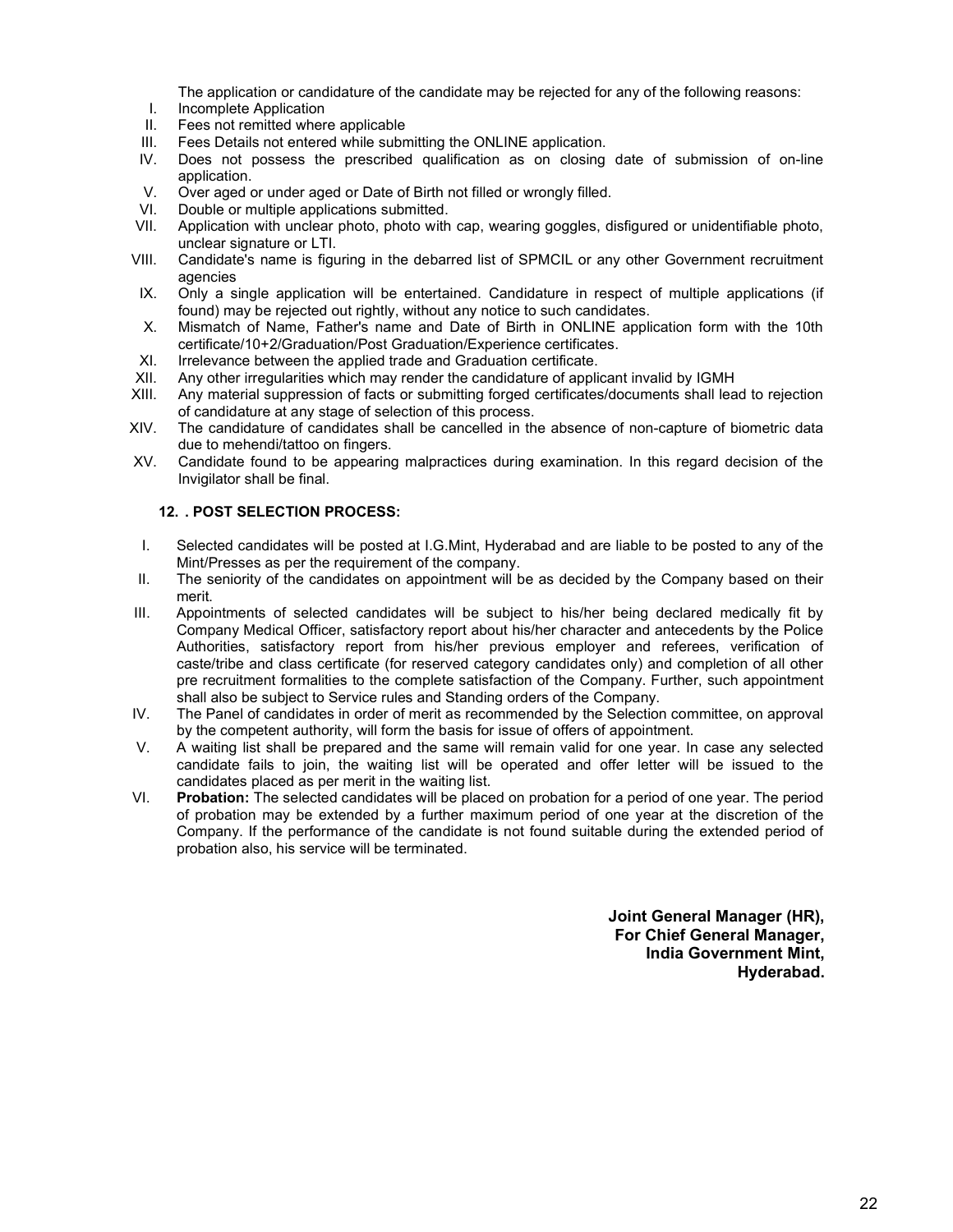#### **HOW TO APPLY**

Candidates must apply only online through the Mint's website i.e. www.igmhyderabad.spmcil.com from July  $03<sup>rd</sup>$  to July  $31<sup>st</sup>$ , 2020. No other means/mode of applications will be accepted.

#### (A) PRE-REQUISITES FOR APPLYING ONLINE:

Before applying online, candidates should—

- (i) scan their :
	- photograph  $(4.5cm \times 3.5cm)$
	- signature
	- left thumb impression
	- a hand-written declaration (text given below)
		- ensuring that the all these scanned documents adhere to the required specifications as given below.
- (ii) Signature in CAPITAL LETTERS will NOT be accepted.
- (iii) The left thumb impression should be properly scanned and not smudged. (If a candidate is not having left thumb, he/she may use his/ her right thumb for applying.)
- (iv) The text for the hand-written declaration is as follows
	- "I, (Name of the candidate), hereby declare that all the information submitted by me in the application form is correct, true and valid. I will present the supporting documents as and when required."
- (v) The above-mentioned hand-written declaration has to be in the candidate's hand writing and in English only. If it is written and uploaded by anybody else or in any other language, the application will be considered as invalid. (In the case of Visually Impaired candidates who cannot write may get the text of declaration typed and put their left hand thumb impression below the typed declaration and upload the document as per specifications.)
- (vi) Keep the necessary details/documents ready to make **Online Payment** of the requisite application fee/ intimation charges.
- (vii) Have a valid personal email ID and mobile number which should be kept active till the completion of this recruitment process. IGMH may send intimation to download call letters for the Examination etc. through the registered e-mail ID. In case a candidate does not have a valid personal e-mail ID, he/she should create his/her new e-mail ID and have mobile number before applying on-line and must maintain that email account and mobile number.
- (viii) The IGMH does not send any communication by any other mode than E-mail/SMS. No change in E-mail ID will be entertained during the entire process of the recruitment.

#### (B) PROCEDURE FOR APPLYING ONLINE:

- (i) Candidates satisfying the conditions of eligibility as on the last date of the advertisement/notification are first required to visit the URL "Recruitment for the post of "Junior office Assistant & Supervisor(OL)" on IGMH's website i.e. www.igmhyderabad.spmcil.com >careers >Recruitment to the post of Jr. Office Assistant & Supervisor(OL) and click on the hyperlink "Online Application Form" in the advertisement page for filling the 'Online Application'. It redirects the candidates to the online registration page.
- (ii) Candidates will have to enter their basic details and upload the photograph, signature, left thumb impression and a hand-written declaration in the online application form as per the specifications given.
- (iii) To register application, choose the tab "Click here for New Registration" and enter Name, Contact details and Email-id. A Provisional Registration Number and Password will be generated by the system and displayed on the screen. Candidate should note down the Provisional Registration Number and Password. An Email & SMS indicating the Provisional Registration number and Password will also be sent.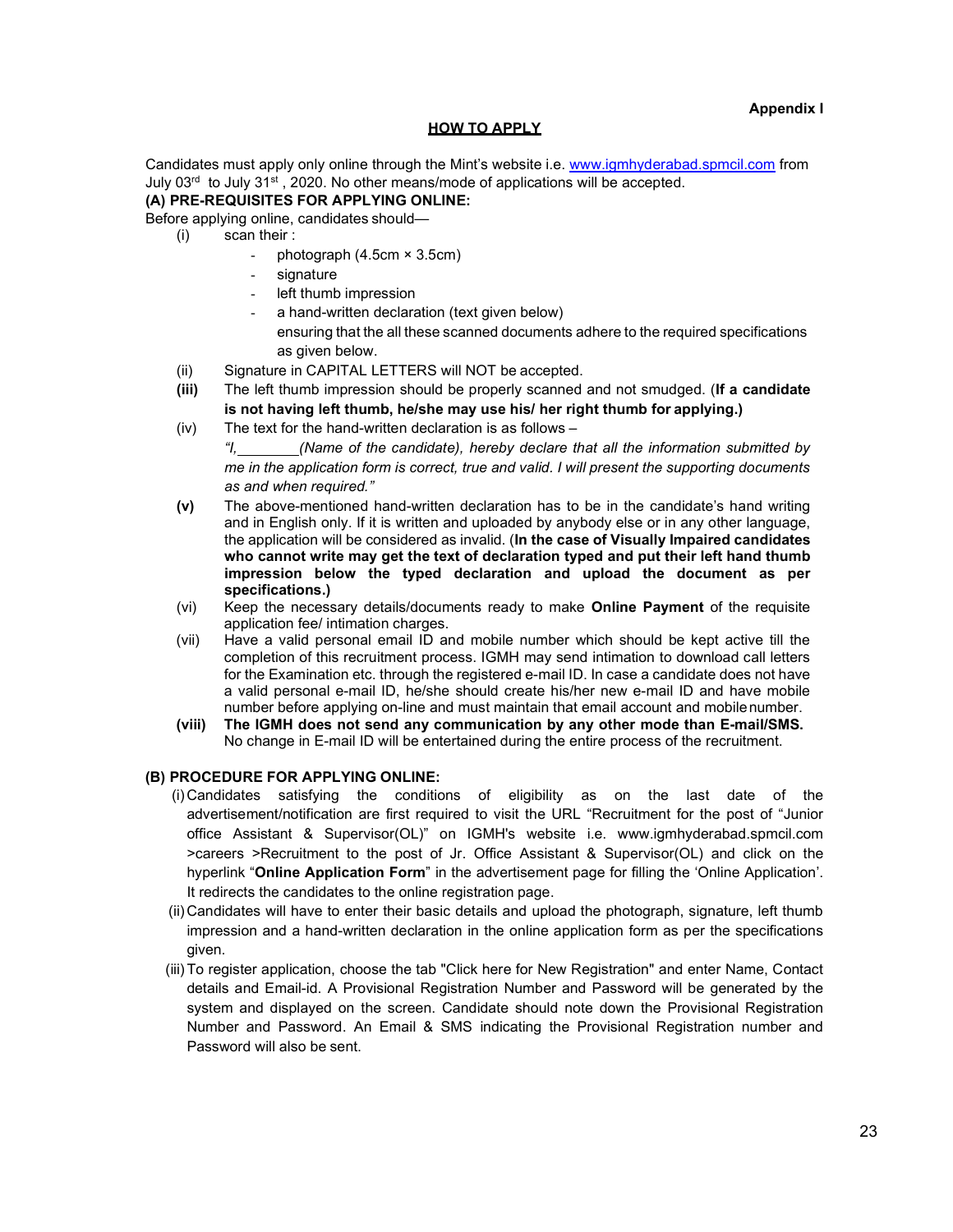- (iv) In case the candidate is unable to complete the application form in one go, he / she can save the data already entered by choosing "SAVE AND NEXT" tab. Prior to submission of the online application, candidates are advised to use the "SAVE AND NEXT" facility to verify the details in the online application form and modify the same if required. Visually Impaired candidates should fill the application form carefully and verify/get the details verified to ensure that the same are correct prior to final submission.
- (v) Candidates are advised to carefully fill and verify the details filled in the online application themselves as no change will be possible/entertained after clicking the FINAL SUBMIT BUTTON.
- (vi) The Name of the candidate or his /her Father/ Husband etc. should be spelt correctly in the application as it appears in the Photo identity proof / Certificates/ Mark sheets. Any change/alteration found may disqualify the candidature.
- (vii) Validate your details and Save your application by clicking the 'Validate your details' and 'Save & Next' button.
- (viii) Candidates can proceed to upload Photo, Signature, left thumb impression and a hand-written declaration as per the specifications given in the Guidelines for Scanning and Upload of Documents as given in item (D) below.
- (ix) Candidates can proceed to fill other details of the Application Form.
- (x) Click on the Preview Tab to preview and verify the entire application form before FINAL SUBMIT.
- (xi) Modify details, if required, and click on 'FINAL SUBMIT' ONLY after verifying and ensuring that the photograph, signature uploaded, and other details filled by you are correct.
- (xii) Click on 'Payment' Tab and proceed for payment.
- (xiii) Click on 'Submit' button.
- (xiv) Candidates shall be solely responsible for filling up the online applications correctly. In case of invalid applications due to errors committed by the applicant no claims for refund of application fees/intimation charges so collected shall be entertained by the IGMH.
- (xv) To avoid last minute rush, candidates are advised to pay the application fees/ intimation charges and register online at the earliest.
- (xvi) IGMH does not assume any responsibility for the candidates not being able to submit their applications within the last day on account of aforesaid reasons or any other reason.

(C) MODE OF PAYMENT FOR APPLICATION FEE/INTIMATION CHARGES: Candidates have to make the payment of requisite fee/intimation charges through the online mode only:

- (i) The application form is integrated with the payment gateway and the payment process can be completed by following the instructions.
- (ii) The payment can be made by using Debit Cards (RuPay/Visa/MasterCard/Maestro), Credit Cards, Internet Banking, IMPS, Cash Cards/ Mobile Wallets.
- (iii) After submitting your payment information in the online application form, PLEASE WAIT FOR THE INTIMATION FROM THE SERVER. DO NOT PRESS BACK OR REFRESH BUTTON IN ORDER TO AVOID DOUBLE CHARGE.
- (iv) On successful completion of the transaction, an e-Receipt will be generated.
- (v) Non-generation of 'E-Receipt' indicates PAYMENT FAILURE. On failure of payment, Candidates are advised to login again using their Provisional Registration Number and Password and repeat the process of payment.
- (vi) Candidates are required to take a printout of the e-Receipt and online Application Form. Please note that if the same cannot be generated, online transaction may not have been successful.
- (vii) For Credit Card users: All charges are listed in Indian Rupee. If you use a non-Indian credit card, your bank will convert to your local currency based on prevailing exchange rates.
- (viii) To ensure the security of your data, please close the browser window once your transaction is completed.
- (ix) There is facility to print application form containing fee details after payment of fees.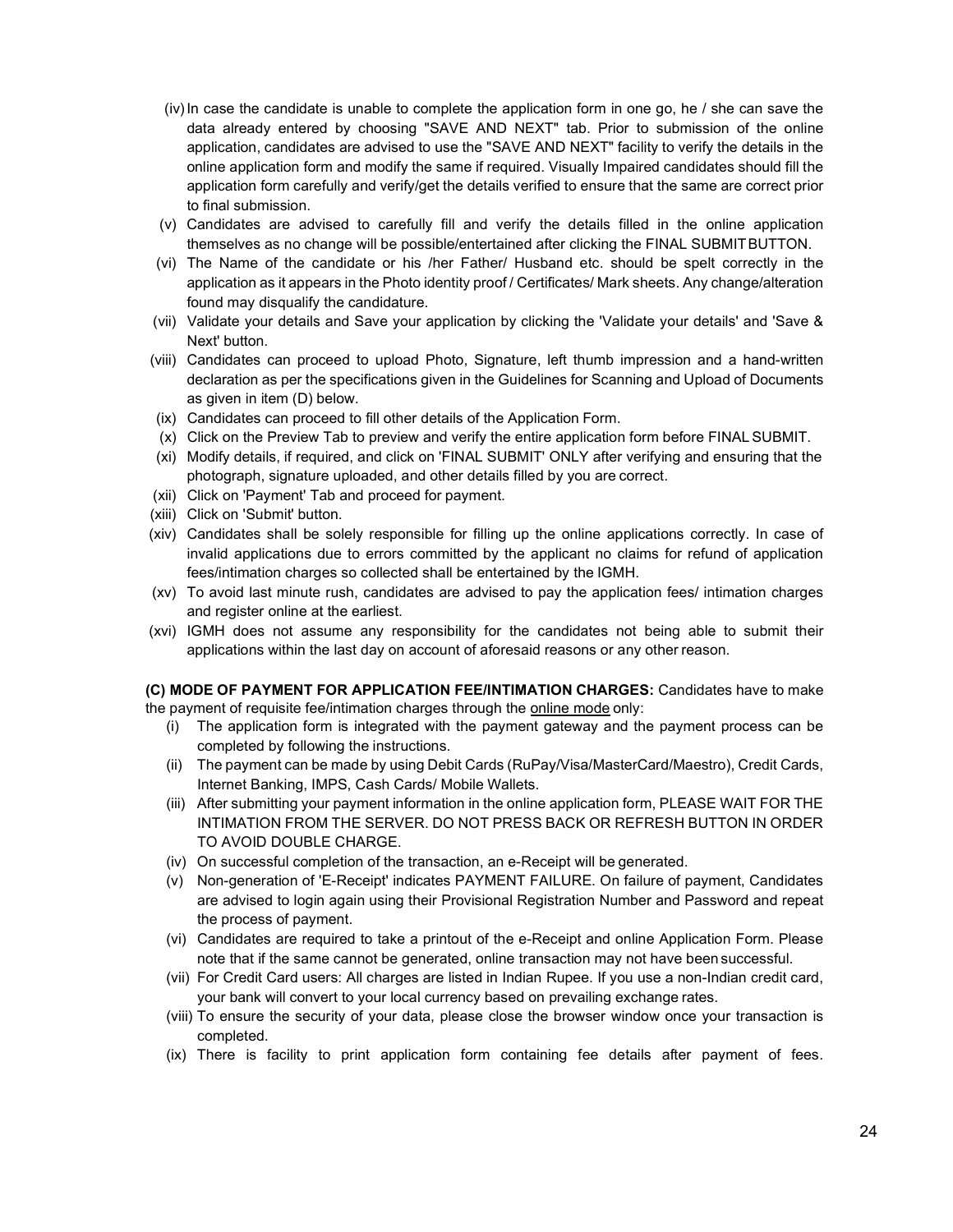#### (D) GUIDELINES FOR SCANNING & UPLOADING THE PHOTOGRAPH & SIGNATURE:

Before applying online, a candidate will be required to have a scanned (digital) image of his/her photograph and signature as per the specifications given below.

#### Photograph Image: (4.5cm × 3.5cm)

- Photograph must be a recent passport style colour picture.
- Make sure that the picture is in colour, taken against a light-coloured, preferably white background.
- Look straight at the camera with a relaxed face
- $\bullet$  If the picture is taken on a sunny day, have the sun behind you, or place yourself in the shade, so that you are not squinting and there are no harsh shadows
- If you have to use flash, ensure there's no "red-eye"
- If you wear glasses make sure that there are no reflections and your eyes can be clearly seen.
- Caps, hats and dark glasses are not acceptable. Religious headwear is allowed but it must not cover your face.
- Dimensions 200 x 230 pixels (preferred)
- Size of file should be between 20kb–50 kb
- Ensure that the size of the scanned image is not more than 50kb. If the size of the file is more than 50 kb, then adjust the settings of the scanner such as the DPI resolution, no. of colours etc., during the process of scanning.

#### Signature, Left Thumb (LT) impression and Handwriting declaration Image:

- The applicant has to sign on white paper with Black Ink pen.
- The applicant has to put his left thumb impression on a white paper with black or blue ink.
- The applicant has to write the declaration in English clearly on a white paper with black ink
- The signature, left thumb impression and the hand-written declaration should be of the applicant and not of any other person.
- The signature will be used to put on the Call Letter and wherever necessary.
- If the Applicant's signature on the attendance sheet or Call letter, signed at the time of the examination does not match the signature uploaded, the applicant will be disqualified.
- Dimensions 140 x 60 pixels (preferred)
- Size of file should be between 10kb 20kb for signature and left thumb impression.
- For hand written declaration size of file should be 20kb 50 kb
- Ensure that the size of the scanned image is not more than 20kb or 50 kb (for hand written declaration)
- Signature / Hand written declaration in CAPITAL LETTERS shall NOT be accepted.

#### Scanning the documents:

- Set the scanner resolution to a minimum of 200 dpi (dots per inch)
- Set Color to True Color
- File Size as specified above.
- Crop the image in the scanner to the edge of the photograph/signature/ left thumb impression / hand written declaration, then use the upload editor to crop the image to the final size (as specified above).
- The image file should be JPG or JPEG format. An example file name is: image01.jpg or image01.jpeg. Image dimensions can be checked by listing the folder files or moving the mouse over the file image icon.
- Candidates using MS Windows/MSOffice can easily obtain documents in .jpeg format not exceeding 50kb (photograph and hand-written declaration) & 20kb (signature and left thumb impression) by using MS Paint or MSOffice Picture Manager. Scanned documents in any format can be saved in .jpg format by using 'Save As' option in the File menu and size can be reduced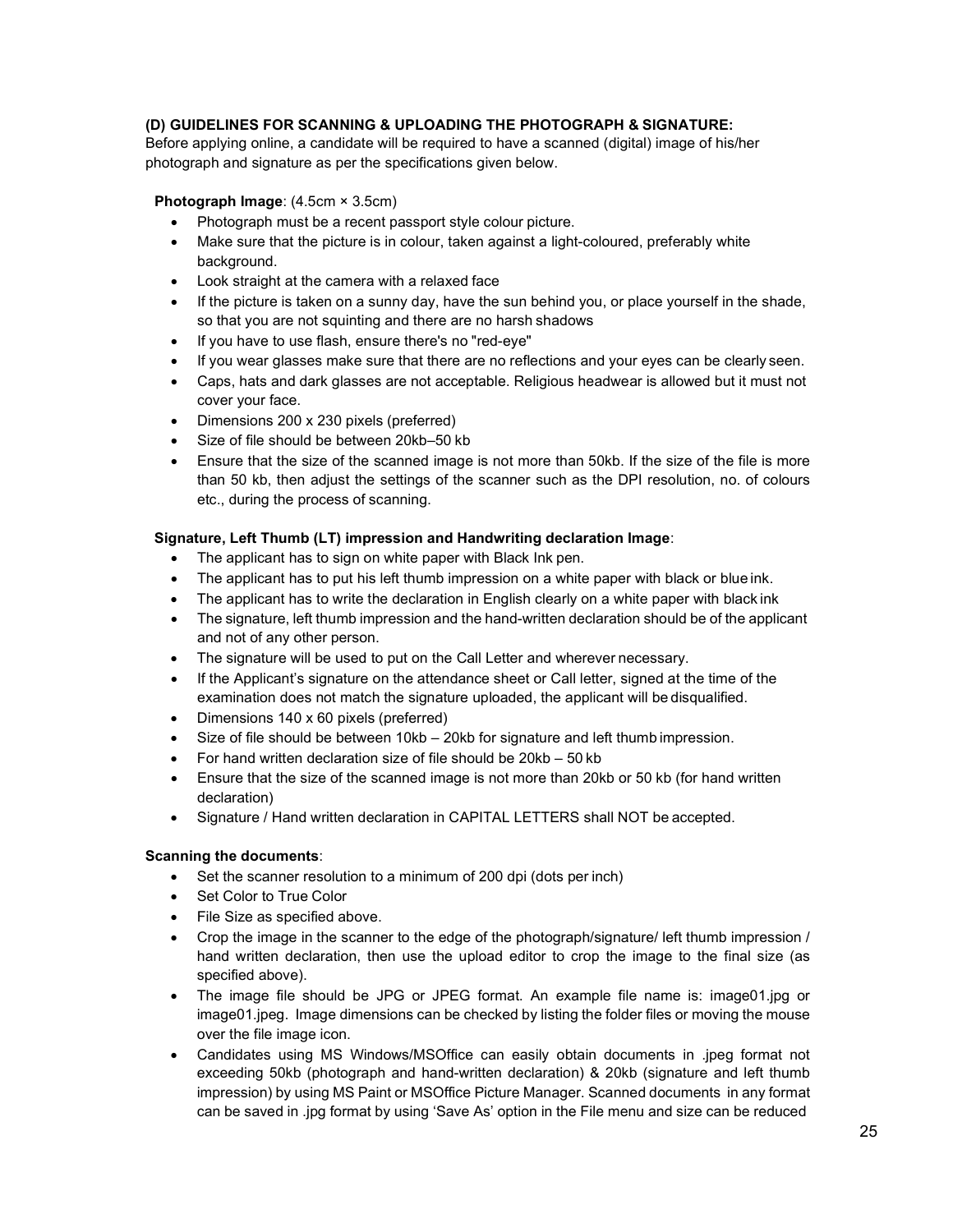below 50 kb (photograph and hand written declaration) & 20 kb (signature and left thumb impression) by using crop and then resize option (Please see point (i) & (ii) above for the pixel size) in the 'Image' menu. Similar options are available in other photo editor also.

- If the file size and format are not as prescribed, an error message will be displayed.
- While filling in the Online Application Form, the candidate will be provided with a link to upload his/her photograph, signature, left thumb impression and hand-written declaration.

#### Procedure for Uploading the documents

- There will be separate links for uploading Photograph, signature, left thumb impression and hand-written declaration
- Click on the respective link "Upload Photograph / signature / left thumb impression / hand written declaration"
- Browse and Select the location where the Scanned Photograph / signature / left thumb impression / hand written declaration file has been saved.
- Select the file by clicking on it
- Click the 'Open/Upload' button

Your Online Application will not be registered unless you upload your Photograph, signature, left thumb impression and hand-written declaration as specified.

#### Note:

- (1) In case the face in the photograph or signature or left thumb impression or the hand-written declaration is unclear / smudged the candidate's application may be rejected.
- (2) After uploading the Photograph / signature / left thumb impression / hand written declaration in the online application form, candidates should check that the images are clear and have been uploaded correctly. In case the photograph or signature or left thumb impression or the handwritten declaration is not prominently visible, the candidate may edit his/ her application and reupload his/ her photograph or signature, prior to submitting the form.
- (3) After registering online candidates are advised to take a printout of their system generated online application forms.

#### NOTE: Please note that Corrigendum, if any, issued on the above advertisement, will be published only on the IGMH's website www.igmhyderabad.spmcil.com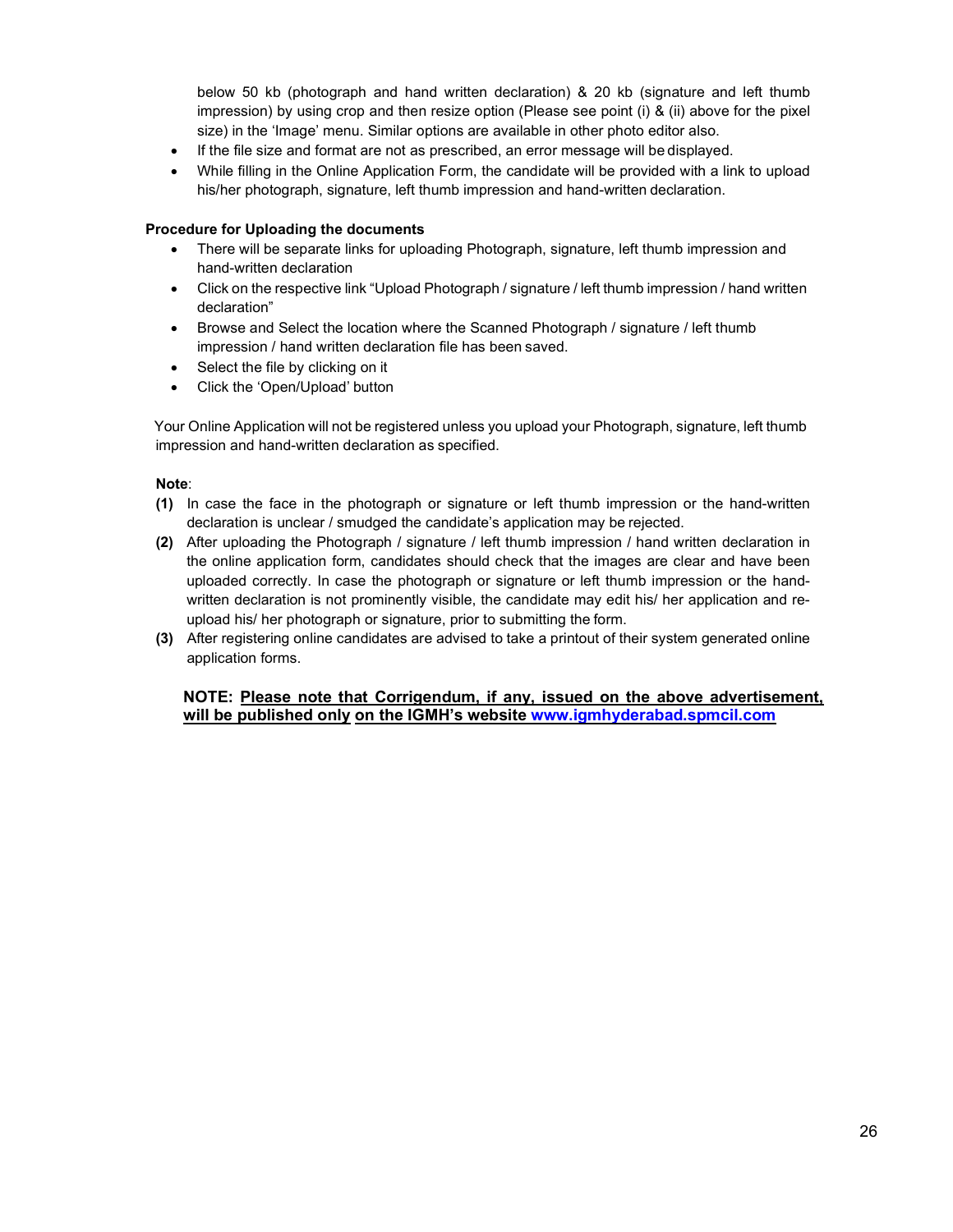Annexure I

# FORM OF CASTE CERTIFICATE FOR SC/ST

|                                                                                                         | . of |
|---------------------------------------------------------------------------------------------------------|------|
| State/Union Territory* belongs<br>to                                                                    | the  |
|                                                                                                         |      |
| Scheduled Tribe under:-                                                                                 |      |
| *The Constitution Scheduled Castes Order 1950.                                                          |      |
| *The Constitution Scheduled Tribes Order 1950.                                                          |      |
| *The Constitution (Scheduled Castes) (Union Territories) (Part C States) Order 1951;                    |      |
| *The Constitution (Scheduled Tribes) (Union Territories) (Part C States) Order 1951; [As amended by the |      |
| Scheduled Castes and Scheduled Tribes Lists (Modification Order 1956, the Bombay Re-organisation        |      |
| Act 1960, the Punjab Re- organisation Act 1966, the                                                     |      |
| State of Himachal Pradesh Act 1970, the North Eastern Areas (Re-organisation) Act 1971                  |      |
| and the Scheduled Castes and Scheduled Tribes Orders, (Amendment) Act 1976]                             |      |
| *The Constitution (Jammu and Kashmir)* Scheduled Castes Orders, 1956                                    |      |
| *The Constitution (Andaman and Nicobar Islands)* Scheduled Tribes Order, 1959 as amended by the         |      |
| Scheduled Castes and Scheduled *Tribes Orders (Amendment) Act, 1976                                     |      |
| *The Constitution (Dadra and Nagar Haveli)* Scheduled Castes Order, 1962.                               |      |
| *The Constitution (Dadra and Nagar Haveli) Scheduled Tribes, Order, 1962                                |      |
| *The Constitution (Pondicherry) Scheduled Castes Orders, 1964                                           |      |
| *The Constitution (Uttar Pradesh) Scheduled Tribes Order, 1967                                          |      |
| *The Constitution (Goa, Daman and Diu) Scheduled Castes Order, 1968                                     |      |
| *The Constitution (Goa, Daman and Diu) Scheduled Tribes Order, 1968                                     |      |
| *The Constitution (Nagaland) Scheduled Tribes Order, 1970.                                              |      |
| *The Constitution (Sikkim) Scheduled Castes Order, 1978                                                 |      |
| *The Constitution (Sikkim) Scheduled Tribes Order, 1978                                                 |      |
| *The Constitution (Jammu & Kashmir) Scheduled Tribes Order, 1989.                                       |      |
| *The Constitution (SC) Orders (Amendment) Act, 1990                                                     |      |
| *The Constitution (ST) Orders (Amendment) Ordinance Act, 1991                                           |      |
| *The Constitution (ST) Orders (Amendment) Ordinance Act, 1996                                           |      |
|                                                                                                         |      |
| *The Constitution (Scheduled Castes) Orders (Amendment) Act, 2002                                       |      |
| *The Constitution (Scheduled Castes) Orders (Second Amendment) Act, 2002.                               |      |
| *The Scheduled Castes and Scheduled Tribes Orders (Amendment) Act, 2002.                                |      |
|                                                                                                         |      |
|                                                                                                         |      |
| 2. Applicable in the case of Scheduled Castes/Scheduled Tribes persons who have                         |      |
| migrated from one State/Union Territory Administration.                                                 |      |
| This certificate is issued on the basis of the Scheduled Castes/ Scheduled Tribes Certificate           |      |
|                                                                                                         |      |
|                                                                                                         |      |
|                                                                                                         |      |
|                                                                                                         |      |
| Scheduled Caste / Scheduled Tribe in the Station/ Union Territory* issued by the                        |      |
| dated                                                                                                   |      |
|                                                                                                         |      |
|                                                                                                         |      |
|                                                                                                         |      |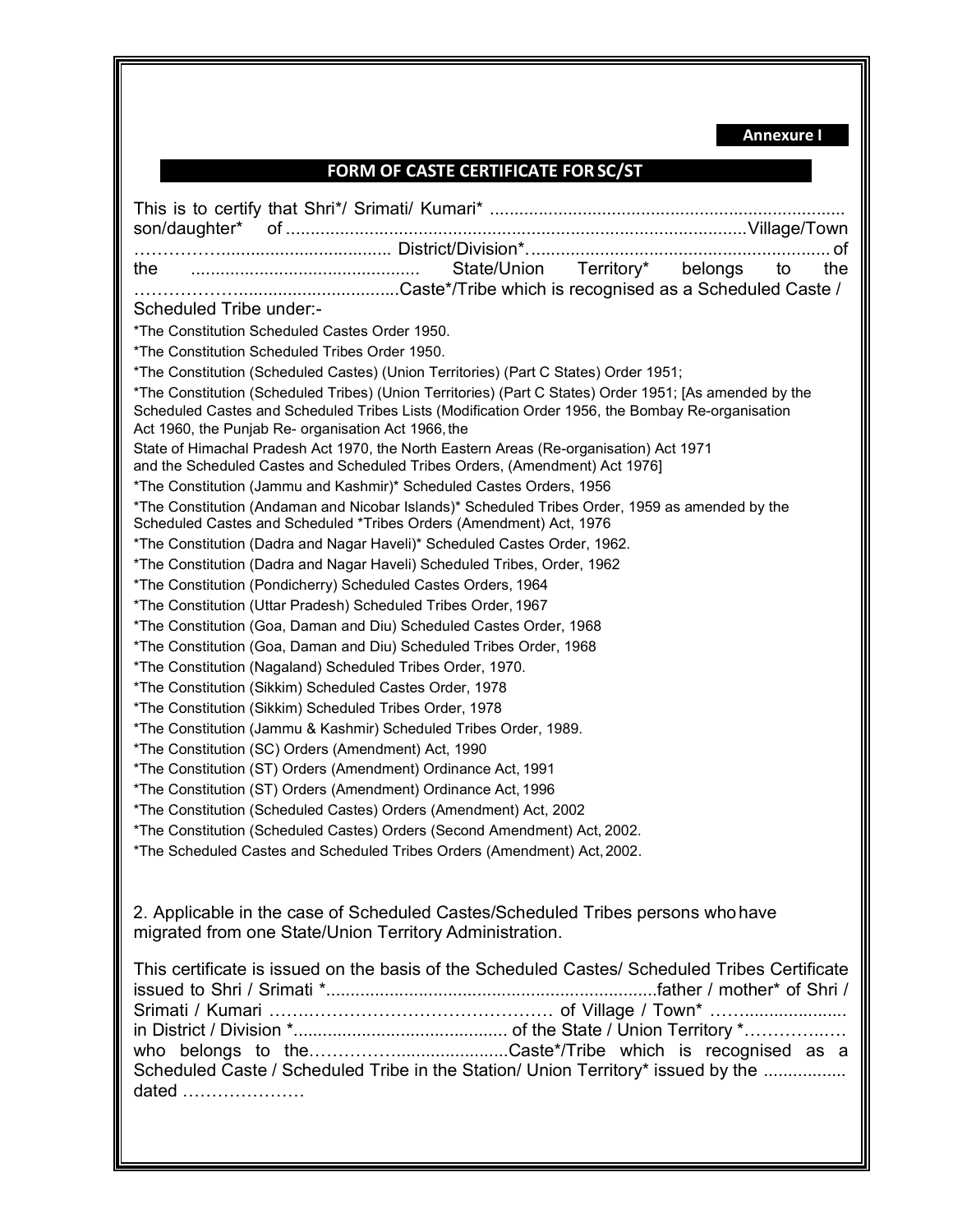| Place                                                                                                                                                                                                                                                                                                                                                                                                                                                                                                                                                                                                                                                                                                                                                                                                            |                       |  |  |
|------------------------------------------------------------------------------------------------------------------------------------------------------------------------------------------------------------------------------------------------------------------------------------------------------------------------------------------------------------------------------------------------------------------------------------------------------------------------------------------------------------------------------------------------------------------------------------------------------------------------------------------------------------------------------------------------------------------------------------------------------------------------------------------------------------------|-----------------------|--|--|
| Date                                                                                                                                                                                                                                                                                                                                                                                                                                                                                                                                                                                                                                                                                                                                                                                                             |                       |  |  |
|                                                                                                                                                                                                                                                                                                                                                                                                                                                                                                                                                                                                                                                                                                                                                                                                                  | (with seal of Office) |  |  |
|                                                                                                                                                                                                                                                                                                                                                                                                                                                                                                                                                                                                                                                                                                                                                                                                                  | State/ Union          |  |  |
| * Please delete the words which are not applicable.                                                                                                                                                                                                                                                                                                                                                                                                                                                                                                                                                                                                                                                                                                                                                              |                       |  |  |
| @ Please quote the specific presidential order.                                                                                                                                                                                                                                                                                                                                                                                                                                                                                                                                                                                                                                                                                                                                                                  |                       |  |  |
| % Delete the Paragraph, which is not applicable                                                                                                                                                                                                                                                                                                                                                                                                                                                                                                                                                                                                                                                                                                                                                                  |                       |  |  |
| Note: (a) The term -ordinarily reside(s) used here will have the same meaning as in Section<br>20 of the Representation of the People Act, 1950. Officers competent to issue Caste/Tribe<br>certificates.                                                                                                                                                                                                                                                                                                                                                                                                                                                                                                                                                                                                        |                       |  |  |
| 1. District Magistrate / Additional District Magistrate / Collector / Deputy Commissioner /<br>Additional Deputy Commissioner / Deputy Collector / 1st Class Stipendiary Magistrate /<br>Sub-Divisional Magistrate / Taluka Magistrate / Executive Magistrate / Extra Assistant<br>Commissioner. 2. Chief Presidency Magistrate / Additional Chief Presidency Magistrate /<br>Presidency Magistrate. 3. Revenue Officers not below the rank of Tehsildar. 4. Sub-<br>Divisional Officer of the area where the candidate and / or his / her family normally reside(s).<br>5. Certificates issued by Gazetteed Officers of the Central or of a State Government<br>Countersigned by the District Magistrate concerned. 6. Administrator/ Secretary to<br>Administrator (Laccadive, Minicoy and Admindivi Islands). |                       |  |  |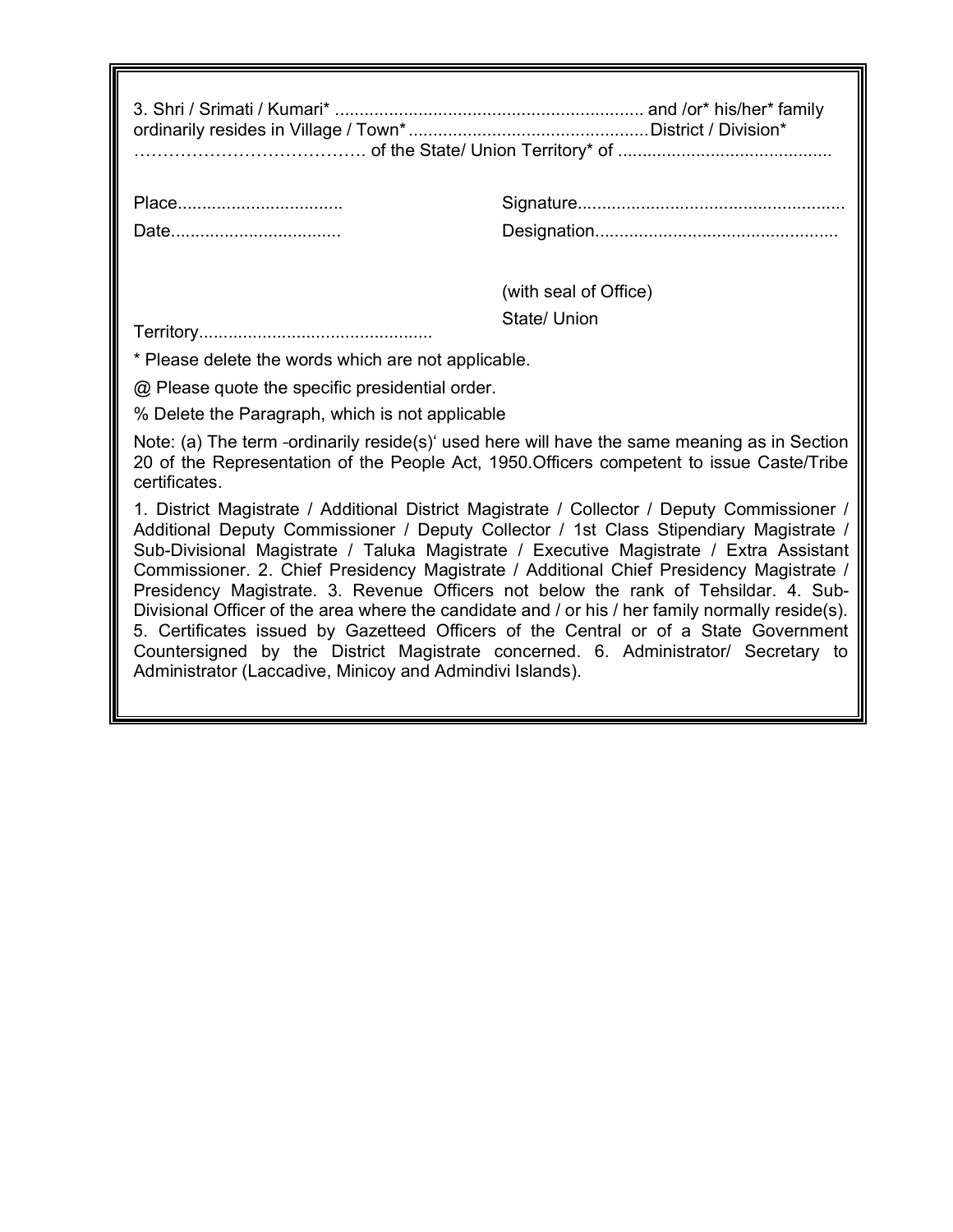Annexure II

# OBC CERTIFICATE FORMAT

#### FORM OF CERTIFICATE TO BE PRODUCED BY OTHER BACKWARD CLASSES APPLYING FOR APPOINTMENT TO POST UNDER THE GOVERNMENT OF INDIA

| Government of India, Ministry of Social Justice and Empowerment's Resolution No. |  |  |  |  |
|----------------------------------------------------------------------------------|--|--|--|--|
|                                                                                  |  |  |  |  |

Shri/Smt./Kum.\* ............................................................. and /or his/her family ordinarily

reside(s) in the ….................................................... District / Division of the

……...................................... State / Union Territory. This is also to certify that he/she does not belong to the persons / sections (Creamy layer) mentioned in column 3 (of the Schedule to the Government of India, Department of Personnel & Training OM No. 36012/22/93-Estt(SCT), dated 8.9.1993 and modified vide Government of India, Department of Personnel and Training O.M.No.36033/1/2013-Estt. (Res) dated 27.05.2013 and 13.09.2017\*\*.

Date:

DISTRICT MAGISTRATE / DY. COMMISSIONER ETC.

### (Seal)

\* The authority issuing the certificate may have to mention the details of Resolution of Government of India, in which the caste of the candidate as OBC.

\*\* As amended from time to time.

Note: The term "Ordinarily" used here will have the same meaning as in Section 20 of the Representation of the People Act, 1950.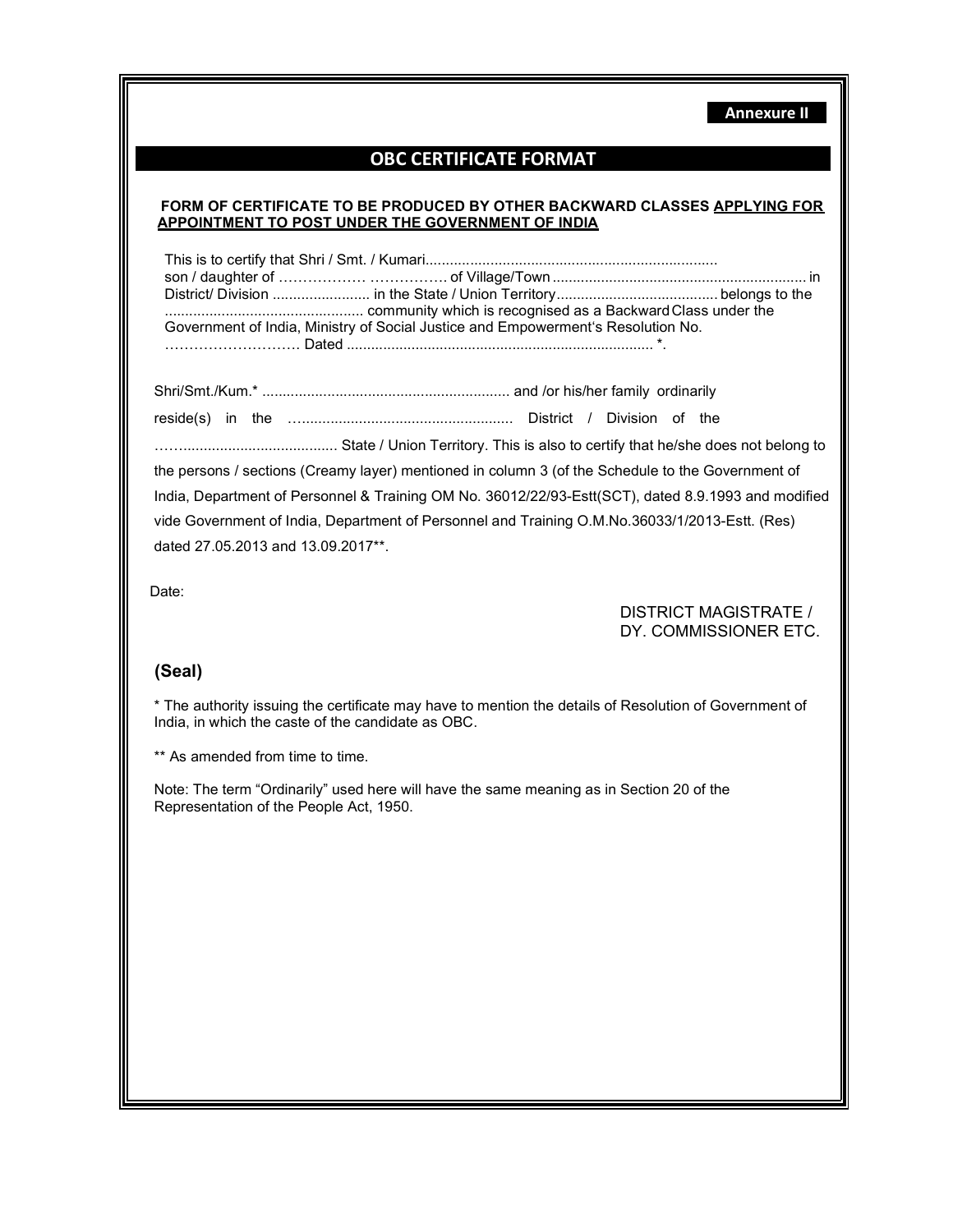| referred<br>Office | Memorandum<br>08.03.1993<br>dated<br>and<br>its<br>subsequent<br>revision<br>through<br>O.M.No.36033/1/2013-Estt. (Res) dated 27 05.2013 and 13.09.2017. |
|--------------------|----------------------------------------------------------------------------------------------------------------------------------------------------------|
|                    | Signature of the Candidate                                                                                                                               |
| Place:             |                                                                                                                                                          |
| Date:              | Name of the candidate                                                                                                                                    |

╚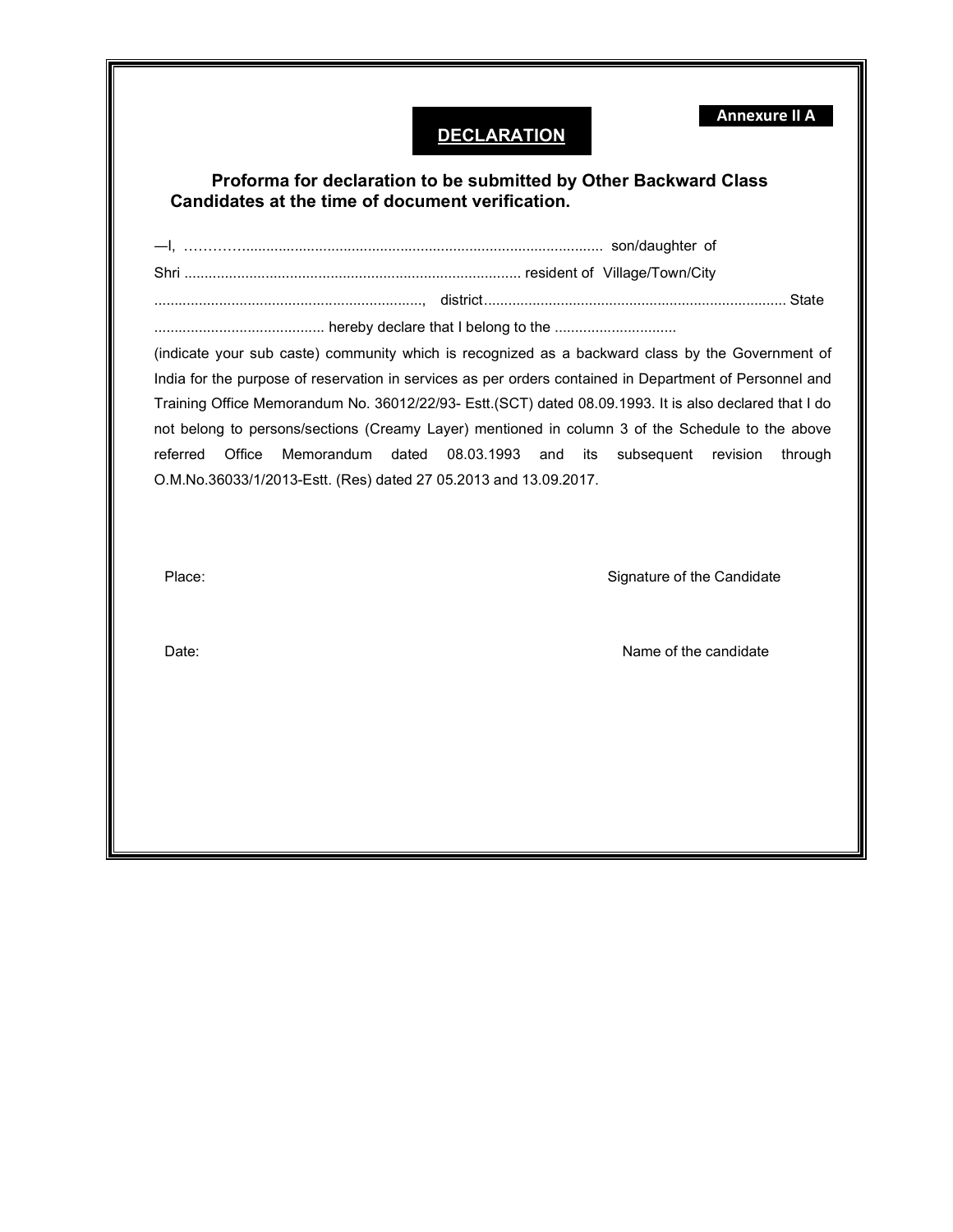|                                                                               | <b>Annexure III</b>                                                                                                                                                                                                                                                                                                                                                                                             |
|-------------------------------------------------------------------------------|-----------------------------------------------------------------------------------------------------------------------------------------------------------------------------------------------------------------------------------------------------------------------------------------------------------------------------------------------------------------------------------------------------------------|
|                                                                               | Government of<br>(Name & Address of the authority issuing the certificate)<br>INCOME & ASSET CERTIFICATE TO BE PRODUCED BY ECONOMICALLY WEAKER SECTIONS (EWS)                                                                                                                                                                                                                                                   |
| Certificate No.                                                               | Date: the contract of the contract of the contract of the contract of the contract of the contract of the contract of the contract of the contract of the contract of the contract of the contract of the contract of the cont                                                                                                                                                                                  |
|                                                                               |                                                                                                                                                                                                                                                                                                                                                                                                                 |
|                                                                               |                                                                                                                                                                                                                                                                                                                                                                                                                 |
|                                                                               |                                                                                                                                                                                                                                                                                                                                                                                                                 |
|                                                                               | This is to certify that Shri / Smt./ Kumari<br>son/daughter/wife of<br>Village/Street<br>in the State/Union Territory<br>in the State/Union Territory<br>Fin Code<br>Fin Code<br>Fin Code<br>Fin Code                                                                                                                                                                                                           |
|                                                                               | whose photograph is attested below belongs to Economically Weaker Sections, since the gross annual<br>income* of his/her -familyl <sup>**</sup> is below Rs. 8 lakh (Rupees Eight Lakh only) for the financial year____________<br>. His/her family does not own or possess any of the following assets***:                                                                                                     |
| 2. Shri/Smt./Kumari<br>List).                                                 | 1. 5 acres of agricultural land and above;<br>II. Residential flat of 1000 sq. ft. and above;<br>III. Residential plot of 100 sq. yards and above in notified municipalities;<br>IV. Residential plot of 200 sq. yards and above in. areas other than the notified municipalities.<br>belongs to the<br>caste which is not recognized as a Scheduled Caste, Scheduled Tribe and Other Backward Classes (Central |
|                                                                               |                                                                                                                                                                                                                                                                                                                                                                                                                 |
|                                                                               | Signature with seal of                                                                                                                                                                                                                                                                                                                                                                                          |
|                                                                               |                                                                                                                                                                                                                                                                                                                                                                                                                 |
|                                                                               |                                                                                                                                                                                                                                                                                                                                                                                                                 |
| <b>Recent Passport size</b><br><b>Attested Photograph of</b><br>the Applicant |                                                                                                                                                                                                                                                                                                                                                                                                                 |
|                                                                               | Note 1: Income covered all sources i.e. salary, agriculture, business, profession, etc.<br>**Note 2: The term 'Family" for this purpose include the person, who seeks benefit of reservation, his/her                                                                                                                                                                                                           |
|                                                                               | parents and siblings below the age of 18 years as also his/her spouse and children below the age of 18 years.                                                                                                                                                                                                                                                                                                   |
|                                                                               | *** Note 3: The property held by a "Family' in different locations or different places/cities have been clubbed<br>while applying the land or property holding test to determine EWS status.                                                                                                                                                                                                                    |
|                                                                               |                                                                                                                                                                                                                                                                                                                                                                                                                 |
|                                                                               |                                                                                                                                                                                                                                                                                                                                                                                                                 |
|                                                                               |                                                                                                                                                                                                                                                                                                                                                                                                                 |
|                                                                               |                                                                                                                                                                                                                                                                                                                                                                                                                 |
|                                                                               |                                                                                                                                                                                                                                                                                                                                                                                                                 |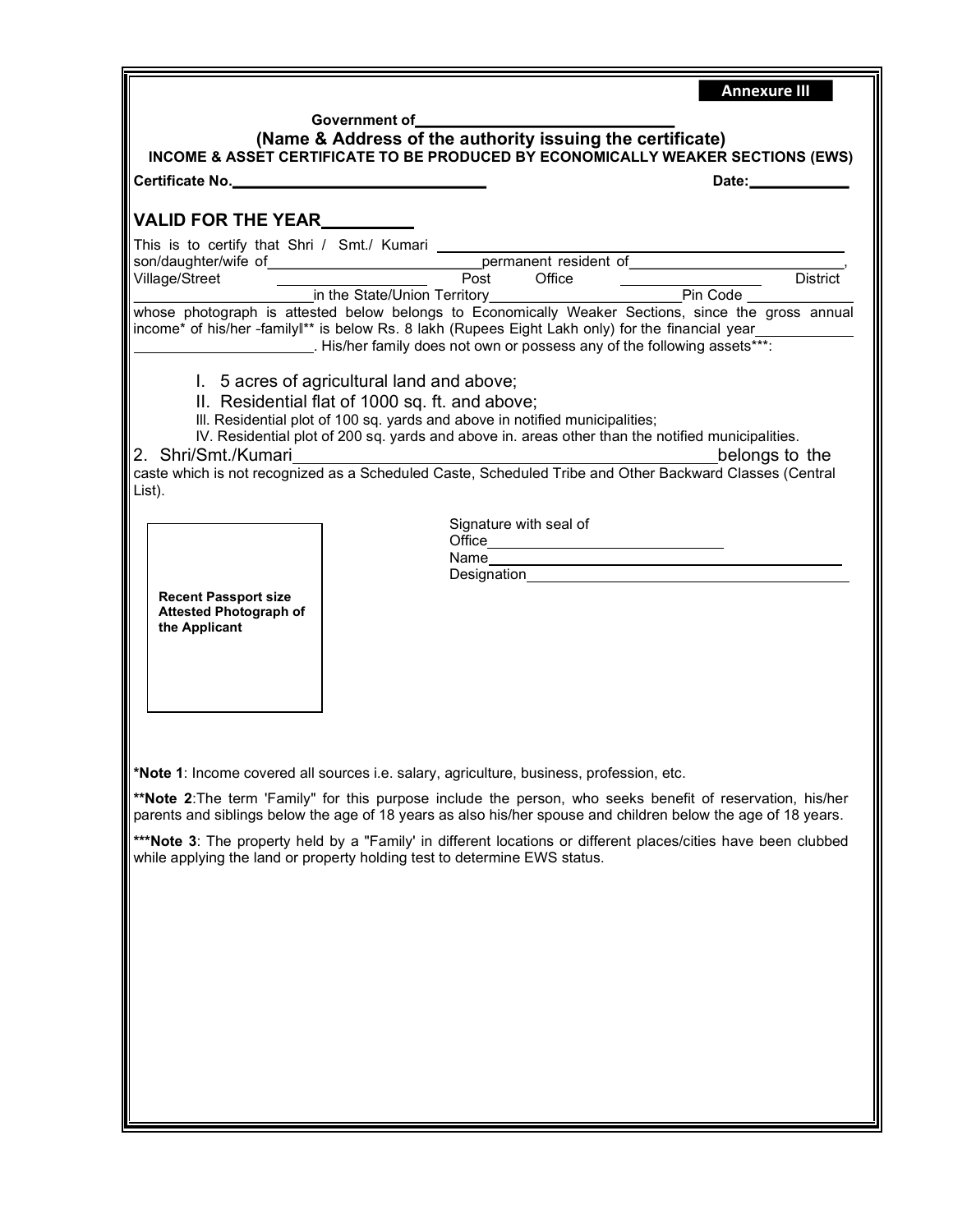|                                                                                                                                                                                                           |                                                                                                                                                     |                                                                               | <b>ANNEXURE IV(A)</b>                                                                                        |  |  |
|-----------------------------------------------------------------------------------------------------------------------------------------------------------------------------------------------------------|-----------------------------------------------------------------------------------------------------------------------------------------------------|-------------------------------------------------------------------------------|--------------------------------------------------------------------------------------------------------------|--|--|
| <u>FORM-V</u>                                                                                                                                                                                             |                                                                                                                                                     |                                                                               |                                                                                                              |  |  |
|                                                                                                                                                                                                           | <b>Certificate of Disability</b><br>(In cases of amputation or complete permanent paralysis of limbs or dwarfism and in cases of blindness)         |                                                                               |                                                                                                              |  |  |
|                                                                                                                                                                                                           | [See Rule 18(1)]                                                                                                                                    |                                                                               |                                                                                                              |  |  |
|                                                                                                                                                                                                           |                                                                                                                                                     |                                                                               |                                                                                                              |  |  |
|                                                                                                                                                                                                           | (NAME AND ADDRESS OF THE MEDICAL AUTHORITY ISSUING THE CERTIFICATE)                                                                                 |                                                                               |                                                                                                              |  |  |
|                                                                                                                                                                                                           |                                                                                                                                                     |                                                                               | Recent Passport<br>Size<br>Attested<br>Photograph<br>(Showing face<br>only) of the person<br>with disability |  |  |
|                                                                                                                                                                                                           |                                                                                                                                                     |                                                                               |                                                                                                              |  |  |
| This is to certify that I have carefully examined Shri / Smt / Kum<br>Years, Male/Female  Registration No.<br>(DD/MM/YYYY) Age<br>/ Village / Street  Post Office District<br>He/she is a case of:<br>(A) |                                                                                                                                                     |                                                                               |                                                                                                              |  |  |
| *Locomotor Disability                                                                                                                                                                                     |                                                                                                                                                     |                                                                               |                                                                                                              |  |  |
| *Dwarfism                                                                                                                                                                                                 |                                                                                                                                                     |                                                                               |                                                                                                              |  |  |
| *Blindness                                                                                                                                                                                                |                                                                                                                                                     |                                                                               |                                                                                                              |  |  |
| (Please tick as applicable)                                                                                                                                                                               |                                                                                                                                                     |                                                                               |                                                                                                              |  |  |
|                                                                                                                                                                                                           |                                                                                                                                                     |                                                                               |                                                                                                              |  |  |
|                                                                                                                                                                                                           | permanent locomotor disability / dwarfism/blindness in relation to<br>(2) The applicant has submitted the following document as proof of residence: |                                                                               | his/her                                                                                                      |  |  |
| Nature of                                                                                                                                                                                                 | Date of Issue                                                                                                                                       | Details of authority issuing                                                  |                                                                                                              |  |  |
| Document                                                                                                                                                                                                  |                                                                                                                                                     | certificate                                                                   |                                                                                                              |  |  |
|                                                                                                                                                                                                           |                                                                                                                                                     |                                                                               |                                                                                                              |  |  |
| Signature/Thumb<br>Impression of the person in<br>whose favour disability<br>certificate is issued                                                                                                        |                                                                                                                                                     | (Signature and Seal of Authorized Signatory of notified Medical<br>Authority) |                                                                                                              |  |  |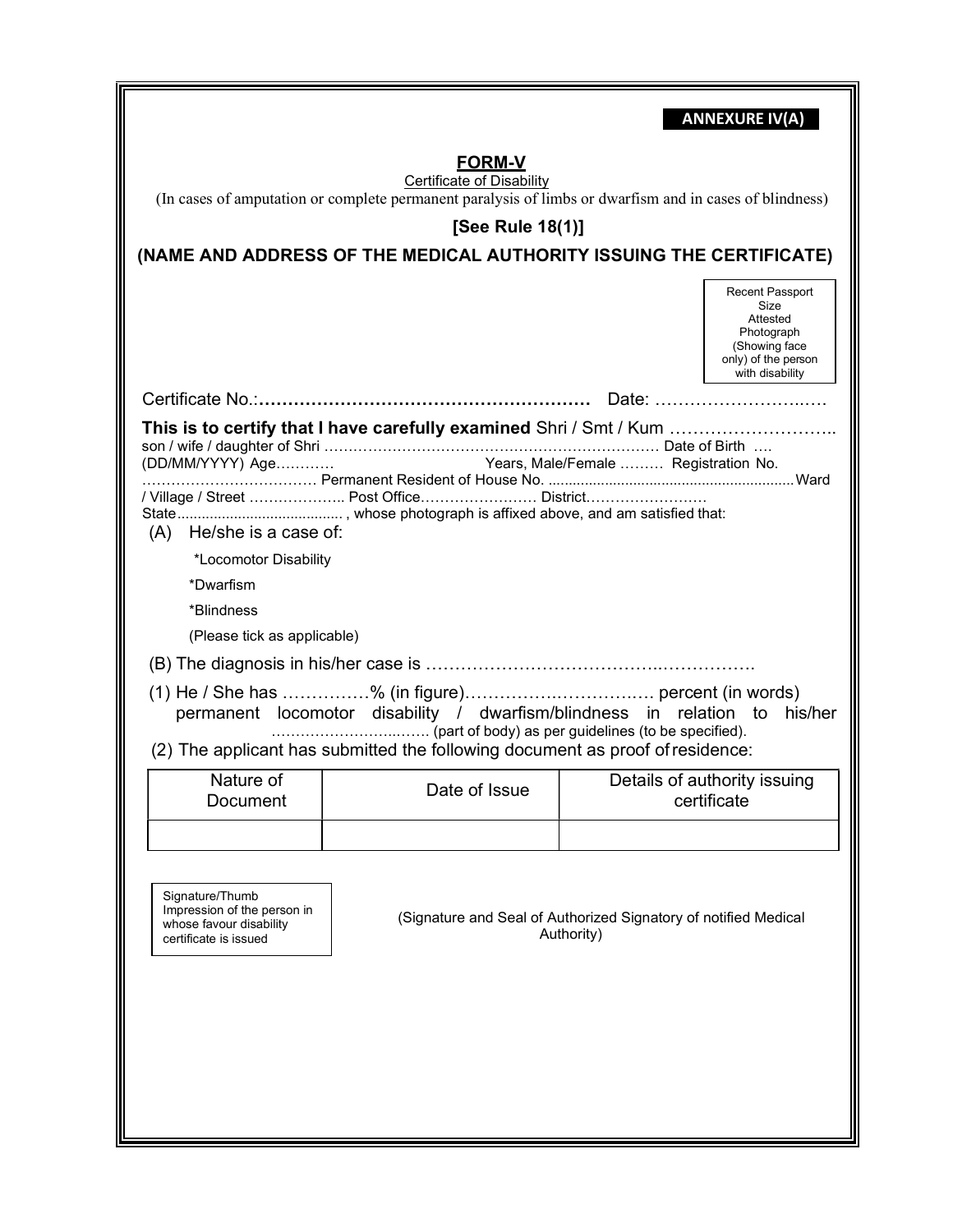|          |                                                                                                                                                                                                                                                                        |                          | <b>FORM-VI</b> |                                                           | <b>ANNEXURE IV(B)</b>                  |  |
|----------|------------------------------------------------------------------------------------------------------------------------------------------------------------------------------------------------------------------------------------------------------------------------|--------------------------|----------------|-----------------------------------------------------------|----------------------------------------|--|
|          | <b>Certificate of Disability</b>                                                                                                                                                                                                                                       |                          |                |                                                           |                                        |  |
|          | (In case of multiple disabilities) [See Rule<br>$18(1)$ ]                                                                                                                                                                                                              |                          |                |                                                           |                                        |  |
|          |                                                                                                                                                                                                                                                                        |                          |                |                                                           |                                        |  |
|          | (NAME AND ADDRESS OF THE MEDICAL AUTHORITY ISSUING THE CERTIFICATE)<br>Date:                                                                                                                                                                                           |                          |                |                                                           |                                        |  |
|          | 1. This is to certify that we have carefully examined Shri/Smt./ Kum                                                                                                                                                                                                   |                          |                |                                                           | Recent Passport                        |  |
|          | son/wife/daughter<br>Of a<br>Shri                                                                                                                                                                                                                                      |                          |                |                                                           |                                        |  |
|          |                                                                                                                                                                                                                                                                        |                          |                |                                                           | Photograph<br>(Showing face            |  |
|          | Age…………years,                                                                                                                                                                                                                                                          |                          |                | Male/Female Registration No.                              | only) of the person<br>with disability |  |
|          |                                                                                                                                                                                                                                                                        |                          |                |                                                           |                                        |  |
|          | whose photograph is affixed above and are satisfied that:                                                                                                                                                                                                              |                          |                |                                                           |                                        |  |
|          | (A) He/She is a case of Multiple Disability. His / Her extent of permanent physical impairment/disability has been<br>evaluated as per guidelines (to be specified) for the disabilities ticked below and shown against the relevant<br>disability in the table below: |                          |                |                                                           |                                        |  |
| S. No.   | <b>Disability</b>                                                                                                                                                                                                                                                      | Affected Part<br>of Body | Diagnosis      | Permanent Physical Impairment/<br>Mental Disability (in%) |                                        |  |
| 1        | <b>Locomotors Disability</b>                                                                                                                                                                                                                                           | @                        |                |                                                           |                                        |  |
| 2        | <b>Muscular Dystrophy</b>                                                                                                                                                                                                                                              |                          |                |                                                           |                                        |  |
| 3        | Leprosy cured                                                                                                                                                                                                                                                          |                          |                |                                                           |                                        |  |
| 4        | Dwarfism                                                                                                                                                                                                                                                               |                          |                |                                                           |                                        |  |
| 5        | Cerebral Palsy                                                                                                                                                                                                                                                         |                          |                |                                                           |                                        |  |
| 6<br>7   | Acid attack Victim<br>Low Vision                                                                                                                                                                                                                                       | #                        |                |                                                           |                                        |  |
| 8        | <b>Blindness</b>                                                                                                                                                                                                                                                       | $\#$                     |                |                                                           |                                        |  |
| 9        | Deaf                                                                                                                                                                                                                                                                   | £                        |                |                                                           |                                        |  |
| 10       | Hard of Hearing                                                                                                                                                                                                                                                        | £                        |                |                                                           |                                        |  |
| 11       | Speech and Language disability                                                                                                                                                                                                                                         |                          |                |                                                           |                                        |  |
| 12       | Intellectual Disability                                                                                                                                                                                                                                                |                          |                |                                                           |                                        |  |
| 13       | <b>Specific Learning Disability</b>                                                                                                                                                                                                                                    |                          |                |                                                           |                                        |  |
| 14       | Autism Spectrum Disorder                                                                                                                                                                                                                                               |                          |                |                                                           |                                        |  |
| 15       | <b>Mental illness</b>                                                                                                                                                                                                                                                  |                          |                |                                                           |                                        |  |
| 16       | <b>Chronic Neurological Conditions</b>                                                                                                                                                                                                                                 |                          |                |                                                           |                                        |  |
| 17       | <b>Multiple Sclerosis</b>                                                                                                                                                                                                                                              |                          |                |                                                           |                                        |  |
| 18<br>19 | Parkinson's Disease<br>Hemophilia                                                                                                                                                                                                                                      |                          |                |                                                           |                                        |  |
| 20       | Thalassemia                                                                                                                                                                                                                                                            |                          |                |                                                           |                                        |  |
| 21       | Sickle Cell disease                                                                                                                                                                                                                                                    |                          |                |                                                           |                                        |  |
|          | (B) In the light of the above, his/her overall permanent physical impairment as per guidelines (to be specified), is as                                                                                                                                                |                          |                |                                                           |                                        |  |
| follows: |                                                                                                                                                                                                                                                                        |                          |                |                                                           |                                        |  |
| 2.<br>3. | This condition is progressive/non-progressive/likely to improve/not likely to improve.<br>Reassessment of disability is :                                                                                                                                              |                          |                |                                                           |                                        |  |
|          | i) not necessary, Or                                                                                                                                                                                                                                                   |                          |                |                                                           |                                        |  |
|          | ii) is recommended/after Year  months, and therefore this certificate shall be valid till                                                                                                                                                                              |                          |                |                                                           |                                        |  |
|          | @ e.g. Left/Right/both arms/legs; # e.g Single eye/both eyes; £e.g. Left/Right/both ears<br>4. The applicant has submitted the following document as proof of residence:                                                                                               |                          |                |                                                           |                                        |  |
|          | Nature of Document                                                                                                                                                                                                                                                     | Date of issue            |                | Details of authority issuing certificate                  |                                        |  |
|          |                                                                                                                                                                                                                                                                        |                          |                |                                                           |                                        |  |
|          | 5. Signature and seal of the Medical Authority                                                                                                                                                                                                                         |                          |                |                                                           |                                        |  |
|          | Name and seal of Member                                                                                                                                                                                                                                                | Name and seal of Member  |                | Name and seal of the Chairperson                          |                                        |  |
|          | Signature/Thumb impression of the person in whose favour disability certificate is issued                                                                                                                                                                              |                          |                |                                                           |                                        |  |
|          |                                                                                                                                                                                                                                                                        |                          |                |                                                           |                                        |  |
|          |                                                                                                                                                                                                                                                                        |                          |                |                                                           |                                        |  |
|          |                                                                                                                                                                                                                                                                        |                          |                |                                                           |                                        |  |
|          |                                                                                                                                                                                                                                                                        |                          |                |                                                           |                                        |  |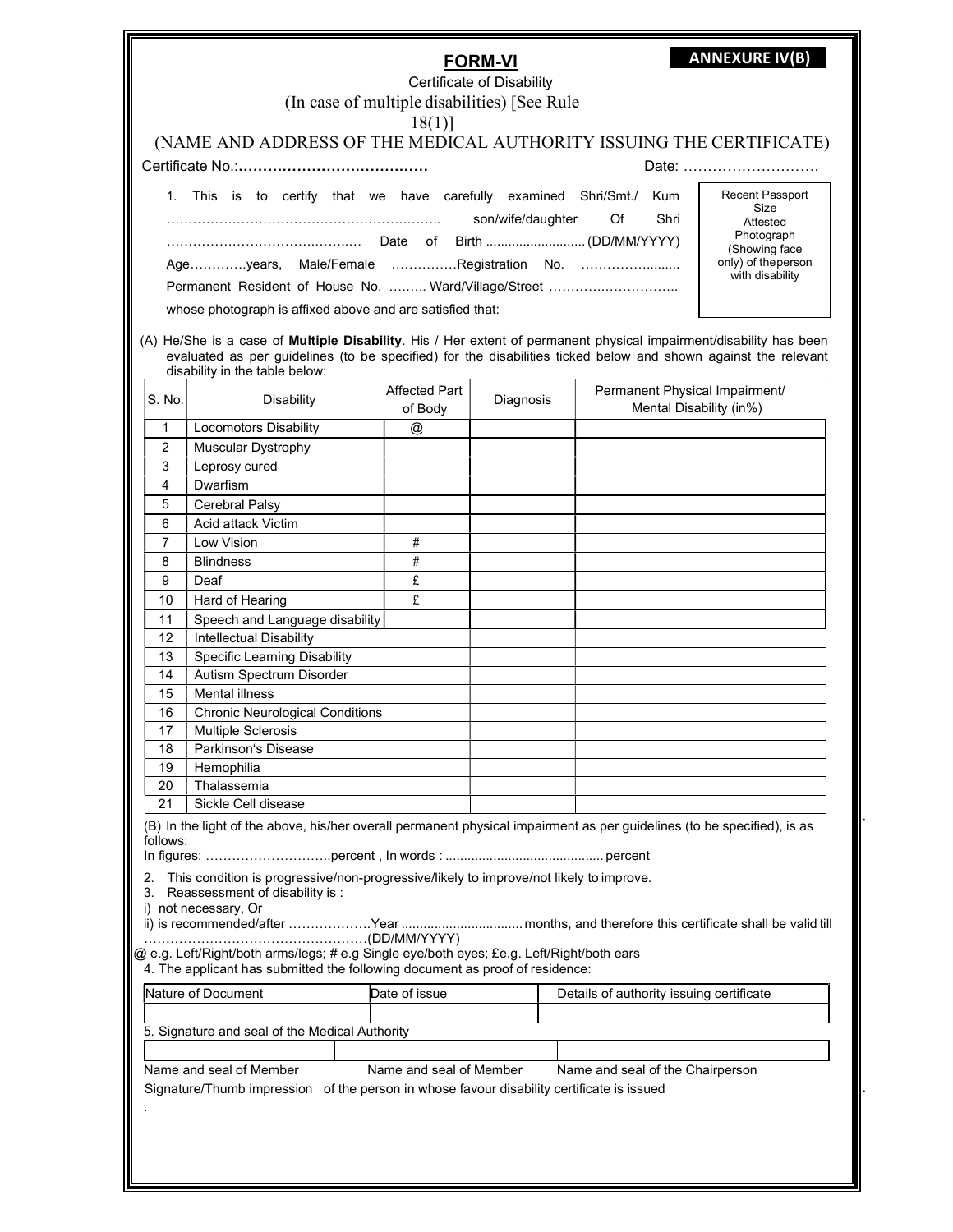|                                    | <b>ANNEXURE IV(C)</b><br><b>FORM-VII</b><br>Certificate of Disability<br>(In cases other than those mentioned in Forms V and VI) [See Rule 18(1)]<br>(NAME AND ADDRESS OF THE MEDICAL AUTHORITY ISSUING THE CERTIFICATE) |                             |           |                                                                     |                     |  |
|------------------------------------|--------------------------------------------------------------------------------------------------------------------------------------------------------------------------------------------------------------------------|-----------------------------|-----------|---------------------------------------------------------------------|---------------------|--|
|                                    |                                                                                                                                                                                                                          |                             |           |                                                                     | Recent Passport     |  |
|                                    | Size<br>Attested<br>1. This is to certify that we have carefully examined Shri / Smt. / Kum<br>Photograph<br>(Showing face<br>only) of the<br>person<br>with disability                                                  |                             |           |                                                                     |                     |  |
| Age                                | Male<br>years,                                                                                                                                                                                                           |                             | / Female  |                                                                     | Registration<br>No. |  |
|                                    | Permanent                                                                                                                                                                                                                | Resident                    |           | of House No Ward/Village/Street                                     |                     |  |
|                                    | whose photograph is affixed above and I am satisfied that He / She                                                                                                                                                       |                             |           |                                                                     |                     |  |
|                                    | is a case of <b>Commission Commission Control</b> Disability. His/Her extent of permanent physical                                                                                                                       |                             |           |                                                                     |                     |  |
|                                    | impairment/disability has been evaluated as per guidelines (to be specified) for the disabilities ticked below                                                                                                           |                             |           |                                                                     |                     |  |
|                                    |                                                                                                                                                                                                                          |                             |           |                                                                     |                     |  |
|                                    | and shown against the relevant disability in the table below:                                                                                                                                                            |                             |           |                                                                     |                     |  |
| S.<br>No.                          | <b>Disability</b>                                                                                                                                                                                                        | Affected<br>Part of<br>Body | Diagnosis | <b>Permanent Physical</b><br>Impairment/<br>Mental Disability (in%) |                     |  |
| 1                                  | <b>Locomotor Disability</b>                                                                                                                                                                                              | @                           |           |                                                                     |                     |  |
| $\overline{2}$                     | <b>Muscular Dystrophy</b>                                                                                                                                                                                                |                             |           |                                                                     |                     |  |
| 3                                  | Leprosy cured                                                                                                                                                                                                            |                             |           |                                                                     |                     |  |
| 4                                  | <b>Cerebral Palsy</b>                                                                                                                                                                                                    |                             |           |                                                                     |                     |  |
| $\overline{5}$                     | <b>Acid attack Victim</b>                                                                                                                                                                                                |                             |           |                                                                     |                     |  |
| $\overline{6}$                     | Low Vision                                                                                                                                                                                                               | #                           |           |                                                                     |                     |  |
|                                    |                                                                                                                                                                                                                          |                             |           |                                                                     |                     |  |
| $\overline{7}$                     | Deaf                                                                                                                                                                                                                     | £                           |           |                                                                     |                     |  |
| 8                                  | Hard of Hearing                                                                                                                                                                                                          | £                           |           |                                                                     |                     |  |
|                                    | Speech and Language                                                                                                                                                                                                      |                             |           |                                                                     |                     |  |
| 9                                  | disability                                                                                                                                                                                                               |                             |           |                                                                     |                     |  |
| 10                                 | <b>Intellectual Disability</b>                                                                                                                                                                                           |                             |           |                                                                     |                     |  |
| $\overline{11}$                    | <b>Specific Learning Disability</b>                                                                                                                                                                                      |                             |           |                                                                     |                     |  |
| $\overline{12}$<br>$\overline{13}$ | <b>Autism Spectrum Disorder</b><br><b>Mental illness</b>                                                                                                                                                                 |                             |           |                                                                     |                     |  |
|                                    |                                                                                                                                                                                                                          |                             |           |                                                                     |                     |  |
|                                    | <b>Chronic Neurological</b>                                                                                                                                                                                              |                             |           |                                                                     |                     |  |
| 14                                 | Conditions                                                                                                                                                                                                               |                             |           |                                                                     |                     |  |
| 15                                 | <b>Multiple Sclerosis</b>                                                                                                                                                                                                |                             |           |                                                                     |                     |  |
| $\overline{16}$                    | <b>Parkinson's Disease</b>                                                                                                                                                                                               |                             |           |                                                                     |                     |  |
| 17                                 | Haemophilia                                                                                                                                                                                                              |                             |           |                                                                     |                     |  |
| 18<br>$\overline{19}$              | Thalassemia<br><b>Sickle Cell disease</b>                                                                                                                                                                                |                             |           |                                                                     |                     |  |
|                                    |                                                                                                                                                                                                                          |                             |           |                                                                     |                     |  |

کا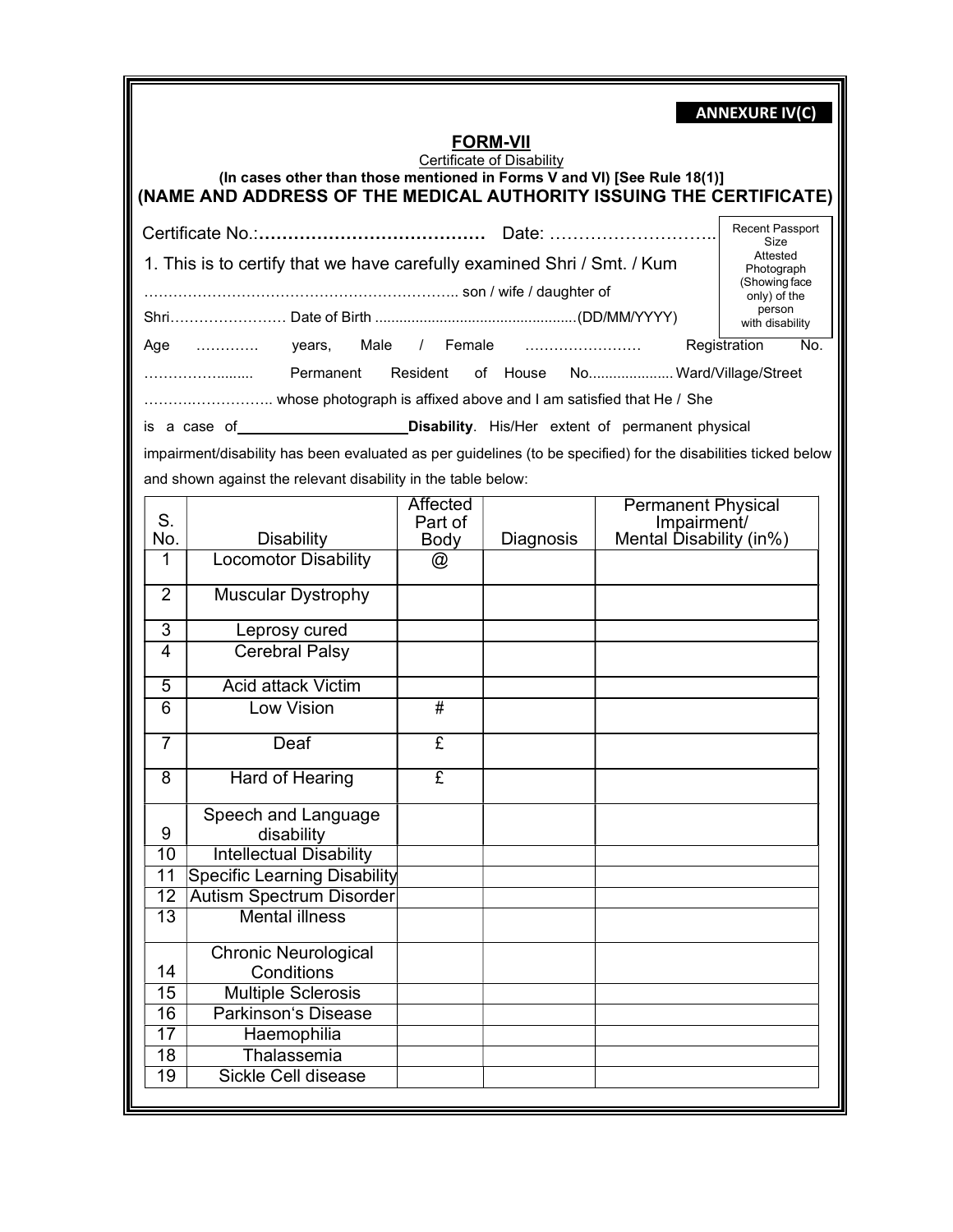| (B) In the light of the above, his/her over all permanent physical impairment as per guidelines (to be specified)<br>is as follows:                                                                                                                                                                                                                                                                                  |               |                                                                                           |  |  |  |
|----------------------------------------------------------------------------------------------------------------------------------------------------------------------------------------------------------------------------------------------------------------------------------------------------------------------------------------------------------------------------------------------------------------------|---------------|-------------------------------------------------------------------------------------------|--|--|--|
|                                                                                                                                                                                                                                                                                                                                                                                                                      |               |                                                                                           |  |  |  |
|                                                                                                                                                                                                                                                                                                                                                                                                                      |               | 2. This condition is progressive/non-progressive/likely to improve/not likely to improve. |  |  |  |
| 3. Reassessment of disability is:                                                                                                                                                                                                                                                                                                                                                                                    |               |                                                                                           |  |  |  |
| i) not necessary, Or                                                                                                                                                                                                                                                                                                                                                                                                 |               |                                                                                           |  |  |  |
| @ e.g. Left/Right/both arms/legs; # e.g Single eye/both eyes; £e.g. Left/Right/both ears                                                                                                                                                                                                                                                                                                                             |               |                                                                                           |  |  |  |
| 4. The applicant has submitted the following document as proof of residence :                                                                                                                                                                                                                                                                                                                                        |               |                                                                                           |  |  |  |
| <b>Nature of Document</b>                                                                                                                                                                                                                                                                                                                                                                                            | Date of issue | Details of authority issuing<br>certificate                                               |  |  |  |
|                                                                                                                                                                                                                                                                                                                                                                                                                      |               |                                                                                           |  |  |  |
|                                                                                                                                                                                                                                                                                                                                                                                                                      |               |                                                                                           |  |  |  |
| Countersigned [ (Countersignature and seal of the<br>CMO / Medical Supdt.) Superintendent / Head of<br>Government Hospital in case the certificate is<br>(Authorised Signatory of<br>notified Medical Authority)<br>issued by a medical authority who is not a<br>government servant (with seal)]<br>(Name and Seal)<br>Signature/Thumb impression of the person in<br>whose favour disability certificate is issued |               |                                                                                           |  |  |  |
| Note: In case this certificate is issued by a medical authority who is not<br>a government servant, it shall be valid only if countersigned by the<br>Chief Medical Officer of the District. The principal rules were published<br>in the Gazette of India vide notification number S.O. 908(E), dated the<br>31 <sup>st</sup> December, 1996.                                                                       |               |                                                                                           |  |  |  |
|                                                                                                                                                                                                                                                                                                                                                                                                                      |               |                                                                                           |  |  |  |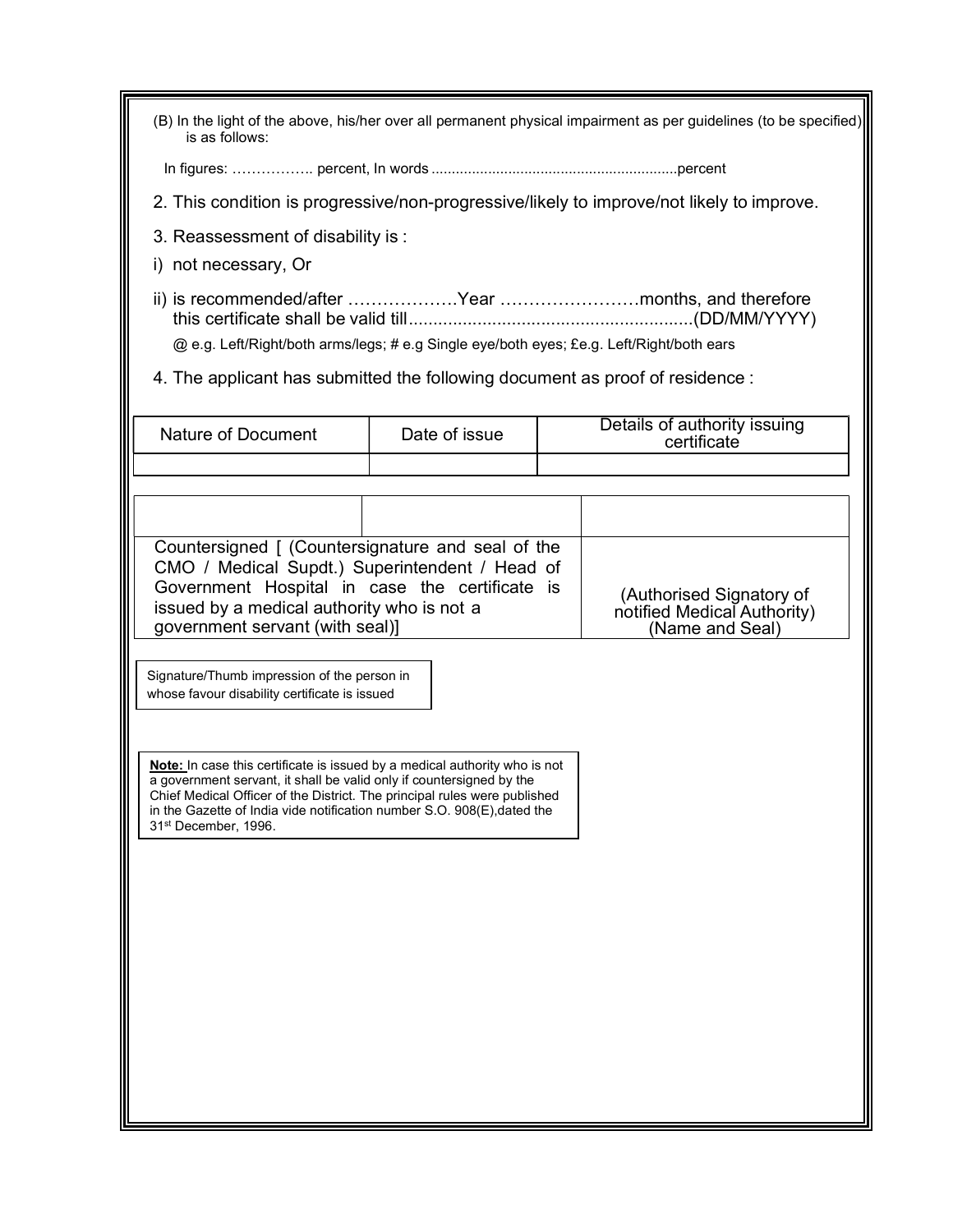### LETTER OF UNDERTAKING FOR USING SCRIBE

NOTE: Candidates who are Visually Impaired (VI)/candidates whose writing speed is affected by Cerebral Palsy / muscular dystrophy / candidates with locomotor disability (one arm)/Intellectual disability (Autism, specific learning disability and mental illness) are eligible for Scribe. PARTICULARS OF SCRIBE PROPOSED TO BE ENGAGED BY THE CANDIDATE

- 1. Name of the Candidate ........................................................
- 2. Roll No ………………………………………………………….
- 3. Name of Online Exam Center …………………………………….
- 4. Qualification of Candidate …………………………………….
- 5. Disability Type ………………………………………………… 6. Name of the Scribe ...............................................................
- 7. Date of Birth of the Scribe …................................................
- 8. Father's Name of the Scribe ................................................. 9. Address of the Scribe : (a) Permanent Address ..........................................................
	- ........................................................................................... (b) Present Address ...............................................................

Paste here recent colour Passport Size Photograph of the SCRIBE of size 3.5 cm x 4.5 cm (The colour photograph should not be more than 3 months old.

Annexure V

Signature of SCRIBE in the above box below the photograph

. 10. Educational Qualification of the Scribe ................................. ..................................................................................................

...........................................................................................

11. Relationship, if any, of the Scribe to the Candidate……..............

### 12. DECLARATION:

i) We hereby declare that the particulars furnished above are true and correct to the best of our knowledge and belief. We have read/ been read out the instructions of the India Government Mint, Hyderabad/SPMCIL regarding conduct of the candidates assisted by Scribe/Scribes at this examination and hereby undertake to abide by them.

ii) We declare that the Scribe himself/herself is not a candidate in this examination. We understand that in case it is found otherwise the candidature of both of us will be rejected.

iii) We declare that the scribe has not acted/will not act as Scribe to any other candidate of this examination.

(Signature of the Candidate) (Signature of the Scribe)

Left thumb impression of the Left thumb impression of the Left thumb impression of the Candidate in the box given above Candidate in the box given above

Signature of the Invigilator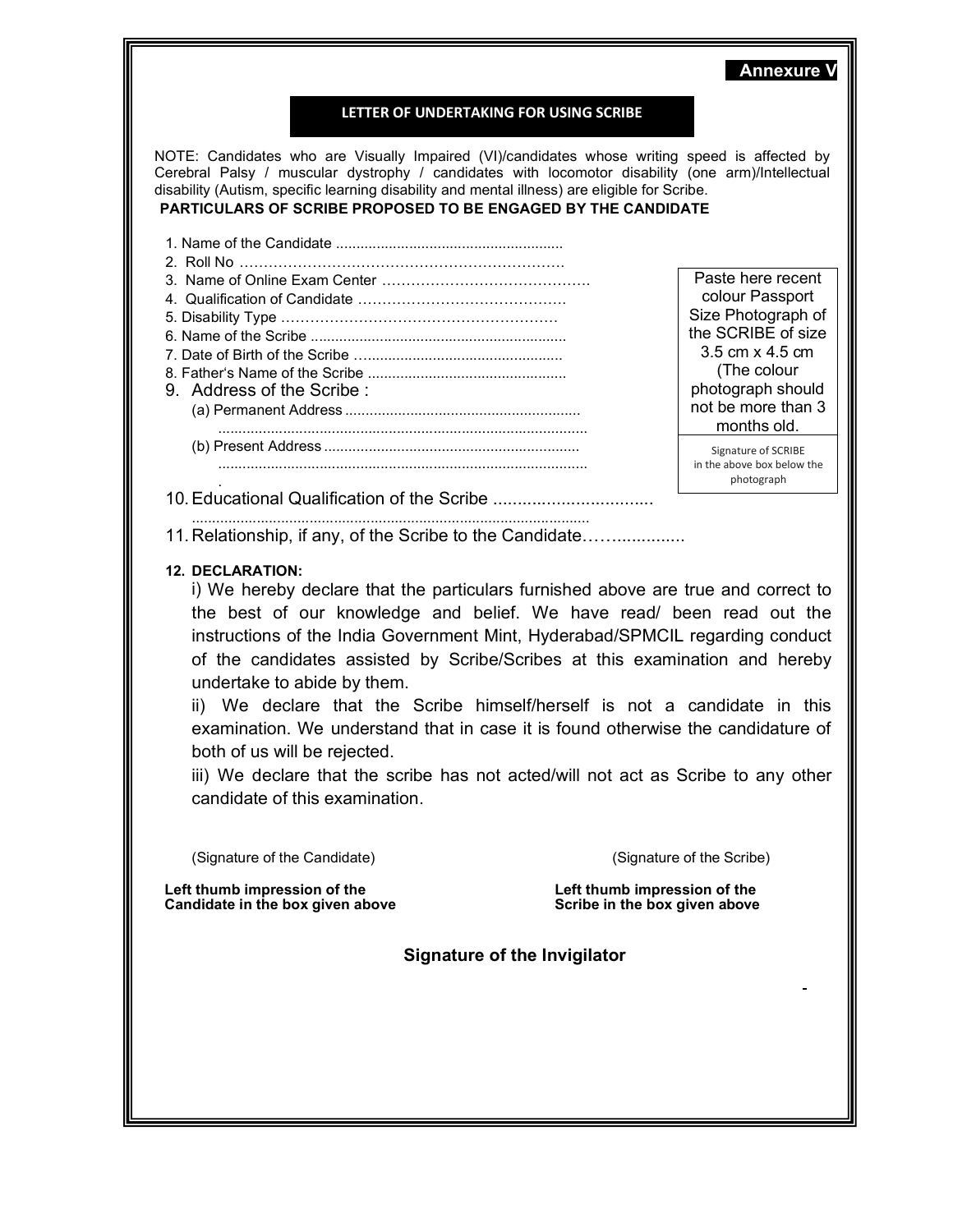|                                                                                                                                                                                                                                                                                                                                                                                                                                  | <b>Annexure VI</b>                                                                                                                                                                                                                                                                                                                                                                                                    |  |
|----------------------------------------------------------------------------------------------------------------------------------------------------------------------------------------------------------------------------------------------------------------------------------------------------------------------------------------------------------------------------------------------------------------------------------|-----------------------------------------------------------------------------------------------------------------------------------------------------------------------------------------------------------------------------------------------------------------------------------------------------------------------------------------------------------------------------------------------------------------------|--|
|                                                                                                                                                                                                                                                                                                                                                                                                                                  | <b>DECLARATION TO BE SUBMITTED BY EX-SERVICEMEN CANDIDATES</b><br><b>REGARDING CIVIL EMPLOYMENT BY AVAILING</b><br><b>EX-SERVICEMEN QUOTA</b>                                                                                                                                                                                                                                                                         |  |
| reservation of vacancies admissible to Ex-servicemen.                                                                                                                                                                                                                                                                                                                                                                            | I understand that I shall not be eligible to be appointed to a vacancy reserved for Ex- Servicemen in<br>regard to the recruitment covered by this Advertisement/Notification, if I have at any time prior to such<br>appointment, secured any employment on the civil side (including Public Sector Undertaking,<br>Autonomous Bodies/ Statutory Bodies, Nationalized Banks, etc.), by availing of the concession of |  |
| I also hereby declare the following facts:                                                                                                                                                                                                                                                                                                                                                                                       |                                                                                                                                                                                                                                                                                                                                                                                                                       |  |
| a) I have not secured any civil employment by availing Ex- Servicemen quota, before<br>attending for document verification for the post of Junior Office Assistant Advertised<br>vide Notice No. 01/2020.                                                                                                                                                                                                                        |                                                                                                                                                                                                                                                                                                                                                                                                                       |  |
| b) I have availed Ex-Servicemen quota for securing civil employment and I have given<br>self-declaration/undertaking to my employer about the details of application for the<br>post of Junior Office Assistant Advertised vide Notice No. 01/2020 for which I have<br>applied for, before joining the civil employment. Certificate for submission of self-<br>declaration / undertaking from the present Employer is enclosed. |                                                                                                                                                                                                                                                                                                                                                                                                                       |  |
| (Strikeout whichever is not applicable).                                                                                                                                                                                                                                                                                                                                                                                         |                                                                                                                                                                                                                                                                                                                                                                                                                       |  |
| Place:                                                                                                                                                                                                                                                                                                                                                                                                                           | Signature :                                                                                                                                                                                                                                                                                                                                                                                                           |  |
| Date:                                                                                                                                                                                                                                                                                                                                                                                                                            | Name:                                                                                                                                                                                                                                                                                                                                                                                                                 |  |
| Roll No:                                                                                                                                                                                                                                                                                                                                                                                                                         |                                                                                                                                                                                                                                                                                                                                                                                                                       |  |
|                                                                                                                                                                                                                                                                                                                                                                                                                                  |                                                                                                                                                                                                                                                                                                                                                                                                                       |  |
|                                                                                                                                                                                                                                                                                                                                                                                                                                  |                                                                                                                                                                                                                                                                                                                                                                                                                       |  |
|                                                                                                                                                                                                                                                                                                                                                                                                                                  |                                                                                                                                                                                                                                                                                                                                                                                                                       |  |
|                                                                                                                                                                                                                                                                                                                                                                                                                                  |                                                                                                                                                                                                                                                                                                                                                                                                                       |  |
|                                                                                                                                                                                                                                                                                                                                                                                                                                  |                                                                                                                                                                                                                                                                                                                                                                                                                       |  |